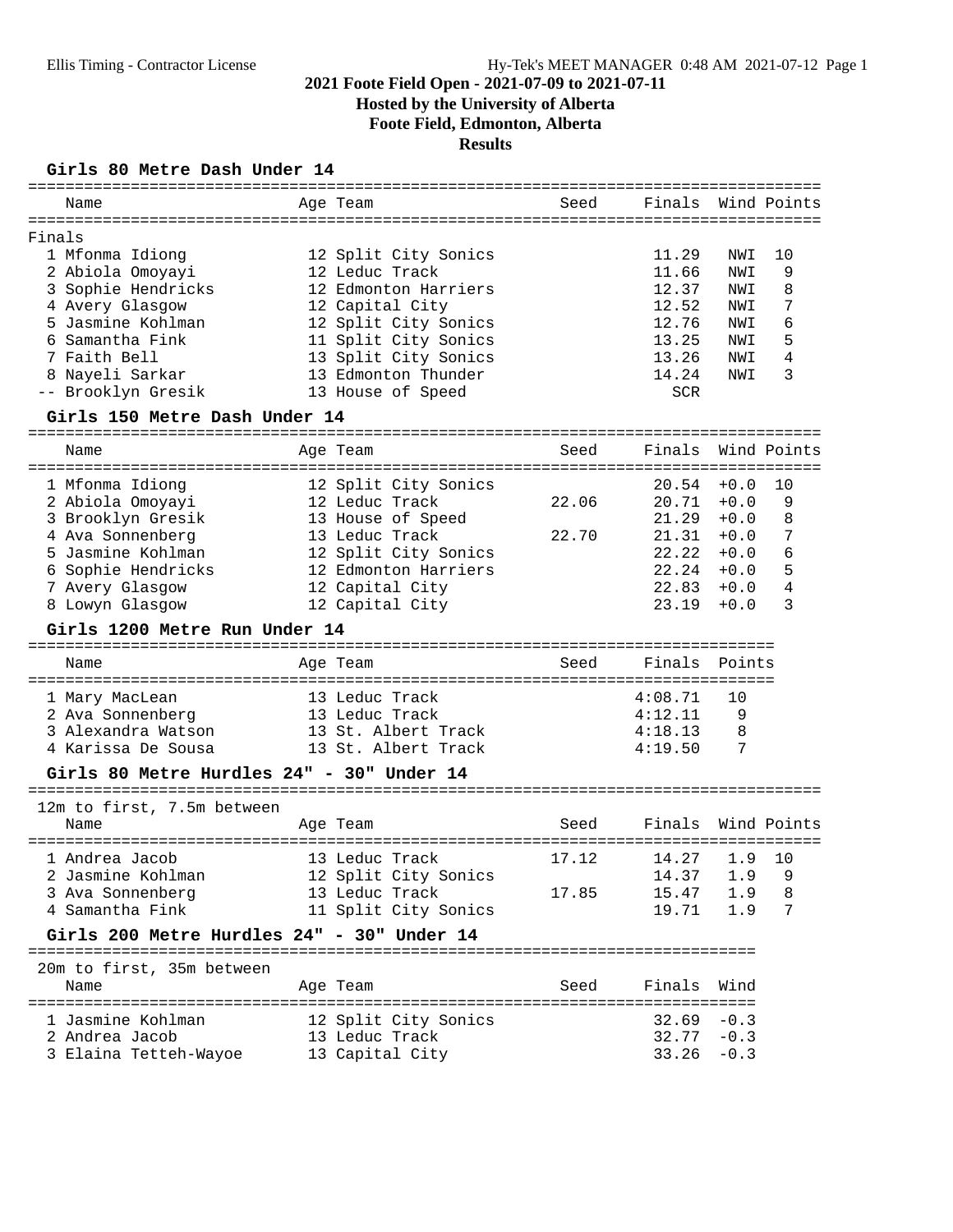### **Hosted by the University of Alberta**

**Foote Field, Edmonton, Alberta**

### **Results**

### **Girls 4x100 Metre Relay Under 14**

| Team                                                                                                                                                    |         |                                |                                                                     | Seed   | Finals        |              |
|---------------------------------------------------------------------------------------------------------------------------------------------------------|---------|--------------------------------|---------------------------------------------------------------------|--------|---------------|--------------|
| 1 Split City Sonics 'A'<br>1) Faith Bell 13<br>3) Jasmine Kohlman 12<br>-- Capital City Track Club 'A'<br>1) Avery Glasgow 12<br>3) Finnley Mailloux 13 |         | 4)                             | 2) Mfonma Idiong 12<br>2) Lowyn Glasgow 12<br>4) Paige MacKenzie 12 |        | 59.21         | DQ Rule 24.7 |
| Girls High Jump Under 14                                                                                                                                |         |                                |                                                                     |        |               |              |
| Name                                                                                                                                                    |         | Age Team                       |                                                                     | Seed   | Finals Points |              |
| 1 Jasmine Kohlman                 12 Split City Sonics<br>0.90 0.95 1.00 1.05 1.10 1.15 1.20 1.25 1.30 1.35 1.40 1.45                                   |         | -------------------------      | =====================================                               |        | 1.40m         | 10           |
| $\Omega$<br>2 Elaina Tetteh-Wayoe 13 Capital City<br>1.10 1.15 1.20 1.25 1.30 1.35 1.40<br>XO.                                                          |         | O XO XXX                       | $\circ$                                                             | XO XXX | 1.35m         | 9            |
| 3 Andrea Jacob                                                                                                                                          |         | 13 Leduc Track                 |                                                                     | 1.20m  | J1.35m        | 8            |
| 1.10 1.15 1.20 1.25 1.30 1.35 1.40<br>$\overline{O}$<br>XO.<br>$\Omega$<br>4 Faith Bell<br>1.10 1.15 1.20 1.25 1.30 1.35                                | O XXO   | XO XXX<br>13 Split City Sonics |                                                                     |        | 1.30m         | 7            |
| $\overline{O}$<br>$\overline{O}$<br>$\Omega$<br>5 Nayeli Sarkar<br>1.15 1.20<br>XO<br>XXX                                                               | $\circ$ | O XXX<br>13 Edmonton Thunder   |                                                                     |        | 1.15m         | 6            |

### **Girls Shot Put 3kg Under 14**

|  | Name                                      | Age Team |                                                                                                                 | <b>Seed</b> | Finals Points |                |
|--|-------------------------------------------|----------|-----------------------------------------------------------------------------------------------------------------|-------------|---------------|----------------|
|  |                                           |          | 1 Andrea Jacob 13 Leduc Track 8.04m 8.24m                                                                       |             |               | 10             |
|  | 7.46m 8.02m FOUL 7.87m 8.24m 7.88m        |          | 2 Mfonma Idiong 12 Split City Sonics                                                                            |             | 8.20m         | 9              |
|  | 3 Brooklyn Gresik 13 House of Speed       |          | 6.66m 7.35m 8.20m 6.78m 7.52m 7.69m                                                                             |             | 7.00m         | 8              |
|  |                                           |          | 6.46m 6.05m 6.64m 7.00m 6.06m 6.79m<br>4 Faith Bell 13 Split City Sonics                                        |             | 6.92m         | 7              |
|  |                                           |          | $6.84m$ 6.25m 6.66m 6.21m 6.69m 6.92m                                                                           | 6.60m 6.67m |               | 6              |
|  | 6 Lowyn Glasgow 12 Capital City           |          | $6.27m$ 6.53m 6.61m 6.53m 6.67m 6.55m                                                                           |             | 6.59m         | 5              |
|  |                                           |          | 5.74m 6.30m 6.36m 6.08m 5.77m 6.59m<br>7 Nayeli Sarkar 13 Edmonton Thunder                                      |             | 6.28m         | 4              |
|  |                                           |          | $6.28m$ 5.87m $6.21m$ 6.01m 5.97m $6.01m$<br>8 Ava Sonnenberg 13 Leduc Track                                    | 6.55m       | 6.24m         | 3              |
|  |                                           |          | $6.00$ m $6.01$ m $6.08$ m $6.24$ m $6.06$ m $6.18$ m<br>9 Jasmine Kohlman                 12 Split City Sonics |             | 6.06m         | $\overline{2}$ |
|  | $6.06m$ 5.90m $6.04m$<br>10 Samantha Fink |          | 11 Split City Sonics                                                                                            |             | 5.44m         | 1              |
|  | $5.21m$ $5.44m$ $5.29m$                   |          |                                                                                                                 |             |               |                |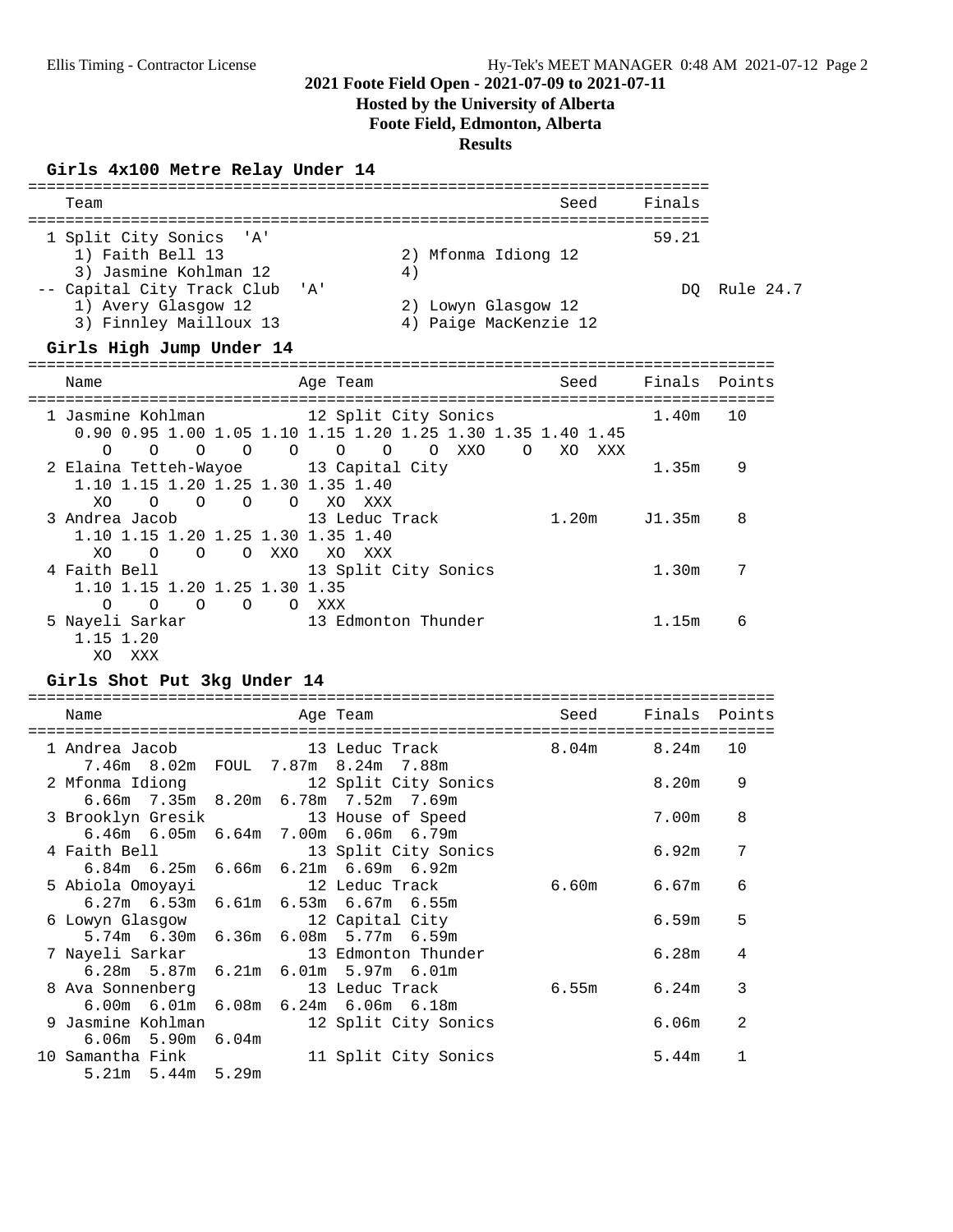# **Hosted by the University of Alberta**

**Foote Field, Edmonton, Alberta**

### **Results**

**Girls 100 Metre Dash Under 16**

**8 Advance: Top 2 Each Heat plus Next 4 Best Times**

| Name          |                                             | Age Team                               | Seed    | Prelims Wind H# |             |                            |
|---------------|---------------------------------------------|----------------------------------------|---------|-----------------|-------------|----------------------------|
| Preliminaries |                                             |                                        |         |                 |             |                            |
|               | 1 Gabby Paterson                            | 14 Edmonton Columbians                 |         | $13.97Q - 5.5$  |             | 2                          |
|               | 2 Kaprice Kozak                             | 15 Saskatoon Track                     | 13.25   | $14.79Q - 2.7$  |             | $\mathbf{1}$               |
|               | 3 Addison Lauer                             | 15 Capital City                        | 12.90   | $14.01Q - 5.5$  |             | $\overline{a}$             |
|               | 4 Kayla Malle                               | 15 Edm. Royals                         |         | $14.82Q - 2.7$  |             | $\mathbf{1}$               |
|               | 5 Elizabeth Stashko                         | 14 Capital City                        |         | $15.96q - 5.5$  |             | $\overline{a}$             |
|               | 6 Sara Morgensztern                         | 15 Capital City                        |         | $16.18q -2.7$   |             | $\mathbf{1}$               |
|               | 7 Summer Norrbom                            | 15 Edmonton Thunder                    |         | $16.69q -2.7$   |             | $\mathbf{1}$               |
|               | 8 Katherine McCallion                       | 14 Edmonton Harriers                   | 16.71   | $16.70q - 5.5$  |             | $\overline{a}$             |
|               | -- Jayme Bialik                             | 14 Leduc Track                         | 13.79   |                 | $DNS -2.7$  | $\mathbf{1}$               |
|               | -- Veronica Kizito                          | 15 Edmonton Columbians                 |         |                 | $DNS - 5.5$ | 2                          |
|               | Girls 100 Metre Dash Under 16               |                                        |         |                 |             |                            |
| Name          |                                             | Age Team                               | Prelims | Finals          | Wind        |                            |
|               |                                             |                                        |         |                 |             |                            |
| Finals        |                                             |                                        |         |                 |             |                            |
|               | 1 Gabby Paterson                            | 14 Edmonton Columbians                 | 13.97   | 12.99           | 0.2         |                            |
|               | 2 Addison Lauer                             | 15 Capital City                        | 14.01   | 13.43           | 0.2         |                            |
|               | 3 Kaprice Kozak                             | 15 Saskatoon Track                     | 14.79   | 13.81           | 0.2         |                            |
|               | 4 Kayla Malle                               | 15 Edm. Royals                         | 14.82   | 14.33           | 0.2         |                            |
|               | 5 Elizabeth Stashko                         | 14 Capital City                        | 15.96   | 15.03           | 0.2         |                            |
|               | 6 Sara Morgensztern                         | 15 Capital City                        | 16.18   | 15.76           | 0.2         |                            |
|               | 7 Summer Norrbom                            | 15 Edmonton Thunder                    | 16.69   | 15.79           | 0.2         |                            |
|               | 8 Katherine McCallion                       | 14 Edmonton Harriers                   | 16.70   | 15.89           | 0.2         |                            |
|               | Girls 200 Metre Dash Under 16<br>8 Advance: | Top 2 Each Heat plus Next 4 Best Times |         |                 |             |                            |
|               |                                             |                                        |         |                 |             |                            |
| Name          |                                             | Age Team                               | Seed    | Prelims         | Wind H#     |                            |
| Preliminaries |                                             |                                        |         |                 |             |                            |
|               | 1 Tayen Werner                              | 15 Saskatoon Track                     | 26.22   | 26.230 1.9 1    |             |                            |
|               | 2 Addison Lauer                             | 15 Capital City                        | 27.00   | 26.98Q 1.1 2    |             |                            |
|               | 3 Gabby Paterson                            | 14 Edmonton Columbians                 |         | 26.42Q 1.9 1    |             |                            |
|               | 4 Jayme Bialik                              | 14 Leduc Track                         | 28.39   | 28.740 1.1 2    |             |                            |
|               | 5 Jessica Boland                            | 15 Capital City                        |         | $30.22q$ 1.9    |             | $\mathbf{1}$               |
|               | 6 Elizabeth Stashko                         | 14 Capital City                        |         | $30.67q$ 1.1    |             | $\overline{a}$             |
|               | 7 Katherine McCallion                       | 14 Edmonton Harriers                   | 35.29   | $31.52q$ $1.1$  |             | $\overline{2}$             |
|               | 8 Sara Morgensztern                         | 15 Capital City                        |         | 32.16q 1.1      |             | $\overline{\phantom{0}}^2$ |
|               | -- Brooke Desmarais                         | 15 Edm. Royals                         |         | DNS             | 1.9         | 1                          |
|               | Girls 200 Metre Dash Under 16               |                                        |         |                 |             |                            |
|               |                                             |                                        |         |                 |             |                            |
| Name          |                                             | Age Team                               | Prelims | Finals          | Wind        |                            |
| Finals        |                                             |                                        |         |                 |             |                            |
|               | 1 Gabby Paterson                            | 14 Edmonton Columbians                 | 26.42   | 26.25           | 1.3         |                            |
|               | 2 Tayen Werner                              | 15 Saskatoon Track                     | 26.23   | 26.33           | 1.3         |                            |
|               | 3 Addison Lauer                             | 15 Capital City                        | 26.98   | 27.27           | 1.3         |                            |
|               | 4 Jayme Bialik                              | 14 Leduc Track                         | 28.74   | 28.88           | 1.3         |                            |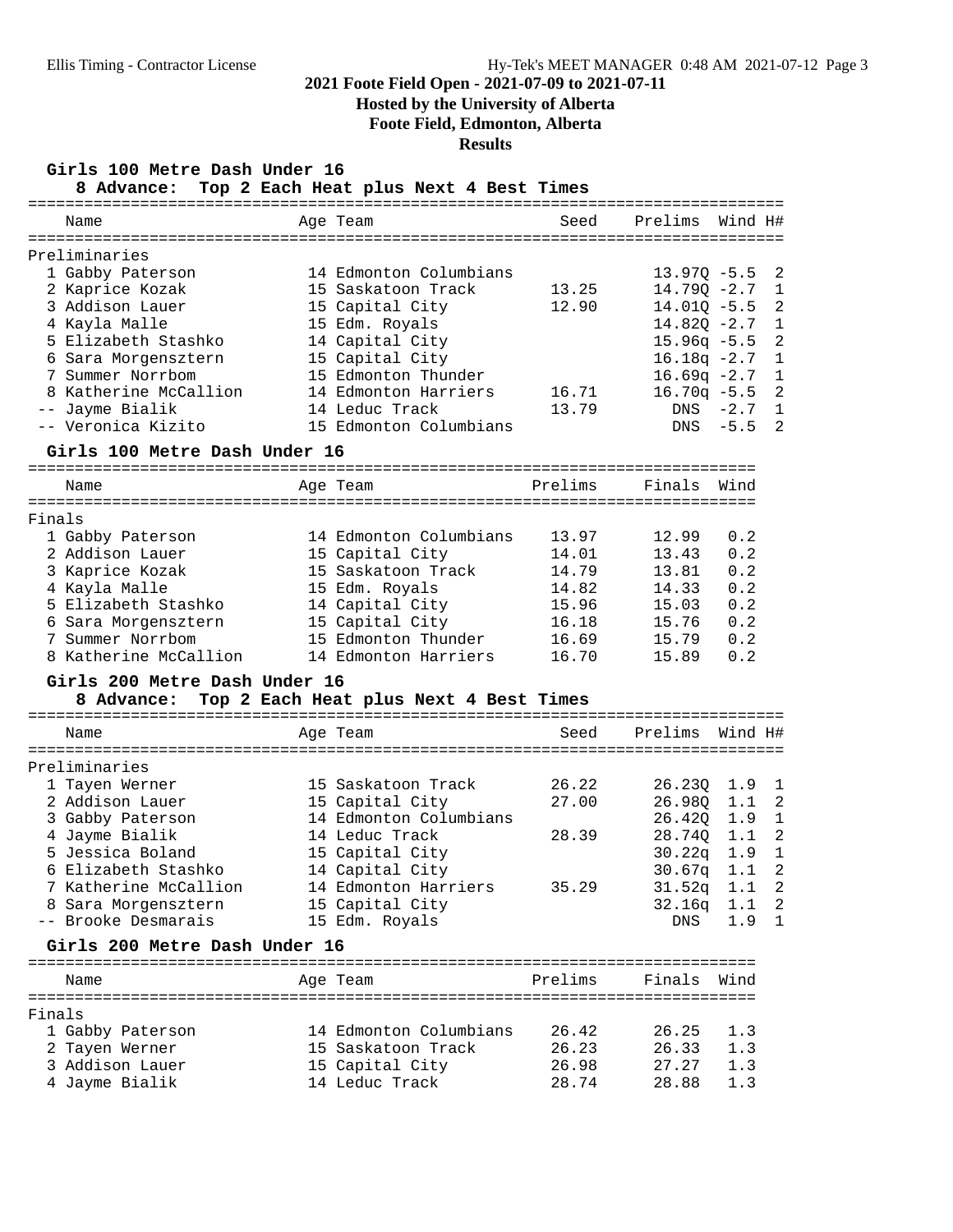# **Hosted by the University of Alberta Foote Field, Edmonton, Alberta**

# **Results**

| Girls 200 Metre Dash Under 16                                                                                            |                        |                |                     |             |                     |
|--------------------------------------------------------------------------------------------------------------------------|------------------------|----------------|---------------------|-------------|---------------------|
| 5 Elizabeth Stashko                                                                                                      | 14 Capital City        | 30.67<br>31.52 | 31.01<br>31.79      | 1.3         |                     |
|                                                                                                                          |                        |                | 32.16 32.09         | 1.3<br>1.3  |                     |
| o Katnerine McCallion<br>7 Sara Morgensztern 15 Capital City<br>- Jessica Boland<br>15 Capital City<br>-- Jessica Boland | 15 Capital City        | 30.22          | DNF                 | 1.3         |                     |
| Girls 800 Metre Run Under 16                                                                                             |                        |                |                     |             |                     |
| Name                                                                                                                     | Age Team               | Seed           | Finals              |             |                     |
| 1 Meadow Drebert`                                                                                                        |                        |                |                     |             |                     |
| 2 Ezra Haller                                                                                                            | 14 Edmonton Harriers   |                | $2:27.00$ $2:29.17$ |             |                     |
| 3 Callie Malin 14 Edmonton Columbians<br>-- Brooklyn Johnston 14 Leduc Track 2:30.18                                     |                        |                | 2:38.70             |             |                     |
|                                                                                                                          |                        |                | DNS                 |             |                     |
| Girls 1200 Metre Run Under 16                                                                                            |                        |                |                     |             |                     |
| Name                                                                                                                     | Age Team               | Seed           | Finals              |             |                     |
| -- Callie Malin                                                                                                          | 14 Edmonton Columbians |                | DNS                 |             |                     |
| Girls 80 Metre Hurdles 30" Under 16                                                                                      |                        |                |                     |             |                     |
| 8 Advance: Top 2 Each Heat plus Next 6 Best Times                                                                        |                        |                |                     |             |                     |
| 12m to first, 8m between                                                                                                 |                        |                |                     |             |                     |
| Name                                                                                                                     | Age Team               | Seed           | Prelims Wind        |             |                     |
| Preliminaries                                                                                                            |                        |                |                     |             |                     |
| 1 Gabby Paterson 14 Edmonton Columbians                                                                                  |                        |                | 12.740 2.5          |             |                     |
| 2 Katherine McCallion 14 Edmonton Harriers 19.07                                                                         |                        |                | 16.370 2.5          |             |                     |
| Girls 80 Metre Hurdles 30" Under 16                                                                                      |                        |                |                     |             |                     |
| 12m to first, 8m between                                                                                                 |                        |                |                     |             |                     |
| Name                                                                                                                     | Age Team               | Prelims        | Finals              | Wind        |                     |
| Finals                                                                                                                   |                        |                |                     |             |                     |
| 1 Gabby Paterson 14 Edmonton Columbians 12.74 12.91                                                                      |                        |                |                     | 1.7         |                     |
| 2 Katherine McCallion 14 Edmonton Harriers 16.37                                                                         |                        |                | 16.56               | 1.7         |                     |
| Girls 200 Metre Hurdles 30" Under 16                                                                                     |                        |                |                     |             |                     |
| 20m to first, 35m between                                                                                                |                        |                |                     |             |                     |
| Age Team<br>Name                                                                                                         |                        | <b>Seed</b>    | Finals Wind         |             |                     |
| -- Kayla Malle                                                                                                           | 15 Edm. Royals         |                | DO.                 |             | $+0.0$ Rul $22.6.1$ |
| -- Gabby Paterson                                                                                                        | 14 Edmonton Columbians |                |                     | $DNS + 0.0$ |                     |
| Girls 1500 Metre Steeplechase 30" Under 16                                                                               |                        |                |                     |             |                     |
| 12 barriers, no water                                                                                                    |                        |                |                     |             |                     |
| Name                                                                                                                     | Age Team               | Seed           | Finals              |             |                     |
| -- Meadow Drebert'                                                                                                       | 15 Leduc Track         | 5:07.45        | DNS                 |             |                     |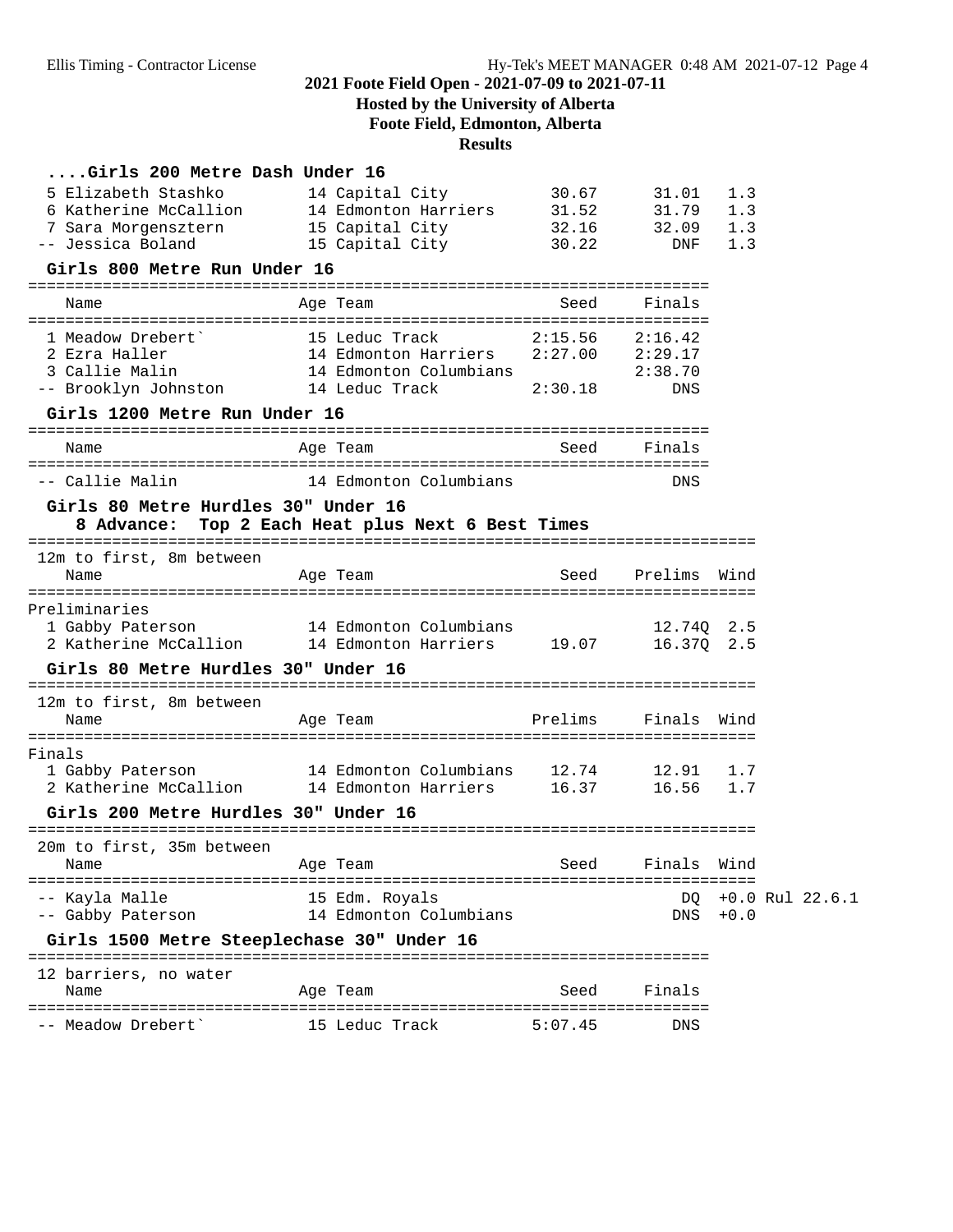# **Hosted by the University of Alberta**

**Foote Field, Edmonton, Alberta**

**Results**

### **Girls 4x100 Metre Relay Under 16**

| Team                                                                                                           |                                                 | Seed        | Finals     |            |
|----------------------------------------------------------------------------------------------------------------|-------------------------------------------------|-------------|------------|------------|
| 1 Capital City Track Club 'A'<br>1) Elaina Tetteh-Wayoe 13<br>3) Isobel Johnson 12<br>Girls High Jump Under 16 | 2) Nayana Martins 13<br>4) Elizabeth Stashko 14 |             | 56.99      |            |
| Name                                                                                                           | Age Team                                        | Seed Finals |            |            |
|                                                                                                                |                                                 |             |            |            |
| -- Gabby Paterson 14 Edmonton Columbians                                                                       |                                                 |             | DNS        |            |
| Girls Pole Vault Under 16                                                                                      |                                                 |             |            |            |
| Name                                                                                                           | Aqe Team                                        | Seed Finals |            |            |
| -- Paige Clark                                                                                                 | 13 Yeg Vault Club 1.70m                         |             | DNS        |            |
| Girls Long Jump Under 16                                                                                       |                                                 |             |            |            |
| Name<br>Age Team                                                                                               |                                                 | Seed Finals |            | Wind       |
|                                                                                                                |                                                 |             |            |            |
| 1 Addison Lauer<br>$5.15m(3.9)$ $4.99m(3.1)$ $5.21m(4.3)$ $5.10m(2.5)$ $FOUT(3.8)$ $5.06m(4.0)$                | 15 Capital City 5.00m                           |             | 5.21m      | 4.3        |
| 2 Gabby Paterson 14 Edmonton Columbians 5.02m                                                                  |                                                 |             |            | 2.5        |
| $FOUT(2.4) 4.99m(1.5) FOUT(2.6) FOUT(2.7) 5.02m(2.5) 4.89m(2.1)$<br>3 Kayla Malle 15 Edm. Royals               |                                                 |             | 4.64m      | 4.7        |
| $4.42m(3.2)$ $4.02m(3.8)$ $4.20m(2.0)$ $FOUL(1.8)$ $4.19m(3.0)$ $4.64m(4.7)$                                   |                                                 |             |            |            |
| 4 Kaprice Kozak                                                                                                | 15 Saskatoon Track                              | 4.50m       | 4.35m      | 3.7        |
| $4.35m(3.7)$ $4.02m(3.1)$ $4.06m(3.8)$ $4.11m(1.7)$ $4.32m(1.9)$ $3.92m(3.0)$<br>5 Callie Malin                | 14 Edmonton Columbians                          |             | 4.32m      | 2.8        |
| $4.32m(2.8)$ $4.20m(4.2)$ $4.28m(3.6)$ $3.88m(2.1)$ $4.00m(2.4)$ $3.95m(3.7)$                                  |                                                 |             |            |            |
| 6 Sara Morgensztern                                                                                            | 15 Capital City                                 |             | 3.63m      | 3.6        |
| $3.10m(3.2)$ $3.63m(3.6)$ $3.29m(1.9)$ $3.49m(3.6)$ $3.13m(4.2)$ $3.32m(1.9)$                                  |                                                 |             |            |            |
| -- Brooke Desmarais 15 Edm. Royals<br>-- Veronica Kizito 15 Edmonton Columbians                                |                                                 |             | DNS<br>DNS | NWI<br>NWI |
| Girls Shot Put 3kg Under 16                                                                                    |                                                 |             |            |            |
|                                                                                                                |                                                 |             |            |            |
| Name                                                                                                           | Age Team                                        | Seed        | Finals     |            |
| 1 Christina Hollingworth 15 Edm. Royals<br>7.05m 7.34m 7.45m 7.81m 7.08m 8.53m                                 |                                                 |             | 8.53m      |            |
| 2 Kendra Justice                                                                                               | 15 Capital City                                 |             | 7.51m      |            |
| $7.17m$ $7.23m$ $7.10m$                                                                                        | 7.45m 7.51m 7.17m                               |             |            |            |
| Girls Discus Throw 1kg Under 16                                                                                |                                                 |             |            |            |
| Name                                                                                                           | Age Team                                        | Seed        | Finals     |            |
| 1 Christina Hollingworth 15 Edm. Royals                                                                        |                                                 |             | 30.28m     |            |
| 28.57m 28.25m 24.27m 29.06m 30.28m<br>FOUL                                                                     |                                                 |             |            |            |
| 2 Kendra Justice<br>FOUL 15.97m 15.96m<br>FOUL                                                                 | 15 Capital City<br>18.04m<br>16.55m             |             | 18.04m     |            |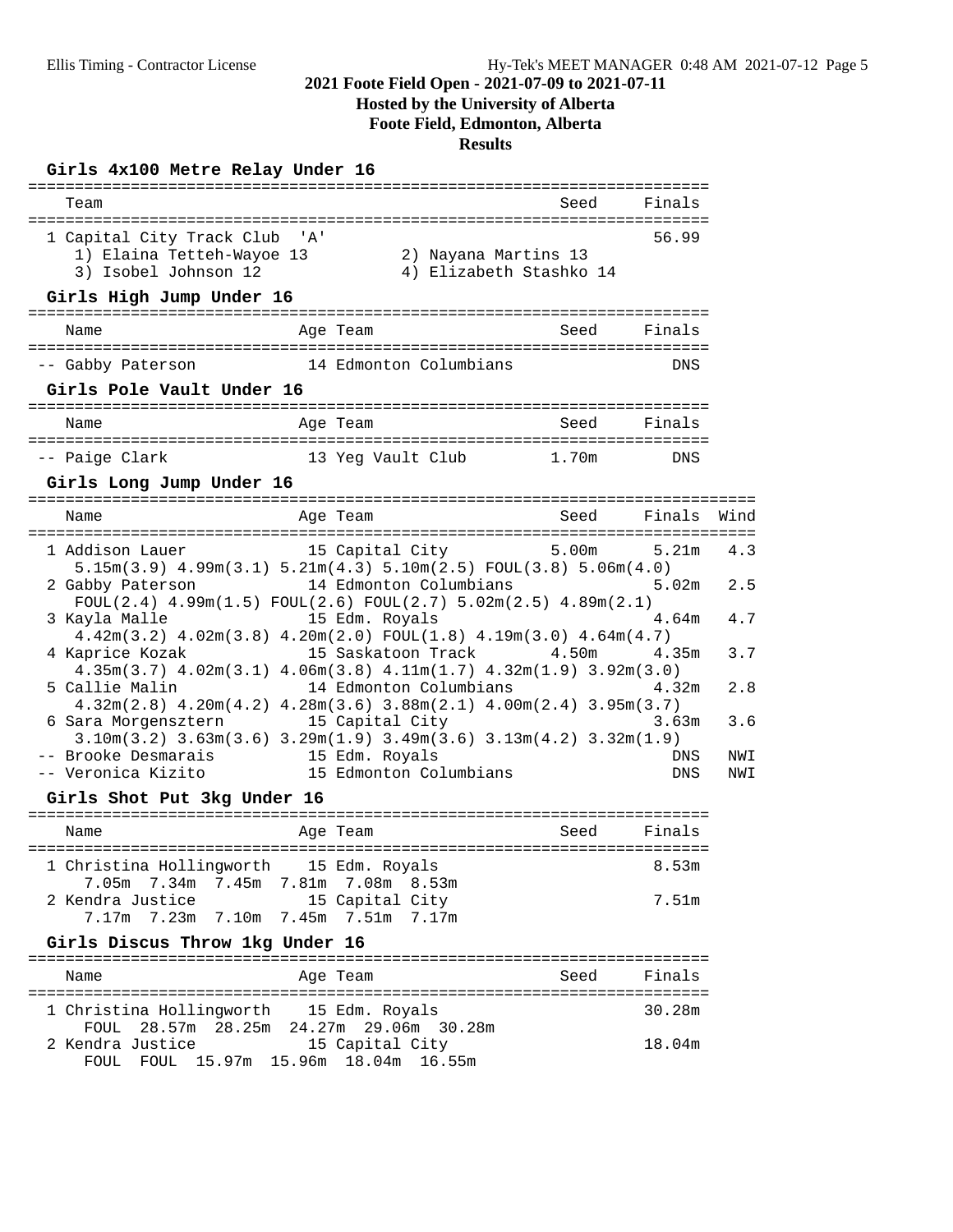# **Hosted by the University of Alberta**

**Foote Field, Edmonton, Alberta**

# **Results**

| Girls Discus Throw 1kg Under 16<br>14 Edmonton Columbians<br>11.68m  14.59m  12.32m  13.44m  FOUL  FOUL |                                                                                                                                                                                             |                                                                                       |                      |                                                                                                                                                                                                                                         |
|---------------------------------------------------------------------------------------------------------|---------------------------------------------------------------------------------------------------------------------------------------------------------------------------------------------|---------------------------------------------------------------------------------------|----------------------|-----------------------------------------------------------------------------------------------------------------------------------------------------------------------------------------------------------------------------------------|
| Girls Hammer Throw 3kg Under 16                                                                         |                                                                                                                                                                                             |                                                                                       |                      |                                                                                                                                                                                                                                         |
| Age Team                                                                                                | Seed                                                                                                                                                                                        | Finals                                                                                |                      |                                                                                                                                                                                                                                         |
| 1 Christina Hollingworth 15 Edm. Royals                                                                 |                                                                                                                                                                                             | 35.92m                                                                                |                      |                                                                                                                                                                                                                                         |
| 2 Kendra Justice 15 Capital City<br>10.15m FOUL 15.91m 20.04m 21.36m 23.70m                             |                                                                                                                                                                                             | 23.70m                                                                                |                      |                                                                                                                                                                                                                                         |
| 14 St. Albert Track<br>21.95m  22.90m  FOUL  22.32m  FOUL  FOUL                                         |                                                                                                                                                                                             | 22.90m                                                                                |                      |                                                                                                                                                                                                                                         |
| Girls Javelin Throw 500g Under 16                                                                       |                                                                                                                                                                                             |                                                                                       |                      |                                                                                                                                                                                                                                         |
| Age Team                                                                                                | Seed                                                                                                                                                                                        | Finals                                                                                |                      |                                                                                                                                                                                                                                         |
| 15 Capital City                                                                                         |                                                                                                                                                                                             | 22.51m                                                                                |                      |                                                                                                                                                                                                                                         |
| 2 Christina Hollingworth 15 Edm. Royals<br>18.85m 19.16m 20.01m 20.86m 19.07m 21.86m                    |                                                                                                                                                                                             | 21.86m                                                                                |                      |                                                                                                                                                                                                                                         |
| Girls 1500 Metre Race Walk Under 16                                                                     |                                                                                                                                                                                             |                                                                                       |                      |                                                                                                                                                                                                                                         |
| Age Team                                                                                                | Seed                                                                                                                                                                                        | Finals                                                                                |                      |                                                                                                                                                                                                                                         |
| 15 Edm. Royals<br>15 Edm. Royals                                                                        |                                                                                                                                                                                             | 11:41.24<br>11:44.60                                                                  |                      |                                                                                                                                                                                                                                         |
| Girls 100 Metre Dash Under 18                                                                           |                                                                                                                                                                                             |                                                                                       |                      |                                                                                                                                                                                                                                         |
| Age Team                                                                                                | Seed                                                                                                                                                                                        |                                                                                       |                      |                                                                                                                                                                                                                                         |
|                                                                                                         |                                                                                                                                                                                             |                                                                                       |                      |                                                                                                                                                                                                                                         |
| 17 Green and Gold<br>17 Saskatoon Track                                                                 | 12.70<br>12.48                                                                                                                                                                              |                                                                                       |                      |                                                                                                                                                                                                                                         |
| 17 Saskatoon Track                                                                                      | 12.56                                                                                                                                                                                       |                                                                                       |                      |                                                                                                                                                                                                                                         |
|                                                                                                         |                                                                                                                                                                                             |                                                                                       |                      |                                                                                                                                                                                                                                         |
|                                                                                                         |                                                                                                                                                                                             |                                                                                       |                      |                                                                                                                                                                                                                                         |
| 17 Capital City                                                                                         | 12.77                                                                                                                                                                                       |                                                                                       | $\overline{2}$       |                                                                                                                                                                                                                                         |
| 16 Capital City                                                                                         | 13.20                                                                                                                                                                                       |                                                                                       | 2                    |                                                                                                                                                                                                                                         |
|                                                                                                         |                                                                                                                                                                                             | 13.73                                                                                 | 2<br>$+0.0$          |                                                                                                                                                                                                                                         |
|                                                                                                         |                                                                                                                                                                                             |                                                                                       | 1                    |                                                                                                                                                                                                                                         |
|                                                                                                         |                                                                                                                                                                                             |                                                                                       |                      |                                                                                                                                                                                                                                         |
|                                                                                                         |                                                                                                                                                                                             |                                                                                       |                      |                                                                                                                                                                                                                                         |
| 17 Capital City                                                                                         | 13.50                                                                                                                                                                                       | 14.25                                                                                 | 3<br>1.4             |                                                                                                                                                                                                                                         |
| 16 Unattached Alberta                                                                                   | 13.51                                                                                                                                                                                       | 14.42                                                                                 | 3<br>1.4             |                                                                                                                                                                                                                                         |
| 17 Edmonton Thunder                                                                                     | 14.58                                                                                                                                                                                       | 14.44                                                                                 | 2<br>$+0.0$          |                                                                                                                                                                                                                                         |
| 16 Capital City<br>16 St. Albert Track                                                                  |                                                                                                                                                                                             | 15.01<br>15.34                                                                        | 1.7<br>1<br>3<br>1.4 |                                                                                                                                                                                                                                         |
|                                                                                                         | FOUL FOUL 29.81m 34.38m 35.92m 17.64m<br>22.51m 22.08m 20.84m 19.36m 21.86m 21.96m<br>17 Capital City<br>17 Saskatoon Track<br>16 House of Speed<br>16 Alberta Speed<br>16 St. Albert Track | 8 Advance: Top 1 Each Heat plus Next 5 Best Times<br>12.75<br>12.60<br>14.00<br>14.00 | 14.59m<br>13.79      | Prelims Wind H#<br>$12.53Q$ $1.4$ 3<br>$12.56Q + 0.0$ 2<br>12.58Q 1.7 1<br>12.83q 1.7 1<br>$1.4 - 3$<br>12.99q<br>13.35q 1.4 3<br>$13.44q + 0.0$<br>$13.72q + 0.0$<br>1.7<br>17 Saskatoon Track<br>13.30<br>13.87<br>1.7<br>$\mathbf 1$ |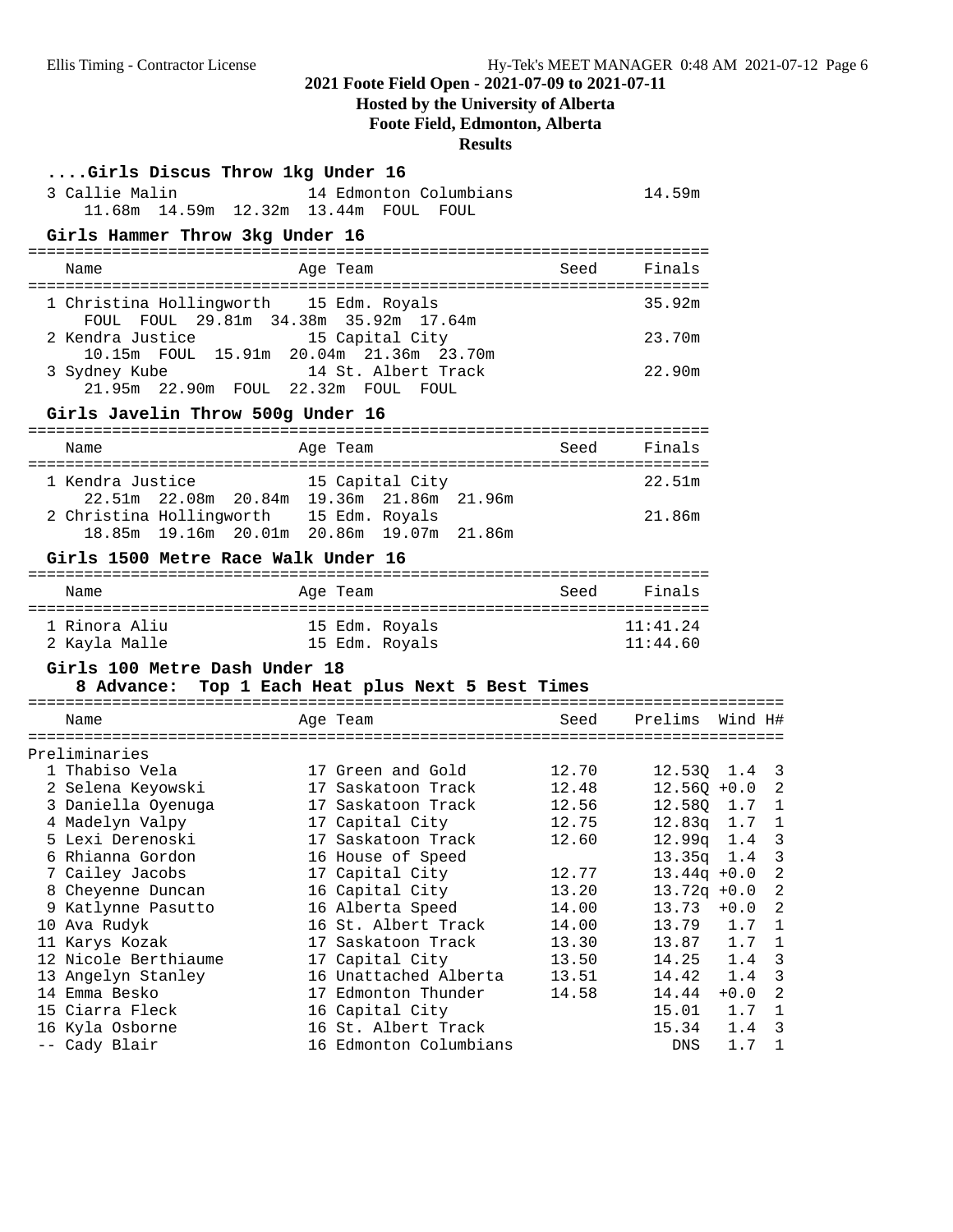# **Hosted by the University of Alberta Foote Field, Edmonton, Alberta**

**Results**

### **Girls 100 Metre Dash Under 18**

|        | Name                             | Age Team                                | Prelims        | Finals         | Wind       |
|--------|----------------------------------|-----------------------------------------|----------------|----------------|------------|
| Finals |                                  |                                         |                |                |            |
|        | 1 Daniella Oyenuga               | 17 Saskatoon Track                      | 12.58          | 12.20          | 1.4        |
|        | 2 Selena Keyowski                | 17 Saskatoon Track                      | 12.56          | 12.56          | 1.4        |
|        | 3 Thabiso Vela                   | 17 Green and Gold                       | 12.53          | 12.62          | 1.4        |
|        | 4 Madelyn Valpy                  | 17 Capital City                         | 12.83          | 12.94          | 1.4        |
|        | 5 Lexi Derenoski                 | 17 Saskatoon Track                      | 12.99          | 13.09          | 1.4        |
|        | 6 Cheyenne Duncan                | 16 Capital City                         | 13.72          | 13.30          | 1.4        |
|        | 7 Cailey Jacobs                  | 17 Capital City                         | 13.44          | 13.48          | 1.4        |
|        | 8 Rhianna Gordon                 | 16 House of Speed                       | 13.35          | 13.51          | 1.4        |
|        | Girls 200 Metre Dash Under 18    |                                         |                |                |            |
|        | 8 Advance:                       | Top 2 Each Heat plus Next 4 Best Times  |                |                |            |
|        | Name                             | Age Team                                | Seed           | Prelims        | Wind H#    |
|        | Preliminaries                    |                                         |                |                |            |
|        | 1 Makenna Macwhinnie             | 17 Calgary Warriors                     | 22.41          | 26.08Q         | 1.2        |
|        | 2 Daniella Oyenuga               | 17 Saskatoon Track                      | 25.78          | 26.350         | 2.1        |
|        | 3 Dianna Proctor                 | 16 Edm. Royals                          |                | 26.28Q         | 1.2        |
|        | 4 Cady Blair                     | 16 Edmonton Columbians                  |                | 26.480         | 2.1        |
|        | 5 Selena Keyowski                | 17 Saskatoon Track                      | 26.61          | 26.46q         | 1.2        |
|        | 6 Lexi Derenoski                 | 17 Saskatoon Track                      | 26.60          | 27.02q         | 2.1        |
|        | 7 Cailey Jacobs                  |                                         | 26.70          |                | 1.2        |
|        |                                  | 17 Capital City                         |                | 27.53q         |            |
|        | 8 Kate Kolber                    | 17 Edmonton Harriers                    | 27.13          | 27.75q         | 2.1        |
|        | 9 Cheyenne Duncan                | 16 Capital City                         | 27.90          | 28.17          | 2.1        |
|        | 10 Karen Mah                     | 17 Edmonton Harriers                    |                | 28.19          | 2.1        |
|        | 11 Karys Kozak                   | 17 Saskatoon Track                      | 28.00          | 29.39          | 1.2        |
|        | 12 Lauren Dellezay               | 16 Leduc Track                          |                | 30.11          | 2.1        |
|        | 13 Emma Besko                    | 17 Edmonton Thunder                     | 30.00          | 30.21          | 2.1        |
|        | 14 Angelyn Stanley               | 16 Unattached Alberta                   | 28.60          | 30.56          | 1.2        |
|        | 15 Isabel Schreiber              | 17 Capital City                         |                | 32.02          | 1.2        |
|        | 16 Kyla Osborne                  | 16 St. Albert Track                     |                | 32.42          | 1.2        |
|        | Girls 200 Metre Dash Under 18    |                                         |                |                |            |
|        | Name                             | Age Team                                | Prelims        | Finals         | Wind       |
| Finals |                                  |                                         |                |                |            |
|        | 1 Daniella Oyenuga               | 17 Saskatoon Track                      | 26.35          | 24.73          | 1.8        |
|        | 2 Makenna Macwhinnie             | 17 Calgary Warriors                     | 26.08          | 26.11          | 1.8        |
|        | 3 Dianna Proctor                 | 16 Edm. Royals                          | 26.28          | 26.14          | 1.8        |
|        | 4 Selena Keyowski                | 17 Saskatoon Track                      | 26.46          | 26.63          | 1.8        |
|        | 5 Cady Blair                     | 16 Edmonton Columbians                  | 26.48          | 26.74          | 1.8        |
|        |                                  |                                         | 27.02          |                |            |
|        | 6 Lexi Derenoski                 | 17 Saskatoon Track                      |                | 27.13          | 1.8        |
|        | 7 Cailey Jacobs<br>8 Kate Kolber | 17 Capital City<br>17 Edmonton Harriers | 27.53<br>27.75 | 27.75<br>27.87 | 1.8<br>1.8 |
|        | Girls 400 Metre Dash Under 18    |                                         |                |                |            |
|        |                                  |                                         |                |                |            |
|        | Name                             | Age Team                                | Seed           | Finals         |            |
|        | 1 Thabiso Vela                   | 17 Green and Gold                       | 1:01.50        | 1:01.45        |            |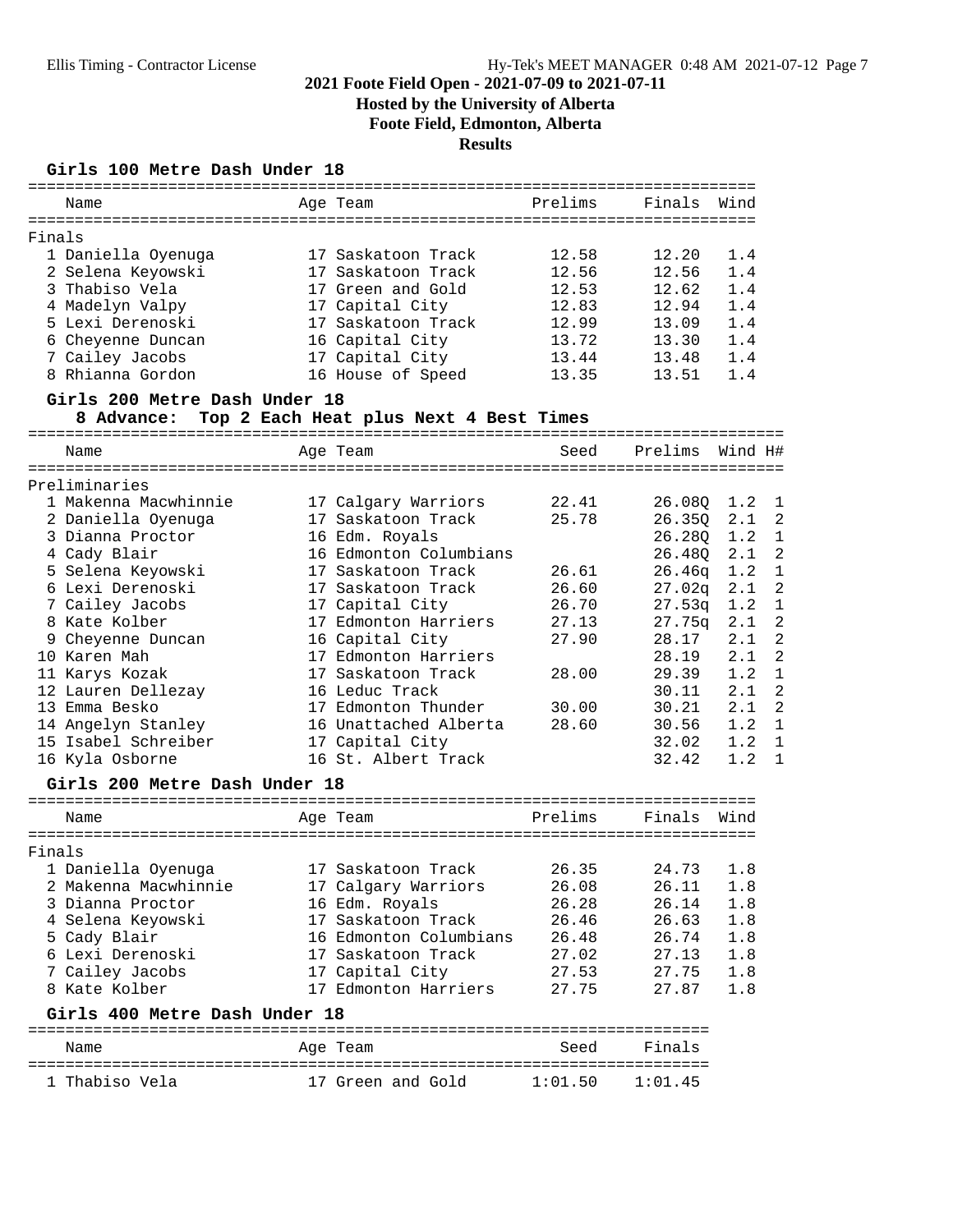# **Hosted by the University of Alberta**

**Foote Field, Edmonton, Alberta**

# **Results**

#### **....Girls 400 Metre Dash Under 18**

| 2 Tayen Werner<br>3 Reaghan Rajotte | 15 Saskatoon Track<br>17 MAC Track | 1:00.82<br>1:00.00 | 1:01.97<br>1:05.40 |
|-------------------------------------|------------------------------------|--------------------|--------------------|
| 4 Kaprice Kozak                     | 15 Saskatoon Track                 | 1:05.74            | 1:07.56            |
| 5 Lauren Dellezay                   | 16 Leduc Track                     |                    | 1:12.90            |
| -- Daniella Oyenuga                 | 17 Saskatoon Track                 | 59.00              | DNF                |
| -- Ella Frost                       | 16 Capital City                    |                    | DNS                |
| -- Cady Blair                       | 16 Edmonton Columbians             |                    | DNS                |
|                                     |                                    |                    |                    |
| Girls 800 Metre Run Under 18        |                                    |                    |                    |
| Name                                | Age Team                           | Seed               | Finals             |
| 1 Sorcha Shiu                       | 16 Calgary Warriors                | 2:17.33            | 2:18.14            |
| 2 Ella Heinrich                     | 16 MAC Track                       | 2:20.00            | 2:22.20            |
| 3 Sydney Slack                      | 17 MAC Track                       | 2:24.16            | 2:26.88            |

| 4 Julianna Chipiuk | 16 MAC Track         | 2:18.00 | 2:27.41 |
|--------------------|----------------------|---------|---------|
| 5 Jamie Gladdish   | 16 Edmonton Harriers |         | 2:27.54 |
| 6 Reaghan Rajotte  | 17 MAC Track         | 2:33.32 | 2:30.97 |
| 7 Nicole Nilsson   | 17 Split City Sonics | 2:34.62 | 2:32.75 |
| 8 Makenna Parkes   | 17 Edmonton Thunder  |         | 2:54.23 |
|                    |                      |         |         |

#### **Girls 1500 Metre Run Under 18**

=========================================================================

| Name               | Age Team              | Seed    | Finals  |
|--------------------|-----------------------|---------|---------|
| 1 Sorcha Shiu      | 16 Calgary Warriors   | 4:42.00 | 4:47.00 |
| 2 Ella Heinrich    | 16 MAC Track          | 5:00.00 | 4:58.47 |
| 3 Sydney Slack     | 17 MAC Track          | 5:03.90 | 4:58.57 |
| 4 Julianna Chipiuk | 16 MAC Track          | 5:00.00 | 5:02.61 |
| 5 Samara Cockburn  | 17 Edmonton Harriers  | 5:16.63 | 5:11.25 |
| 6 Nicole Nilsson   | 17 Split City Sonics  | 5:40.18 | 5:22.31 |
| 7 Tehya Edey       | 16 Unattached Alberta |         | 5:31.48 |

#### **Girls 100 Metre Hurdles 30" Under 18**

#### **8 Advance: Top 2 Each Heat plus Next 6 Best Times**

============================================================================== 13m to first, 8.5m between Name Mage Team Age Team Seed Prelims Wind ============================================================================== Preliminaries 1 Karen Mah 17 Edmonton Harriers 16.24Q 2.8 2 Katlynne Pasutto 16 Alberta Speed 14.25 18.27Q 2.8 -- Natasha Iwuc 16 Edmonton Thunder 17.63 DQ 2.8 Rule 22.6 **Girls 100 Metre Hurdles 30" Under 18** ============================================================================== 13m to first, 8.5m between

| Name               | Age Team             | Prelims | Finals | Wind |
|--------------------|----------------------|---------|--------|------|
| Finals             |                      |         |        |      |
| 1 Karen Mah        | 17 Edmonton Harriers | 16.24   | 16.20  | 36   |
| 2 Katlynne Pasutto | 16 Alberta Speed     | 18.27   | 17.51  | 3.6  |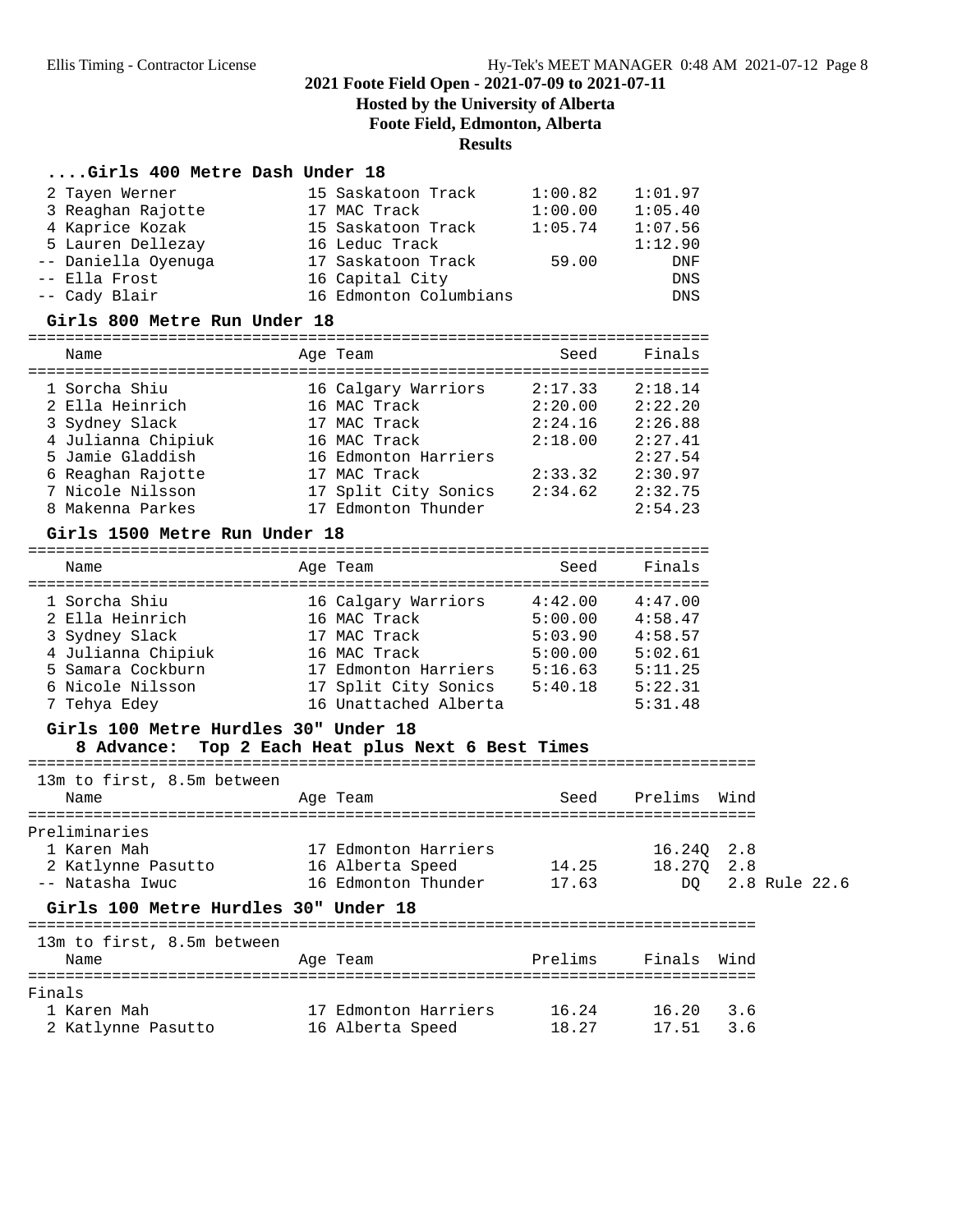### **Hosted by the University of Alberta**

**Foote Field, Edmonton, Alberta**

#### **Results**

### **Girls 400 Metre Hurdles 30" Under 18**

| 50m to first, 35m between<br>Name                                                  | Age Team                              |                                              | Seed                            | Finals             |           |
|------------------------------------------------------------------------------------|---------------------------------------|----------------------------------------------|---------------------------------|--------------------|-----------|
| 1 Makenna Macwhinnie 17 Calgary Warriors 1:08.24 1:09.38<br>2 Natasha Iwuc         | 16 Edmonton Thunder                   |                                              | $1:24.17$ $1:22.43$             |                    |           |
| Girls 2000 Metre Steeplechase 30" Under 18                                         |                                       |                                              |                                 |                    |           |
| 18 barriers, 5 water jumps<br>Name                                                 | Age Team                              |                                              | Seed                            | Finals             |           |
| 1 Sorcha Shiu<br>2 Meadow Drebert`                                                 | 16 Calgary Warriors<br>15 Leduc Track |                                              |                                 | 7:09.08<br>7:53.55 |           |
| Girls 4x100 Metre Relay Under 18                                                   |                                       |                                              |                                 |                    |           |
| Team                                                                               |                                       |                                              | Seed                            | Finals             |           |
| 1 Edmonton Thunder<br>$\overline{A}$<br>1) Summer Norrbom 15<br>3) Natasha Iwuc 16 |                                       | 2) Emma Besko 17<br>4) Makenna Parkes 17     |                                 | 58.32              |           |
| -- Capital City Track Club 'A'<br>1) Cailey Jacobs 17<br>3) Nicole Berthiaume 17   |                                       | 2) Cheyenne Duncan 16<br>4) Madelyn Valpy 17 |                                 | DNF                |           |
| -- Saskatoon Track & Field Club<br>1) Lexi Derenoski 17                            | $'$ A $'$                             | 2) Selena Keyowski 17                        |                                 | DO.                | Rule 17.6 |
| 3) Tayen Werner 15<br>-- Saskatoon Track and Field Club                            | $\overline{A}$                        |                                              | 4) Daniella Oyenuga 17<br>49.00 | <b>SCR</b>         |           |
| Girls High Jump Under 18                                                           |                                       |                                              |                                 |                    |           |
| Name                                                                               | Age Team                              |                                              | Seed                            | Finals             |           |

=========================================================================

### ========================================================================= 1 Natasha Iwuc 16 Edmonton Thunder 1.40m 1.40m 1.25 1.30 1.35 1.40 1.45 O O O O X 2 Lauren Dellezay 16 Leduc Track 1.50m J1.40m 1.35 1.40 1.45  $0$  XO XXX 3 Emma Besko 17 Edmonton Thunder 1.30m 1.25m 1.10 1.15 1.20 1.25 1.30

O O O O XXX

# **Girls Pole Vault Under 18**

| Name                                                            | Age Team            | Seed  | Finals |
|-----------------------------------------------------------------|---------------------|-------|--------|
| 1 Lucia Rueppell<br>2.00 2.15 2.30 2.45<br>O XO XXX<br>$\Omega$ | 16 Edm. Internation | 2.30m | 2.30m  |
| 2 Sophia Russell<br>1.85 2.00 2.15<br>XXX<br>O                  | 17 Yeg Vault Club   | 2.20m | 2.00m  |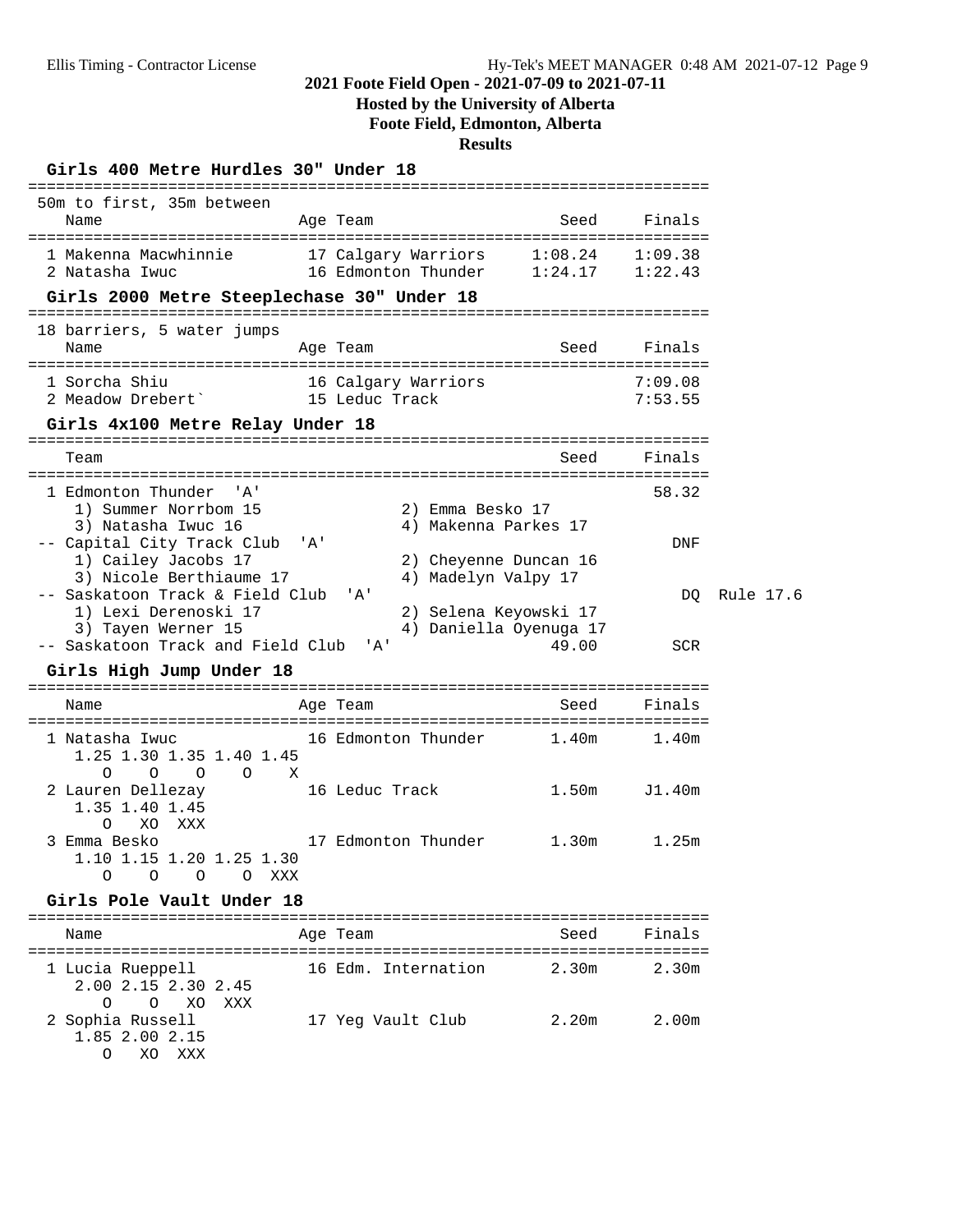# **Hosted by the University of Alberta**

**Foote Field, Edmonton, Alberta**

**Results**

### **Girls Long Jump Under 18**

| ==========<br>Name                                                           | ================================<br>Age Team                                        | =================================<br>Seed | Finals        | Wind   |
|------------------------------------------------------------------------------|-------------------------------------------------------------------------------------|-------------------------------------------|---------------|--------|
|                                                                              |                                                                                     |                                           |               |        |
| 1 Daniella Oyenuga                                                           | 17 Saskatoon Track                                                                  | 5.55m                                     | 5.46m         | $-2.3$ |
|                                                                              | $5.46m(-2.3)$ FOUL $(-1.9)$ $5.44m(-1.8)$ FOUL $(0.7)$ FOUL $(-0.7)$                |                                           |               |        |
| 2 Dianna Proctor                                                             | 16 Edm. Royals                                                                      |                                           | $4.55m - 2.6$ |        |
|                                                                              | $4.09m(-3.5)$ $4.40m(-1.7)$ $4.55m(-2.6)$ $4.27m(-0.0)$ $4.37m(-0.2)$ $4.32m(-1.1)$ |                                           |               |        |
| 3 Cailey Jacobs                                                              | 17 Capital City                                                                     | 5.30m                                     | $4.45m - 2.7$ |        |
|                                                                              | $4.07m(-4.0)$ $4.45m(-2.7)$ $4.43m(-2.9)$ $4.34m(-0.9)$ FOUL(-0.2)                  |                                           |               |        |
| 4 Sofia Zubis                                                                | 16 St. Albert Track                                                                 |                                           | $4.39m - 2.5$ |        |
|                                                                              |                                                                                     |                                           |               |        |
|                                                                              | $4.14m(-1.9)$ $4.39m(-2.5)$ $3.93m(-2.0)$ $3.91m(-0.8)$ $4.22m(-0.2)$ $FOUL(-0.9)$  |                                           |               |        |
| 5 Cheyenne Duncan                                                            | 16 Capital City 4.70m                                                               |                                           | $4.37m - 2.5$ |        |
|                                                                              | $4.33m(-4.0)$ $4.37m(-2.5)$ $3.73m(-4.0)$ $4.26m(-0.4)$ FOUL                        |                                           |               |        |
| 6 Natasha Iwuc                                                               | 16 Edmonton Thunder                                                                 | $4.36m$ $4.31m$ $-0.7$                    |               |        |
|                                                                              | $4.15m(-2.5)$ $4.08m(-4.0)$ $3.90m(-2.4)$ $4.31m(-0.7)$ $4.01m(0.1)$                |                                           |               |        |
| 7 Ava Rudyk                                                                  | 16 St. Albert Track                                                                 | 4.32m                                     | $4.17m - 3.9$ |        |
|                                                                              | $4.17m(-3.9)$ $4.09m(-1.3)$ $3.55m(-1.6)$ $3.50m(-0.4)$ $3.75m(-0.0)$ $1.97m(-0.8)$ |                                           |               |        |
| 8 Emma Besko                                                                 | 17 Edmonton Thunder 4.46m                                                           |                                           | $3.83m - 1.8$ |        |
| $3.62m(-2.6)$ $3.43m(-3.3)$ $3.83m(-1.8)$                                    |                                                                                     |                                           |               |        |
| 9 Ciarra Fleck                                                               | 16 Capital City                                                                     |                                           | $3.78m - 2.4$ |        |
| $3.70m(-0.9)$ $3.59m(-1.3)$ $3.78m(-2.4)$                                    |                                                                                     |                                           |               |        |
| 9 Nicole Berthiaume                                                          | 17 Capital City                                                                     |                                           | $3.78m - 4.2$ |        |
| $3.54m(-2.8)$ $3.78m(-4.2)$ $3.65m(-2.1)$                                    |                                                                                     |                                           |               |        |
| 11 Karys Kozak                                                               | 17 Saskatoon Track 1.50m                                                            |                                           | $3.70m - 3.2$ |        |
|                                                                              |                                                                                     |                                           |               |        |
| $3.70m(-3.2)$ $3.58m(-3.9)$ $3.68m(-3.6)$                                    |                                                                                     |                                           |               |        |
| -- Selena Keyowski                                                           | 17 Saskatoon Track 5.24m                                                            |                                           | DNS           | NWI    |
| -- Cady Blair                                                                | 16 Edmonton Columbians                                                              |                                           | DNS           | NWI    |
| Girls Triple Jump Under 18                                                   |                                                                                     |                                           |               |        |
|                                                                              |                                                                                     |                                           |               |        |
| Name                                                                         | Age Team                                                                            | Seed                                      | Finals        | Wind   |
|                                                                              |                                                                                     |                                           |               |        |
| 1 Madelyn Valpy                                                              | 17 Capital City 10.95m                                                              |                                           | 11.51m        | 1.9    |
|                                                                              | $FOUL(3.1)$ $11.51m(1.9)$ $FOUL(1.6)$ $11.23m(2.3)$ $11.26m(3.8)$ $11.51m(2.8)$     |                                           |               |        |
| 2 Natasha Iwuc                 16 Edmonton Thunder         9.04m       9.43m |                                                                                     |                                           |               | 2.4    |
|                                                                              | $9.01m(NWI) 8.69m(2.2) 9.43m(2.4) 9.24m(2.3) 9.18m(1.8) FOUL(1.7)$                  |                                           |               |        |
|                                                                              |                                                                                     |                                           |               |        |
| 3 Sofia Zubis                                                                | 16 St. Albert Track                                                                 |                                           | 8.62m         | 2.7    |
|                                                                              | $F0UL(2.1) F0UL(2.6) 8.62m(2.7) F0UL(4.0) F0UL(4.7) 8.54m(2.9)$                     |                                           |               |        |
| -- Daniella Oyenuga (17 Saskatoon Track (10.24m)                             |                                                                                     |                                           | DNS           | NWI    |
| Girls Shot Put 3kg Under 18                                                  |                                                                                     |                                           |               |        |
|                                                                              |                                                                                     |                                           |               |        |
| Name                                                                         | Age Team                                                                            | Seed                                      | Finals        |        |
| -------------------------------                                              | ------------                                                                        | --------                                  | ======        |        |
| 1 Aliyah Block                                                               | 17 Unattached SK                                                                    | 13.67m                                    | 13.32m        |        |
|                                                                              | 13.32m 12.05m 12.64m 11.92m 12.87m 12.85m                                           |                                           |               |        |
| 2 Avery Sluik                                                                | 17 Edmonton Columbians                                                              | 11.12m                                    | 11.49m        |        |
|                                                                              | 11.49m  11.24m  11.34m  9.95m  10.59m  11.07m                                       |                                           |               |        |
| 3 Lauryn Morris                                                              | 17 Unattached Alberta                                                               |                                           | 11.42m        |        |
| FOUL FOUL FOUL                                                               | 11.42m  11.33m  11.30m                                                              |                                           |               |        |
|                                                                              |                                                                                     |                                           |               |        |
| 4 Lauren Friesen                                                             | 17 St. Albert Track                                                                 | 9.00 <sub>m</sub>                         | 10.10m        |        |
| 9.79m 10.10m 8.99m                                                           | 8.55m 8.16m 10.10m                                                                  |                                           |               |        |
| 5 Lauren Rutherford                                                          | 17 Split City Sonics                                                                | 7.27m                                     | 9.73m         |        |
| 8.86m 8.53m 8.28m 8.76m 9.39m 9.73m                                          |                                                                                     |                                           |               |        |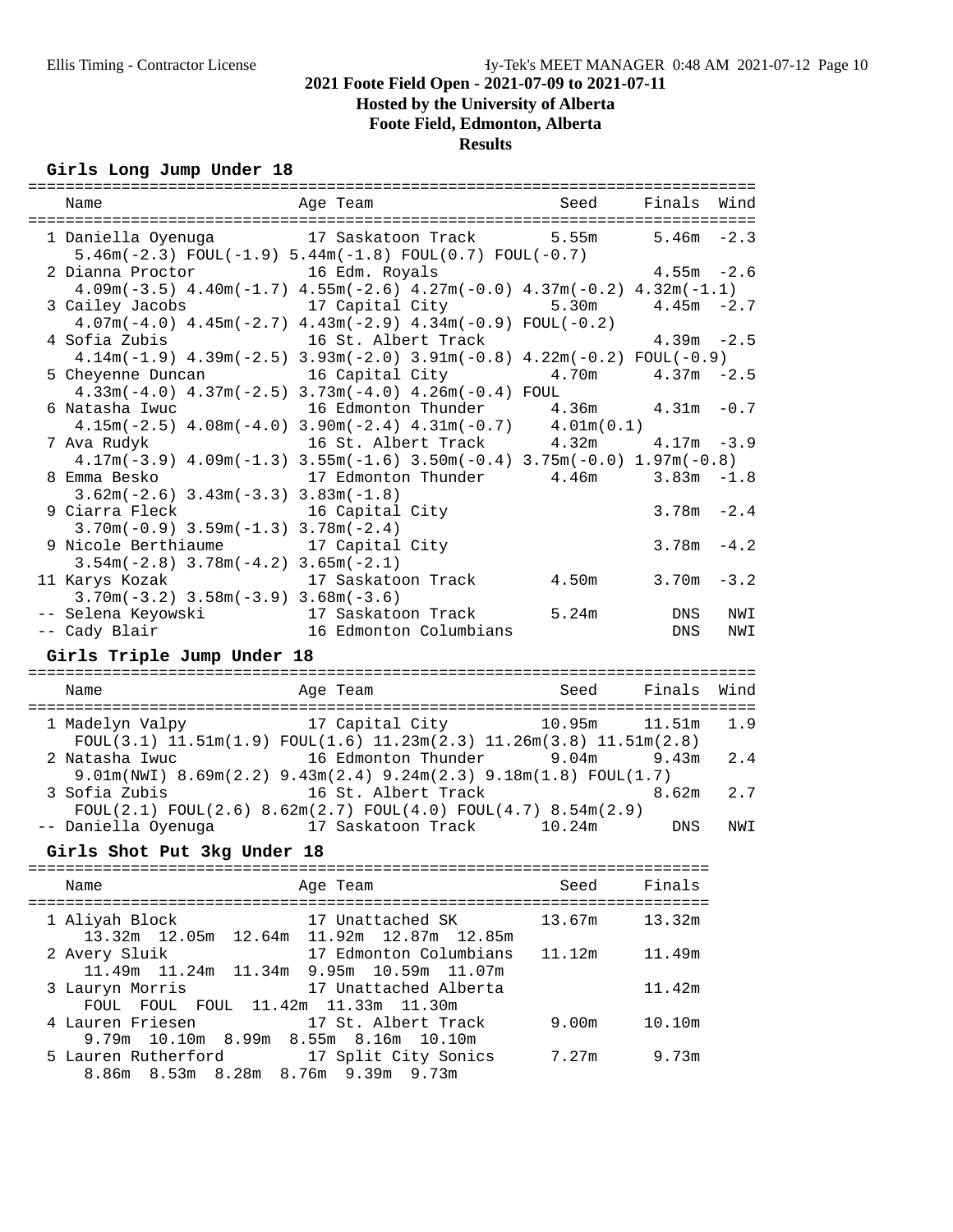# **Hosted by the University of Alberta Foote Field, Edmonton, Alberta**

# **Results**

| Girls Shot Put 3kg Under 18                                                                          |        |                   |
|------------------------------------------------------------------------------------------------------|--------|-------------------|
| 6 Nicole Nilsson<br>17 Split City Sonics 9.43m 8.24m<br>7.83m 7.89m 8.14m 7.94m 8.24m 8.04m          |        |                   |
| 7 Lara McEachern<br>16 Split City Sonics<br>7.10m 6.88m 6.78m 6.51m 6.56m 7.06m                      |        | 7.10 <sub>m</sub> |
| Girls Discus Throw 1kg Under 18                                                                      |        |                   |
| Age Team<br>Name                                                                                     | Seed   | Finals            |
| 17 Unattached SK<br>1 Aliyah Block<br>33.73m 36.72m 35.27m FOUL 36.17m 36.07m                        |        | 36.72m            |
| 2 Lauryn Morris<br>17 Unattached Alberta<br>28.72m FOUL 28.26m FOUL FOUL FOUL                        |        | 28.72m            |
| 17 St. Albert Track 26.14m<br>3 Lauren Friesen<br>25.62m FOUL FOUL FOUL FOUL 25.33m                  |        | 25.62m            |
| 17 Split City Sonics<br>4 Lauren Rutherford<br>16.80m FOUL FOUL 19.78m 23.25m FOUL                   | 26.75m | 23.25m            |
| 5 Emma Besko<br>17 Edmonton Thunder<br>12.69m FOUL FOUL 13.03m FOUL 10.88m                           | 17.07m | 13.03m            |
| Girls Hammer Throw 3kg Under 18                                                                      |        |                   |
| Name<br>Age Team                                                                                     | Seed   | Finals            |
| 17 St. Albert Track 50.56m<br>1 Lauren Friesen<br>FOUL 44.92m FOUL FOUL 51.57m 51.14m                |        | 51.57m            |
| 17 Unattached Alberta<br>2 Lauryn Morris<br>FOUL FOUL 46.98m 47.48m FOUL FOUL                        |        | 47.48m            |
| 3 Nicole Nilsson<br>17 Split City Sonics<br>FOUL FOUL FOUL 38.97m 37.11m 39.47m                      | 43.88m | 39.47m            |
| 17 Edmonton Columbians<br>4 Avery Sluik<br>32.56m FOUL 35.14m 38.45m FOUL 34.10m                     | 39.67m | 38.45m            |
| 5 Lauren Rutherford<br>17 Split City Sonics<br>FOUL 35.71m 33.93m 33.80m FOUL 36.03m                 | 33.81m | 36.03m            |
| 6 Lara McEachern<br>16 Split City Sonics<br>FOUL 20.05m 23.74m FOUL FOUL FOUL                        |        | 23.74m            |
| Girls Javelin Throw 500g Under 18                                                                    |        |                   |
| Age Team<br>Name                                                                                     | Seed   | Finals            |
| 1 Lauryn Morris<br>17 Unattached Alberta<br>29.42m  28.26m  25.08m  FOUL  30.70m  30.69m             |        | 30.70m            |
| 17 Split City Sonics 24.81m<br>2 Lauren Rutherford<br>27.19m  24.10m  25.55m  22.38m  24.87m  24.26m |        | 27.19m            |
| 17 Edmonton Columbians 27.66m<br>3 Avery Sluik<br>25.40m  25.03m  24.08m  22.91m  23.18m  25.68m     |        | 25.68m            |

### **Girls 1500 Metre Race Walk Under 18**

| Name              | Age Team       | Finals<br>Seed |
|-------------------|----------------|----------------|
| 1 Dianna Proctor  | 16 Edm. Rovals | 10:27.22       |
| 2 Elizabeth Moore | 17 Edm. Royals | 10:27.97       |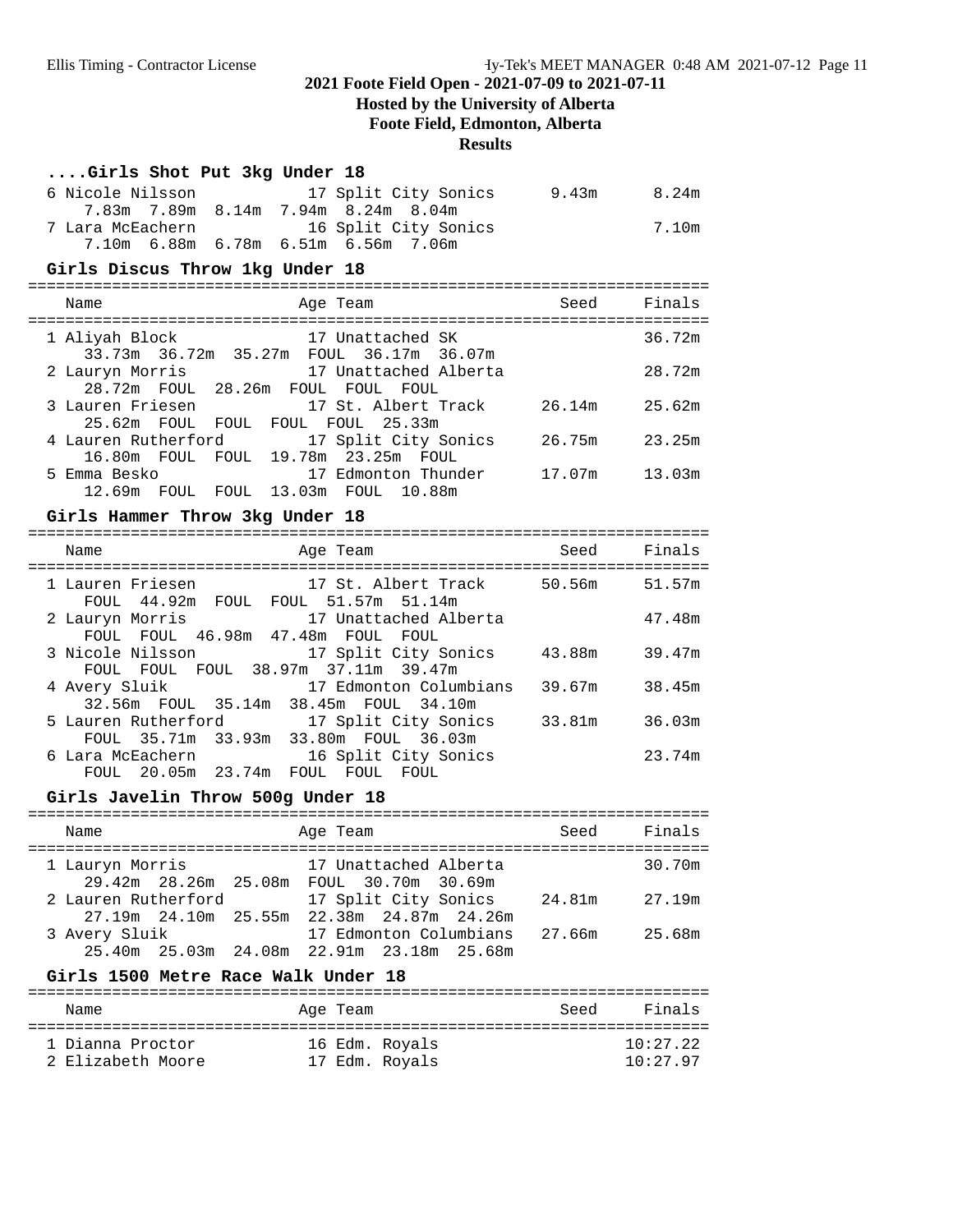# **Hosted by the University of Alberta Foote Field, Edmonton, Alberta**

### **Results**

### **Women High Jump Under 20**

| Name                                                                                          | Age Team                                                                                                                                            | Seed  | Finals         |      |
|-----------------------------------------------------------------------------------------------|-----------------------------------------------------------------------------------------------------------------------------------------------------|-------|----------------|------|
| 1 Siloe Kumbu<br>1.50 1.55 1.60 1.65                                                          | 18 Saskatoon Track 1.70m                                                                                                                            |       | 1.60m          |      |
| O O O XXX<br>2 Abigail Gallimore<br>1.40 1.45 1.50 1.55 1.60 1.65<br>O O O XO XXX<br>$\Omega$ | 18 Edm. Internation                                                                                                                                 |       | 1.55m J1.60m   |      |
| 3 Venus Sabourin<br>1.40 1.45 1.50 1.55 1.60<br>O O O XXX<br>$\circ$                          | 19 Edm. Internation 1.55m 1.55m                                                                                                                     |       |                |      |
| -- Jasmyne Kizito<br>Women Pole Vault Under 20                                                | 19 Edmonton Columbians                                                                                                                              |       | DNS            |      |
|                                                                                               |                                                                                                                                                     |       |                |      |
| Name                                                                                          | Age Team                                                                                                                                            | Seed  | Finals         |      |
| 2.60 2.75 2.90 3.05<br>XO<br>XO.<br>O XXX                                                     | 1 Teagan Jasieniuk 18 Saskatoon Track 3.20m 2.90m                                                                                                   |       |                |      |
| Women Long Jump Under 20                                                                      |                                                                                                                                                     |       |                |      |
| Name                                                                                          | Age Team                                                                                                                                            | Seed  | Finals         | Wind |
| 1 Jacyn Tan                                                                                   | 19 Edm. Internation<br>$5.17m(0.8)$ $5.20m(0.5)$ $5.29m(1.7)$ $5.34m(1.1)$ $5.01m(1.3)$ $FOUL(1.8)$                                                 | 5.40m | 5.34m          | 1.1  |
| 2 Gloria Frank                                                                                | 19 Edmonton Columbians 4.67m<br>$4.29m(0.5)$ $4.25m(0.7)$ $4.36m(0.7)$ $4.13m(1.1)$ $4.61m(0.8)$ $4.67m(1.7)$                                       |       |                | 1.7  |
|                                                                                               | 3 Jasmyne Kizito 19 Edmonton Columbians 4.17m<br>$FOUT(0.5) FOUT(2.3) 4.10m(1.6) 4.17m(1.4) 4.09m(1.2) 3.90m(1.1)$                                  |       |                | 1.4  |
| Women Triple Jump Under 20                                                                    |                                                                                                                                                     |       |                |      |
| Name                                                                                          | Age Team                                                                                                                                            | Seed  | Finals         | Wind |
|                                                                                               | 1 Larissa Bishop 19 Calgary Warriors<br>$10.32$ m $(2.6)$ $10.71$ m $(2.5)$ $10.36$ m $(1.3)$ $10.06$ m $(2.8)$ $10.66$ m $(1.4)$ $10.27$ m $(1.2)$ |       | 10.71m         | 2.5  |
| Women Shot Put 4kg Under 20                                                                   |                                                                                                                                                     |       |                |      |
| Name                                                                                          | Age Team                                                                                                                                            | Seed  | Finals         |      |
| 1 Dani Fink<br>2 Maija Malin<br>8.37m 8.61m 8.91m 8.77m 8.69m 8.78m                           | 18 Split City Sonics<br>9.10m 9.13m 8.74m 9.11m 8.99m 8.60m<br>19 Edmonton Columbians                                                               | 9.36m | 9.13m<br>8.91m |      |
| Women Shot Put F40 Ambulatory Under 20                                                        |                                                                                                                                                     |       |                |      |
| Name                                                                                          | Age Team                                                                                                                                            | Seed  | Finals         |      |
| 1 Elizabeth Duff F40                                                                          | 19 Caltaf                                                                                                                                           | 5.81m | 5.10m          |      |

5.10m 4.53m 4.97m 4.83m 5.10m 5.08m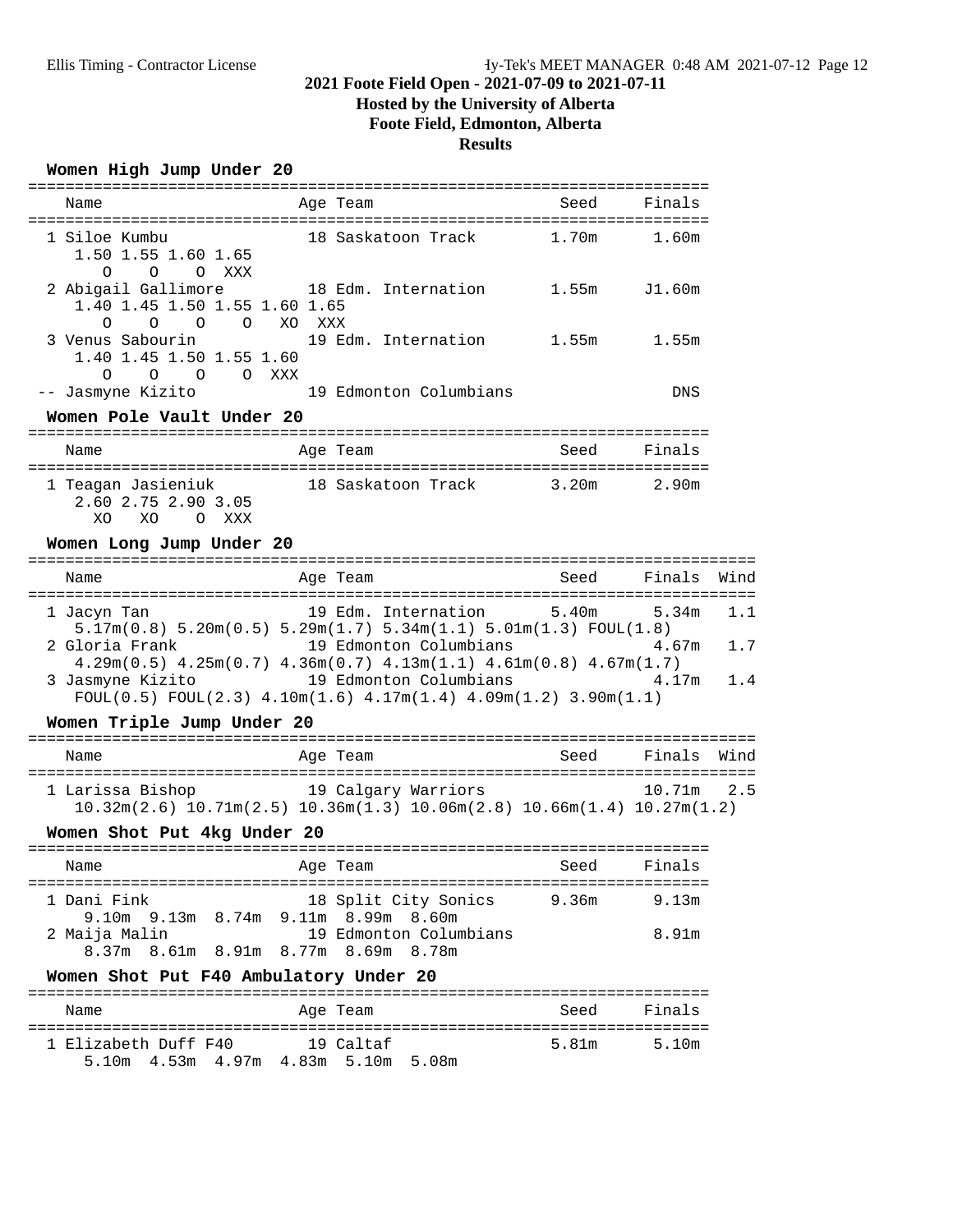# **Hosted by the University of Alberta Foote Field, Edmonton, Alberta**

# **Results**

| Women Discus Throw 1kg Under 20                                    |                                                                      |                |                               |         |                                |
|--------------------------------------------------------------------|----------------------------------------------------------------------|----------------|-------------------------------|---------|--------------------------------|
| Name                                                               | Age Team                                                             | Seed           | Finals                        |         |                                |
| 1 Maija Malin                                                      | 19 Edmonton Columbians<br>22.19m  20.51m  FOUL  24.86m  FOUL  FOUL   |                | 24.86m                        |         |                                |
| Women Hammer Throw 4kg Under 20                                    |                                                                      |                |                               |         |                                |
| Name                                                               | Age Team                                                             | Seed           | Finals                        |         |                                |
| 1 Dani Fink<br>-- Lauren Friesen                                   | 18 Split City Sonics 32.88m<br>17 St. Albert Track                   |                | 35.13m<br>FOUL                |         |                                |
| FOUL FOUL FOUL FOUL FOUL FOUL<br>Women Javelin Throw 600g Under 20 |                                                                      |                |                               |         |                                |
| Name                                                               | Age Team                                                             | Seed           | Finals                        |         |                                |
| 1 Maija Malin                                                      | 19 Edmonton Columbians<br>28.55m FOUL 27.28m 28.24m 27.69m FOUL      |                | 28.55m                        |         |                                |
| Women 100 Metre Dash Senior                                        | 8 Advance: Top 2 Each Heat plus Next 4 Best Times                    |                |                               |         |                                |
| Name                                                               | FF Stadium: ! 11.05 2012-06-16 Sheri-Ann Brooks, Jamaica<br>Age Team | Seed           | Prelims                       | Wind H# |                                |
| Preliminaries                                                      |                                                                      |                |                               |         |                                |
| 1 Hannah Heise                                                     | 19 Capital City                                                      | 11.98          | $12.14Q + 0.0$                |         | $\overline{2}$                 |
| 2 Alese Sartain                                                    | 19 Unattached Alberta                                                | 12.29          | 12.860 0.3                    |         | 1                              |
| 3 Alycia Gilmore                                                   | 23 Capital City                                                      | 12.90          | 12.93Q                        | 0.3     | $\mathbf{1}$                   |
| 4 Devon Johnson                                                    | 19 Alberta Speed                                                     | 12.60          | $13.04Q + 0.0$                |         | $\overline{2}$                 |
| 5 Katelynn Hatto                                                   | 19 Alberta Speed                                                     | 12.82          | $13.27q +0.0$                 |         | $\overline{2}$                 |
| 6 Livia Blechinger<br>7 Reem Hamdon                                | 18 Saskatoon Track                                                   | 12.89<br>13.33 | $13.33q$ 0.3<br>$13.39q +0.0$ |         | $\mathbf{1}$<br>$\overline{a}$ |
| 8 Natalie Thirsk T38                                               | 20 Capital City<br>19 Green and Gold                                 | 14.45          | $15.22q + 0.0$                |         | $\overline{a}$                 |
| 9 Camille Guigard                                                  | 25 Edmonton Columbians                                               |                | $20.32$ 0.3                   |         | $\mathbf{1}$                   |
| -- Kailee Woitas                                                   | 19 U Regina                                                          |                | DNS                           | $+0.0$  | $\overline{2}$                 |
| -- Katie Tancsics                                                  | 21 Edmonton Columbians                                               |                | DNS                           | 0.3     | 1                              |
| -- Erika Stockhorst                                                | 23 U OF R Cougars                                                    |                | <b>DNS</b>                    | $+0.0$  | $\overline{a}$                 |
| -- Brianna Andrews                                                 | 21 U OF S Huskies                                                    | 12.54          | DNS                           | 0.3     | 1                              |
| Women 100 Metre Dash Senior                                        |                                                                      |                |                               |         |                                |
|                                                                    | FF Stadium: ! 11.05 2012-06-16 Sheri-Ann Brooks, Jamaica             |                |                               |         |                                |
| Name                                                               | Age Team                                                             | Prelims        | Finals                        | Wind    |                                |
| Finals                                                             |                                                                      |                |                               |         |                                |
| 1 Hannah Heise                                                     | 19 Capital City                                                      | 12.14          | 12.14                         | 0.1     |                                |
| 2 Alycia Gilmore                                                   | 23 Capital City                                                      | 12.93          | 12.88                         | 0.1     |                                |
| 3 Alese Sartain                                                    | 19 Unattached Alberta                                                | 12.86          | 12.99                         | 0.1     |                                |
| 4 Devon Johnson                                                    | 19 Alberta Speed                                                     | 13.04          | 13.07                         | 0.1     |                                |
| 5 Reem Hamdon                                                      | 20 Capital City                                                      | 13.39          | 13.23                         | 0.1     |                                |
| 6 Livia Blechinger                                                 | 18 Saskatoon Track                                                   | 13.33          | 13.31                         | 0.1     |                                |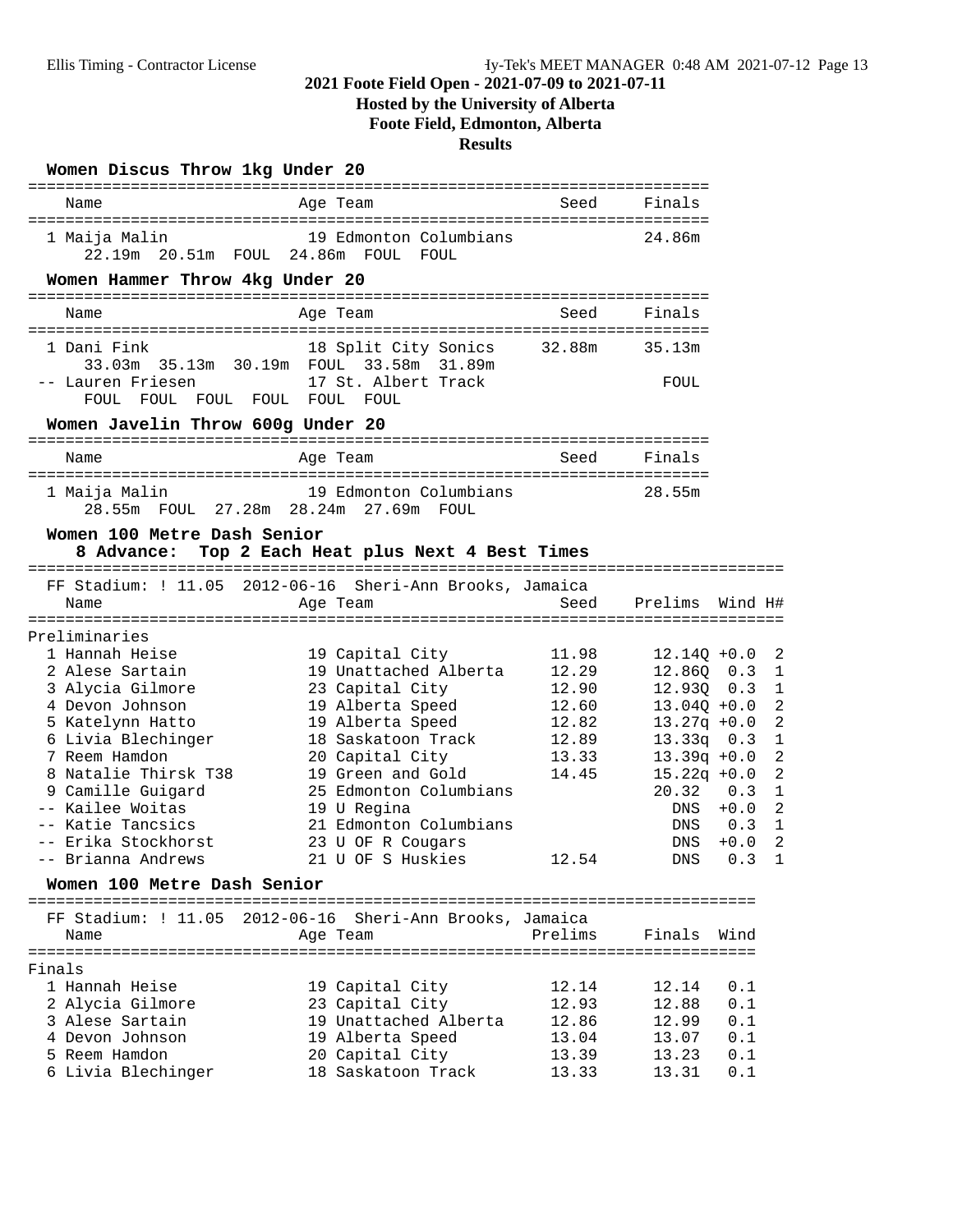# **Hosted by the University of Alberta**

**Foote Field, Edmonton, Alberta**

**Results**

| Women 100 Metre Dash Senior                                 |                                                   |         |            |         |                |
|-------------------------------------------------------------|---------------------------------------------------|---------|------------|---------|----------------|
| 7 Katelynn Hatto                                            | 19 Alberta Speed                                  | 13.27   | 13.36      | 0.1     |                |
| -- Natalie Thirsk T38 19 Green and Gold                     |                                                   | 15.22   | <b>DNS</b> | 0.1     |                |
| Women 100 Metre Dash Ambulatory Senior                      |                                                   |         |            |         |                |
| FF Stadium: ! 11.05 2012-06-16 Sheri-Ann Brooks, Jamaica    |                                                   |         |            |         |                |
| Name                                                        | Age Team                                          | Seed    | Finals     | Wind    |                |
| 1 Torie Langdale T20;F20                                    | 23 Green and Gold                                 |         | 19.73      | 1.5     |                |
| Women 200 Metre Dash Senior                                 |                                                   |         |            |         |                |
|                                                             | 8 Advance: Top 1 Each Heat plus Next 5 Best Times |         |            |         |                |
| FF Stadium: ! 22.38 2016-07-15 Shaunae Miller-Uibo, Bahamas |                                                   |         |            |         |                |
| Name                                                        | Age Team                                          | Seed    | Prelims    | Wind H# |                |
| Preliminaries                                               |                                                   |         |            |         |                |
| 1 Kendra Farmer                                             | 22 U OF S Huskies                                 | 24.36   | 24.510     | 2.9     | $\overline{2}$ |
| 2 Hannah Heise                                              | 19 Capital City                                   | 24.83   | 24.710     | 1.1     | 1              |
| 3 Grace Konrad                                              | $22$ Una                                          | 24.83   | 24.730     | 0.9     | 3              |
| 4 Alese Sartain                                             | 19 Unattached Alberta                             | 25.20   | 26.57q     | 0.9     | 3              |
| 5 Amanda Rummery T46                                        | 24 Green and Gold                                 | 28.11   | 26.85q     | 2.9     | $\overline{2}$ |
| 6 Katelynn Hatto                                            | 19 Alberta Speed                                  | 26.75   | 27.02q     | 0.9     | 3              |
| 7 Livia Blechinger                                          | 18 Saskatoon Track                                | 26.95   | 27.20q     | 0.9     | 3              |
| 8 Reem Hamdon                                               | 20 Capital City                                   | 27.75   | 27.41q     | 2.9     | $\overline{2}$ |
| 9 Rachel Mintz                                              | 42 Edmonton Masters                               | 27.74   | 28.06      | 1.1     | 1              |
| 10 Natalie Thirsk T38                                       | 19 Green and Gold                                 | 32.40   | 30.99      | 1.1     | $\mathbf{1}$   |
| 11 Camille Guigard                                          | 25 Edmonton Columbians                            |         | 49.70      | 0.9     | 3              |
| -- Devon Johnson                                            | 19 Alberta Speed                                  | 25.54   | DNS        | 1.1     | $\mathbf{1}$   |
| -- Julia Lovsin                                             | 20 Green and Gold                                 | 26.01   | X26.35     | 2.9     | $\overline{2}$ |
| -- Tristan Sinnatamby                                       | 21 Green and Gold                                 | 26.25   | X26.55     | 2.9     | $\overline{2}$ |
| -- Sophie Gelineau                                          | 23 Green and Gold                                 | 26.25   | X26.97     | 1.1     | 1              |
| Women 200 Metre Dash Senior                                 |                                                   |         |            |         |                |
| FF Stadium: ! 22.38 2016-07-15 Shaunae Miller-Uibo, Bahamas |                                                   |         |            |         |                |
| Name                                                        | Age Team                                          | Prelims | Finals     | Wind    |                |
|                                                             |                                                   |         |            |         |                |
| Finals                                                      |                                                   |         |            |         |                |
| 1 Kendra Farmer                                             | 22 U OF S Huskies                                 | 24.51   | 24.09      | 2.0     |                |
| 2 Grace Konrad                                              | 22 Una                                            | 24.73   | 24.25      | 2.0     |                |
| 3 Hannah Heise                                              | 19 Capital City                                   | 24.71   | 24.63      | $2.0$   |                |
| 4 Alese Sartain                                             | 19 Unattached Alberta                             | 26.57   | 26.58      | 2.0     |                |
| 5 Amanda Rummery T46                                        | 24 Green and Gold                                 | 26.85   | 26.64      | 2.0     |                |
| 6 Livia Blechinger                                          | 18 Saskatoon Track                                | 27.20   | 26.89      | 2.0     |                |
| -- Reem Hamdon                                              | 20 Capital City                                   | 27.41   | DNS        | 2.0     |                |
| -- Katelynn Hatto                                           | 19 Alberta Speed                                  | 27.02   | DNS        | 2.0     |                |
| Women 400 Metre Dash Senior                                 |                                                   |         |            |         |                |
| FF Stadium: ! 50.43 2014-07-05 Francena McCorory, USA       |                                                   |         |            |         |                |
| Name                                                        | Age Team                                          | Seed    | Finals     |         |                |
| 1 Kendra Farmer                                             | 22 U OF S Huskies                                 | 55.32   | 54.15      |         |                |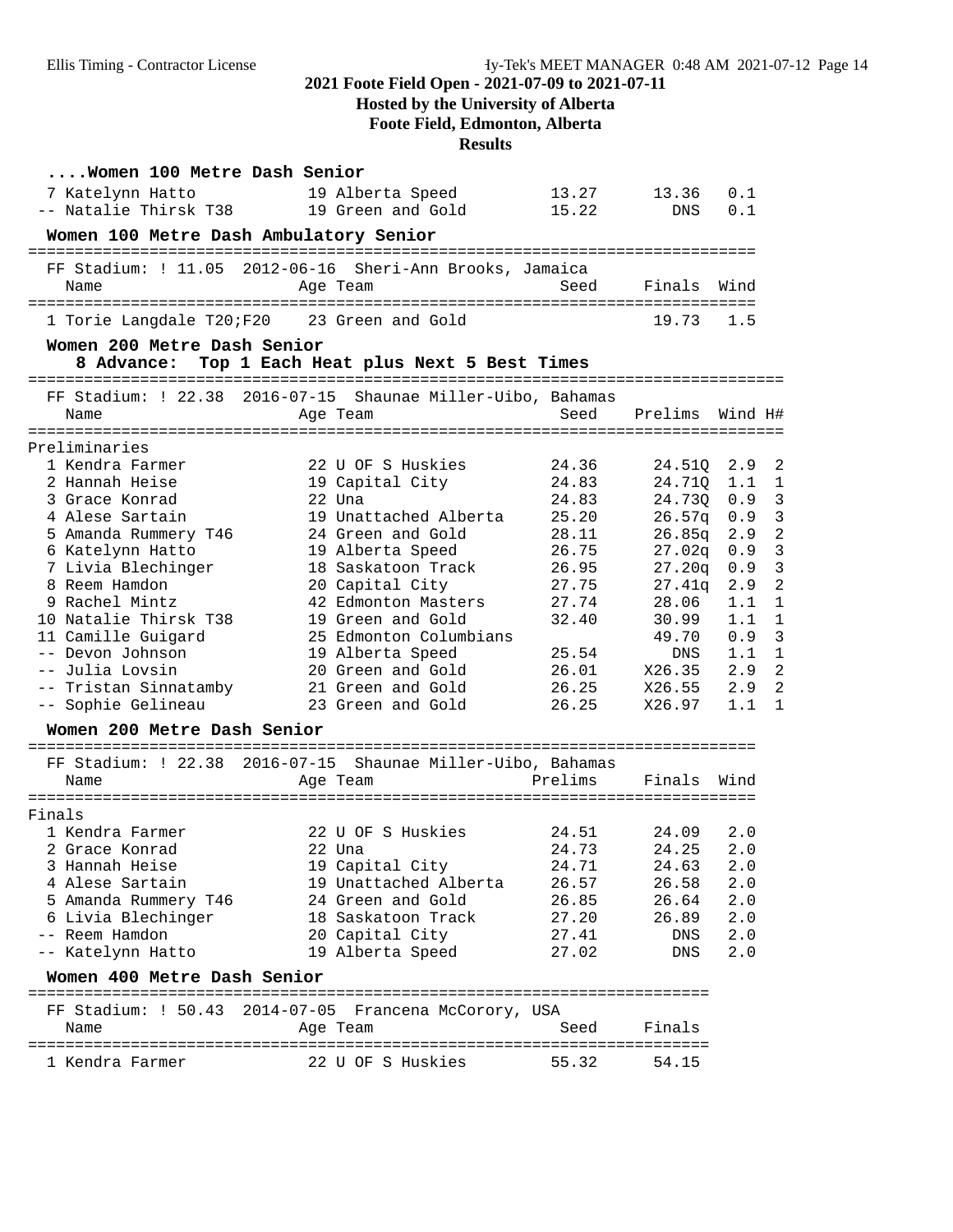# **Hosted by the University of Alberta Foote Field, Edmonton, Alberta**

# **Results**

#### **....Women 400 Metre Dash Senior**

| 2 Grace Konrad        | 22 Una              | 55.26   | 54.63   |
|-----------------------|---------------------|---------|---------|
| 3 Amanda Rummery T46  | 24 Green and Gold   | 1:00.26 | 59.95   |
| 4 Sophie Gelineau     | 23 Green and Gold   | 1:00.31 | 1:00.85 |
| 5 Tristan Sinnatamby  | 21 Green and Gold   | 1:00.31 | 1:01.17 |
| 6 Livia Blechinger    | 18 Saskatoon Track  | 1:01.00 | 1:02.24 |
| 7 Rachel Mintz        | 42 Edmonton Masters | 1:01.70 | 1:02.78 |
| -- Natalie Thirsk T38 | 19 Green and Gold   | 1:14.00 | DNS     |

#### **Women 800 Metre Run Senior**

========================================================================= FF Stadium: ! 1:57.43 2016-07-15 Melissa Bishop, Canada

| rr Staulum, : 1,37,43 ZUID-07-IS MEIISSA BISHOP, Canaua<br>Name | Age Team          | Seed    | Finals  |
|-----------------------------------------------------------------|-------------------|---------|---------|
| 1 Olivia Cooper                                                 | 20 Green and Gold | 2:12.00 | 2:16.20 |
| 2 Kaitlin Swartz                                                | 21 Green and Gold | 2:14.00 | 2:17.13 |
| 3 Madison Ford                                                  | 19 Green and Gold | 2:17.00 | 2:22.28 |
| 4 Ellison Kozan                                                 | 19 U Regina       | 2:22.19 | 2:25.95 |
| 5 Ethne James                                                   | 18 MAC Track      | 2:25.00 | 2:27.59 |
| 6 Meghan Sander T20                                             | 29 Green and Gold | 3:35.00 | 3:36.21 |
| -- Kelsey Hackewicz                                             | 22 U Regina       |         | SCR     |

#### **Women 1500 Metre Run Senior**

|               | FF Stadium: ! 4:17.97 2010-06-12 Malindi Elmore, Canada |         |         |
|---------------|---------------------------------------------------------|---------|---------|
| Name          | Age Team                                                | Seed    | Finals  |
|               |                                                         |         |         |
| 1 Emma Steele | 21 MAC Track                                            | 4:50.00 | 4:49 00 |

| 2 Ellison Kozan     | 19 U Regina       | 5:10.00 | 5:03.02 |
|---------------------|-------------------|---------|---------|
| 3 Ethne James       | 18 MAC Track      | 5:20.00 | 5:17.77 |
| 4 Morgan Elkew      | 19 U OF R Cougars | 5:17.00 | 5:41.37 |
| 5 Meghan Sander T20 | 29 Green and Gold | 6:30.60 | 7:30.08 |

### **Women 100 Metre Hurdles 33" Senior**

### **8 Advance: Top 2 Each Heat plus Next 6 Best Times**

| 13m to first, 8.5m between         | FF Stadium: ! 12.76 2012-06-16 Priscilla Lopes-Schliep, Canada |             |                     |     |
|------------------------------------|----------------------------------------------------------------|-------------|---------------------|-----|
| Name                               | Age Team                                                       |             | Seed Prelims Wind   |     |
| Preliminaries<br>1 Athena Fourlas  | 24 Unattached Alberta 15.15                                    |             | 15.190 2.6          |     |
| 2 Sarah Schwab                     | 18 Split City Sonics 15.55                                     |             | 15.500 2.6          |     |
| Women 100 Metre Hurdles 33" Senior |                                                                |             |                     |     |
| 13m to first, 8.5m between         | FF Stadium: ! 12.76 2012-06-16 Priscilla Lopes-Schliep, Canada |             |                     |     |
| Name                               | Age Team                                                       |             | Prelims Finals Wind |     |
|                                    |                                                                |             |                     |     |
| Finals                             |                                                                |             |                     |     |
| 1 Athena Fourlas                   | 24 Unattached Alberta                                          | 15.19 15.36 |                     | 3.2 |
| 2 Sarah Schwab                     | 18 Split City Sonics                                           | 15.50       | 15.81               | 3.2 |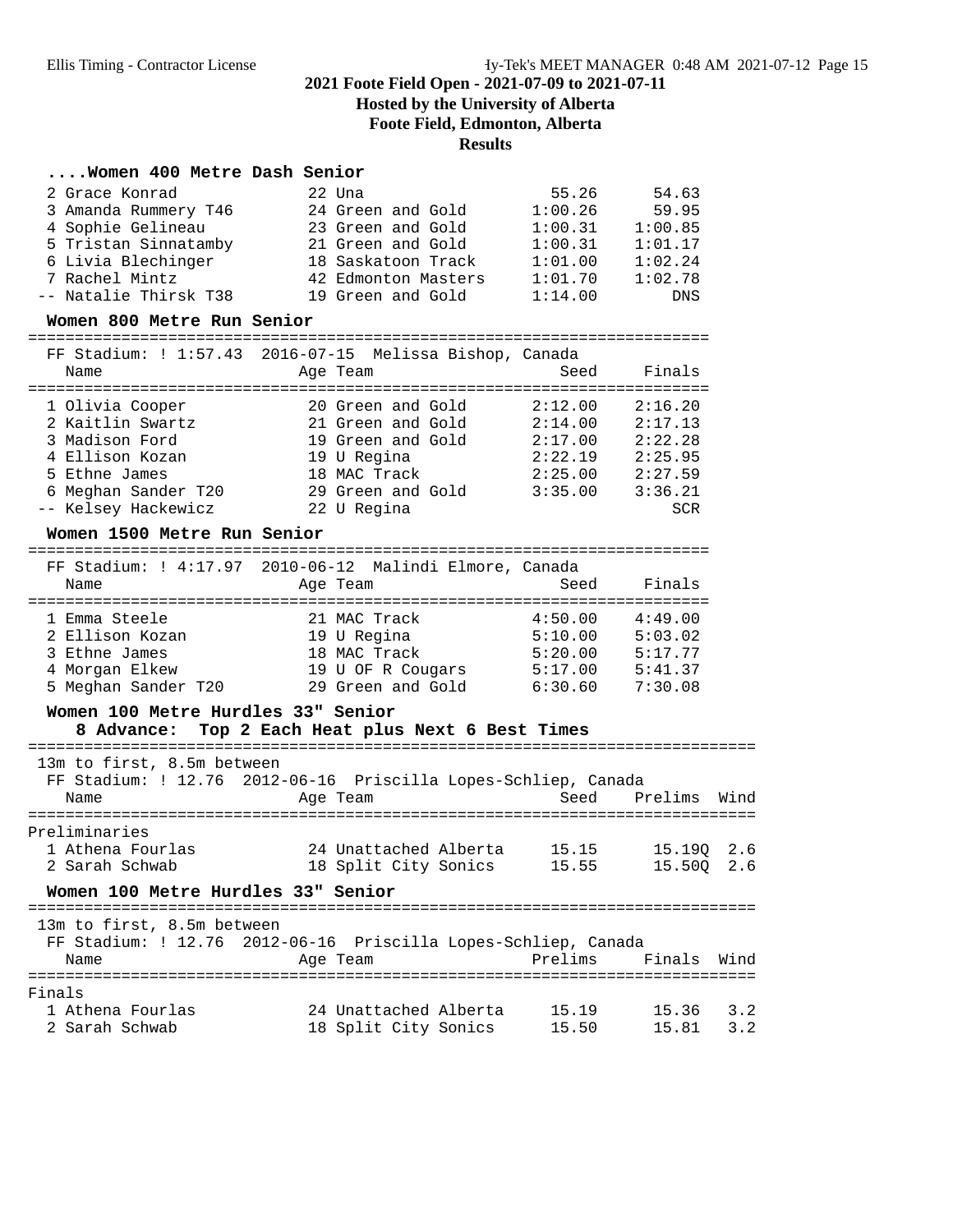### **Hosted by the University of Alberta Foote Field, Edmonton, Alberta**

#### **Results**

#### **Women 400 Metre Hurdles 30" Senior**

 45m to first, 35m between FF Stadium: ! 54.33 2015-07-12 Tiffany Williams, USA Name Age Team Age Team Seed Finals ========================================================================= 1 Savannah Sutherland 18 Saskatoon Track 58.24 1:01.29<br>2 Athena Fourlas 24 Unattached Alberta 1:04.34 1:02.76 2 Athena Fourlas 24 Unattached Alberta 1:04.34 **Women High Jump Senior** ========================================================================= FF Stadium: ! 1.96m 2015-08-01 Vashti Cunningham, USA Name **Age Team** Seed Finals ========================================================================= 1 Alyson Edwards 21 U Regina 1.50 1.55 1.60 1.65 1.68 1.70 O O XO O O XXX<br>10r Schultz 20 U 2 Taylor Schultz 20 Unattached Alberta 1.70m 1.65m 1.50 1.55 1.60 1.65 1.68 O O XXO XXO XX **Women Pole Vault Senior** ========================================================================= FF Stadium: ! 4.40m 2016-07-10 Alysha Newman, Canada Name Age Team Seed Finals ========================================================================= 1 Rachel Hyink 23 Edm. Internation 4.16m 3.80m 3.80 3.95 O XXX<br>2 Katy Magoffin 22 Unattached Alberta 3.50m 3.50m 3.20 3.35 3.50 3.65 O XO XXO XXX 3 Sierra Leonard 20 Unattached SK 3.40m 3.20m 2.90 3.05 3.20 3.35 O O O XXX<br>4 Calista Kleine 21 U of C Athletics 3.05m 2.90 3.05 3.20 O O XXX 5 Maya Asselin-Debelic 23 Edm. Internation 3.50m J3.05m 2.90 3.05 3.20 O XO XXX 6 Hana Stewart 21 Edm. Internation 3.50m 2.90m 2.75 2.90 3.05 O O XXX 7 Taylor Hebert 18 Edm. Internation 2.40m 2.45m 2.30 2.45 2.60 XO O XXX -- Paige Cocks 29 Edm. Internation 4.05m DNS **Women Long Jump Senior** ============================================================================== FF Stadium: ! 6.65m 2016-07-15 Cristabel Nettey, Canada Name **Age Team** Age Team Seed Finals Wind ============================================================================== 1 Sandra Latrace 24 Chinook Track 6.24m 5.83m 1.0

=========================================================================

 $F\text{OUL}(1.1)$  5.71m $(1.5)$  5.82m $(1.4)$  5.83m $(1.0)$   $F\text{OUL}(1.2)$  5.70m $(0.7)$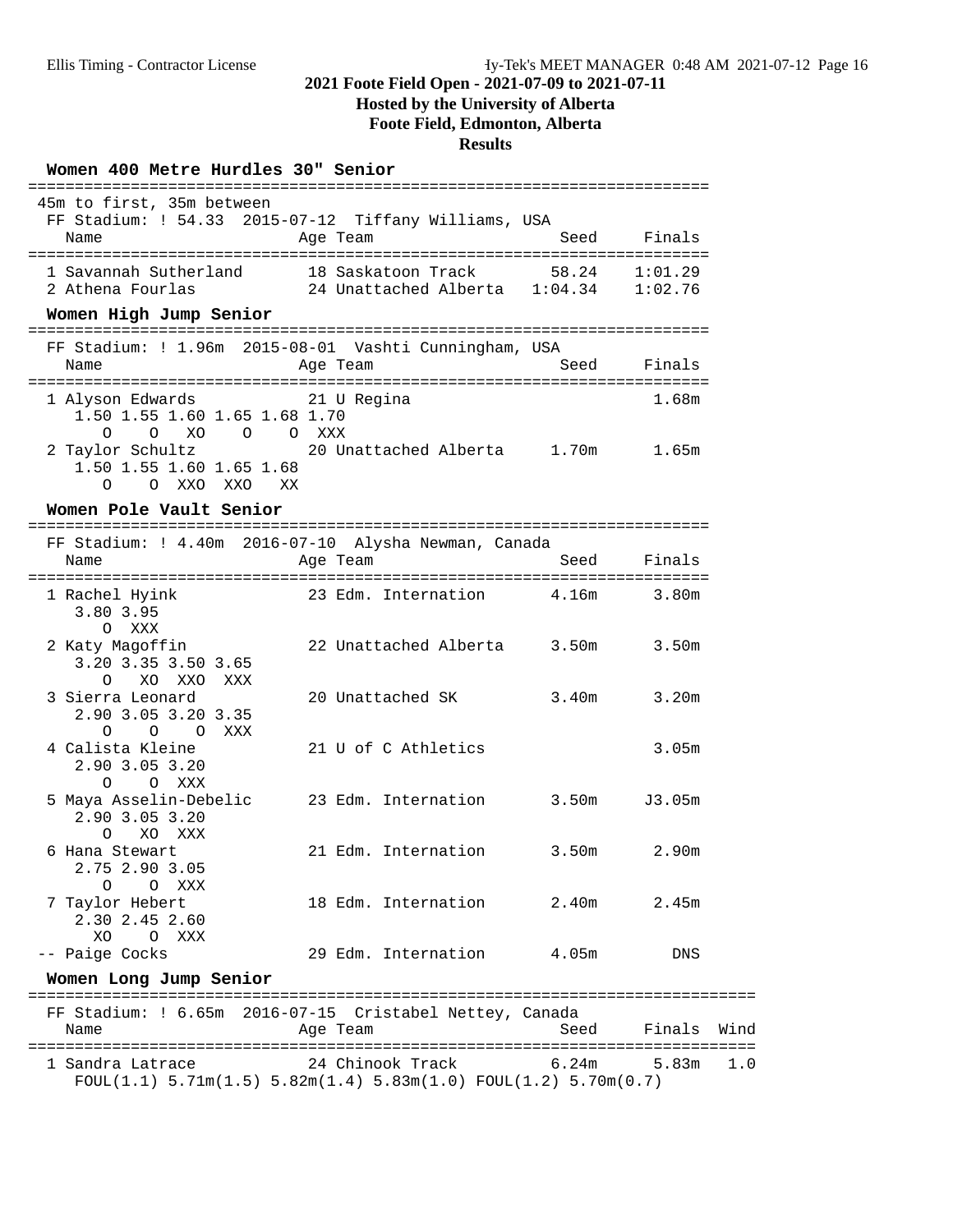# **Hosted by the University of Alberta Foote Field, Edmonton, Alberta**

### **Results**

### **....Women Long Jump Senior**

| Women Long Jump Senior                                                                                                                                                                                                       |         |      |
|------------------------------------------------------------------------------------------------------------------------------------------------------------------------------------------------------------------------------|---------|------|
| 2 Autumn Cole<br>20 Edm. Internation<br>5.50m<br>$5.35m(1.8)$ $5.62m(1.7)$ $5.28m(1.8)$ $5.47m(1.8)$ $5.29m(1.5)$ $5.35m(1.1)$                                                                                               | 5.62m   | 1.7  |
| 21 U Regina<br>3 Alyson Edwards<br>5.57m                                                                                                                                                                                     | 5.56m   | 1.8  |
| $FOUL(0.8) 5.51m(0.7) 5.38m(1.4) 5.56m(1.8) FOUL(1.3) 5.18m(1.1)$<br>4 Kailee Woitas<br>19 U Regina<br>5.65m                                                                                                                 | 5.50m   | 0.7  |
| $5.50m(0.7)$ FOUL $(1.1)$ FOUL $(2.1)$ FOUL $(1.4)$ FOUL $(1.3)$ 4.64m $(1.7)$<br>5 Erika Stockhorst<br>23 U OF R Cougars<br>$5.10\text{m}(0.9)$ $4.73\text{m}(0.7)$ $FOUL(1.6)$ $FOUL(0.6)$ $5.35\text{m}(0.8)$ $FOUL(1.2)$ | 5.35m   | 0.8  |
| 24 Unattached Alberta 5.05m<br>6 Athena Fourlas                                                                                                                                                                              | 5.22m   | 1.5  |
| $3.72m(0.7)$ $4.95m(1.9)$ $5.22m(1.5)$ $4.94m(0.9)$ $4.79m(1.9)$ $FOUL(1.4)$<br>7 Torie Langdale T20;F20 23 Green and Gold<br>2.75m                                                                                          | 2.58m   | 1.7  |
| $2.44m(1.3)$ $2.58m(1.7)$ $FOUL(1.3)$ $2.36m(1.0)$ $2.31m(0.8)$ $2.17m(1.6)$<br>-- Katie Tancsics<br>21 Edmonton Columbians                                                                                                  | DNS     | NWI  |
| Women Triple Jump Senior                                                                                                                                                                                                     |         |      |
| FF Stadium: ! 14.08m 2015-08-02 Liadagmis Povea Rodrigue, Cuba<br>Seed<br>Name<br>Age Team                                                                                                                                   | Finals  | Wind |
|                                                                                                                                                                                                                              |         |      |
| 20 Edm. Internation<br>11.80m<br>1 Autumn Cole                                                                                                                                                                               | 11.60m  | 5.0  |
| $11.30$ m $(2.9)$ $11.26$ m $(2.1)$ $11.31$ m $(0.7)$ $11.60$ m $(5.0)$ $FOUL(1.8)$ $11.07$ m $(0.6)$<br>2 Mackenzie Kennedy 22 Chinook Track<br>FOUL(2.3) 9.90m(1.4) FOUL(3.2)                                              | 9.90m   | 1.4  |
| -- Sofia Zubis<br>16 St. Albert Track                                                                                                                                                                                        | DNS     | NWI  |
| Women Shot Put 4kg Senior                                                                                                                                                                                                    |         |      |
| FF Stadium: ! 18.06m 2016-07-09 Brittany Crew, Canada                                                                                                                                                                        |         |      |
| Name<br>Seed<br>Age Team                                                                                                                                                                                                     | Finals  |      |
| 22 Green and Gold<br>1 Brittany Enstrom                                                                                                                                                                                      | 10.59m  |      |
| 10.05m  10.23m  10.20m  10.59m  FOUL  10.08m<br>2 Torie Langdale T20;F20<br>8.40m 7.72m<br>23 Green and Gold<br>7.52m 7.69m 7.50m 7.72m 7.23m 7.60m                                                                          |         |      |
| 3 Lindy Justice<br>20 Capital City<br>6.84m 6.71m 6.03m 6.52m 6.78m 6.12m                                                                                                                                                    | 6.84m   |      |
| Women Discus Throw 1kg Senior                                                                                                                                                                                                |         |      |
| FF Stadium: ! 50.32m 2016-07-08 Agnes Esser, Canada                                                                                                                                                                          |         |      |
| Seed<br>Name<br>Age Team                                                                                                                                                                                                     | Finals  |      |
| 58.78m<br>1 Rachel Andres<br>34 Caltaf<br>54.47m 54.84m FOUL FOUL 53.63m FOUL                                                                                                                                                | 54.84m! |      |
| 2 Carmen Duursema<br>30 Caltaf                                                                                                                                                                                               | 25.90m  |      |
| FOUL 23.00m 25.90m FOUL 23.10m FOUL<br>20 Capital City<br>3 Lindy Justice<br>FOUL 19.38m 15.68m 12.43m FOUL 16.28m                                                                                                           | 19.38m  |      |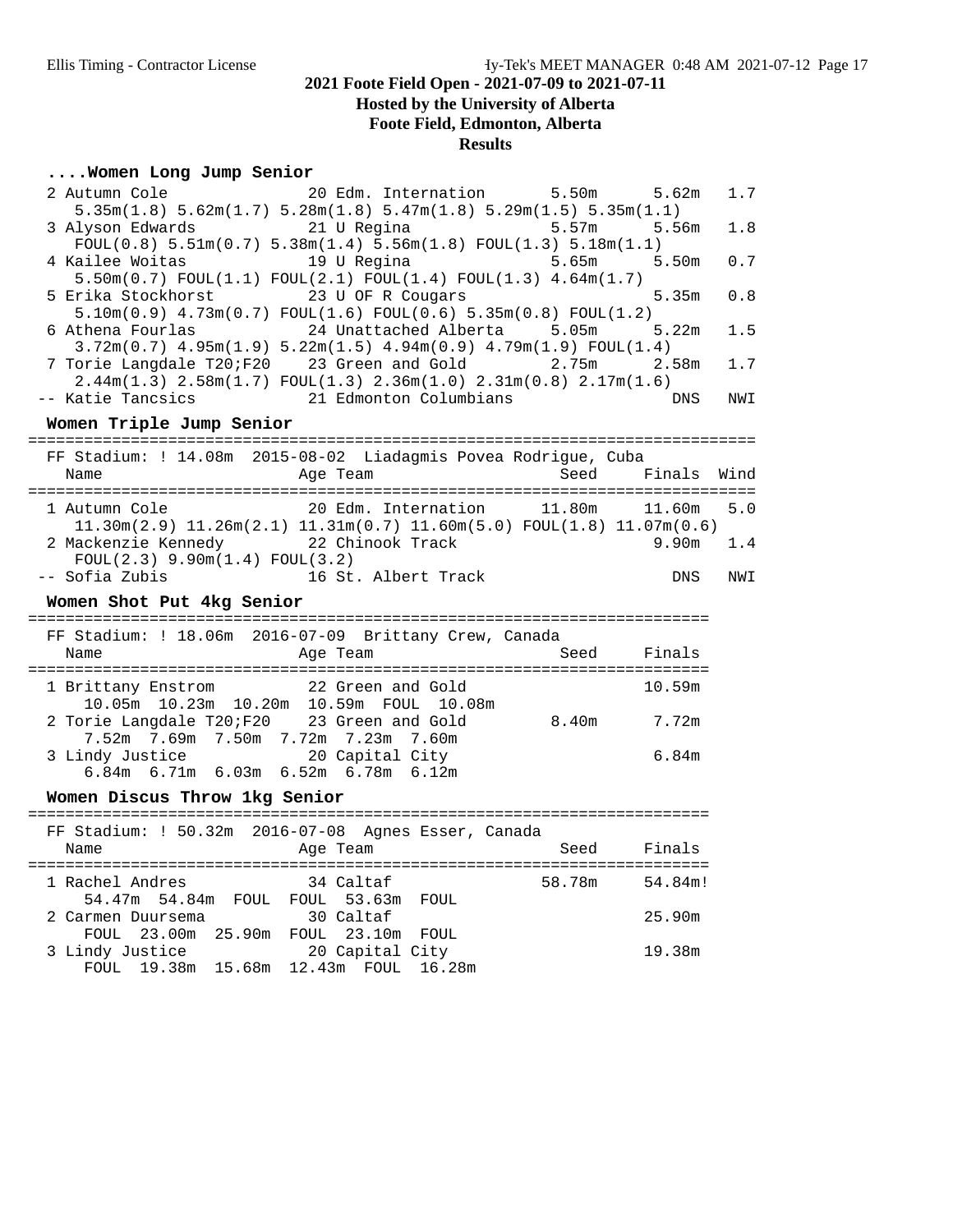# **Hosted by the University of Alberta**

**Foote Field, Edmonton, Alberta**

# **Results**

### **Women Hammer Throw 4kg Senior**

| FF Stadium: ! 73.61m 2014-07-05 Amber Campbell, USA<br>Name                                                                                                                                                                                                  | Age Team                            | Seed | Finals                     |     |          |
|--------------------------------------------------------------------------------------------------------------------------------------------------------------------------------------------------------------------------------------------------------------|-------------------------------------|------|----------------------------|-----|----------|
| 1 Caitlyn Bailes <b>21 Chinook Track</b> 49.22m<br>48.09m  48.88m  46.27m  53.40m  FOUL  49.40m<br>2 Brittany Enstrom 22 Green and Gold<br>35.76m 36.46m 37.35m 35.59m 37.61m 38.31m<br>3 Lindy Justice 20 Capital City<br>18.59m FOUL FOUL 20.32m FOUL FOUL |                                     |      | 53.40m<br>38.31m<br>20.32m |     |          |
| Women Javelin Throw 600g Senior                                                                                                                                                                                                                              |                                     |      |                            |     |          |
| FF Stadium: ! 59.93m 2015-07-03 Liz Gleadle, Canada<br>Name                                                                                                                                                                                                  | Age Team                            |      | Seed Finals                |     |          |
| 1 Alyson Edwards<br>32.00m  29.07m  27.65m  30.38m  32.04m  32.91m                                                                                                                                                                                           | 21 U Regina                         |      | 32.91m                     |     |          |
| 2 Lindy Justice 20 Capital City<br>23.29m  24.88m  FOUL  23.26m  24.88m  24.39m                                                                                                                                                                              |                                     |      | 24.88m                     |     |          |
| Women 5000 Metre Race Walk Senior                                                                                                                                                                                                                            |                                     |      |                            |     |          |
| Name                                                                                                                                                                                                                                                         | Age Team                            |      | Seed Finals                |     |          |
| 3 Michelle Rodrigue-Poscen 62 Heart Racewalk 45:00.00 37:50.38                                                                                                                                                                                               |                                     |      |                            | 3K: | 18:02.06 |
| Women 100 Metre Dash Masters                                                                                                                                                                                                                                 |                                     |      |                            |     |          |
| Name                                                                                                                                                                                                                                                         | Age Team and Seed Finals Wind       |      |                            |     |          |
| 1 Lorna Bone<br>2 Sarabjeet Chahal 50 Edmonton Masters                                                                                                                                                                                                       | 59 Edmonton Masters $16.09 + 0.0$   |      | $16.38 + 0.0$              |     |          |
| Women 200 Metre Dash Masters                                                                                                                                                                                                                                 |                                     |      |                            |     |          |
| Name                                                                                                                                                                                                                                                         | Age Team                            |      | Seed Finals Wind           |     |          |
| 1 Lorna Bone<br>2 Sarabjeet Chahal 50 Edmonton Masters                                                                                                                                                                                                       | 59 Edmonton Masters                 |      | 33.01 1.9<br>33.11         | 1.9 |          |
| Women 2000 Metre Steeplechase 30" Masters                                                                                                                                                                                                                    |                                     |      |                            |     |          |
| Name                                                                                                                                                                                                                                                         | Age Team                            | Seed | Finals                     |     |          |
| 1 Shari Boyle                                                                                                                                                                                                                                                | 48 U of C Athletics 7:17.92 7:29.02 |      |                            |     |          |
| Women Long Jump Masters                                                                                                                                                                                                                                      |                                     |      |                            |     |          |
| Name                                                                                                                                                                                                                                                         | Age Team                            |      | Seed Finals Wind           |     |          |
| 1 Lorna Bone<br>$2.73m(4.2)$ $2.98m(4.0)$ $2.54m(3.8)$ $2.84m(3.1)$ $2.35m(3.9)$ $2.66m(3.3)$                                                                                                                                                                | 59 Edmonton Masters                 |      | 2.98m                      | 4.0 |          |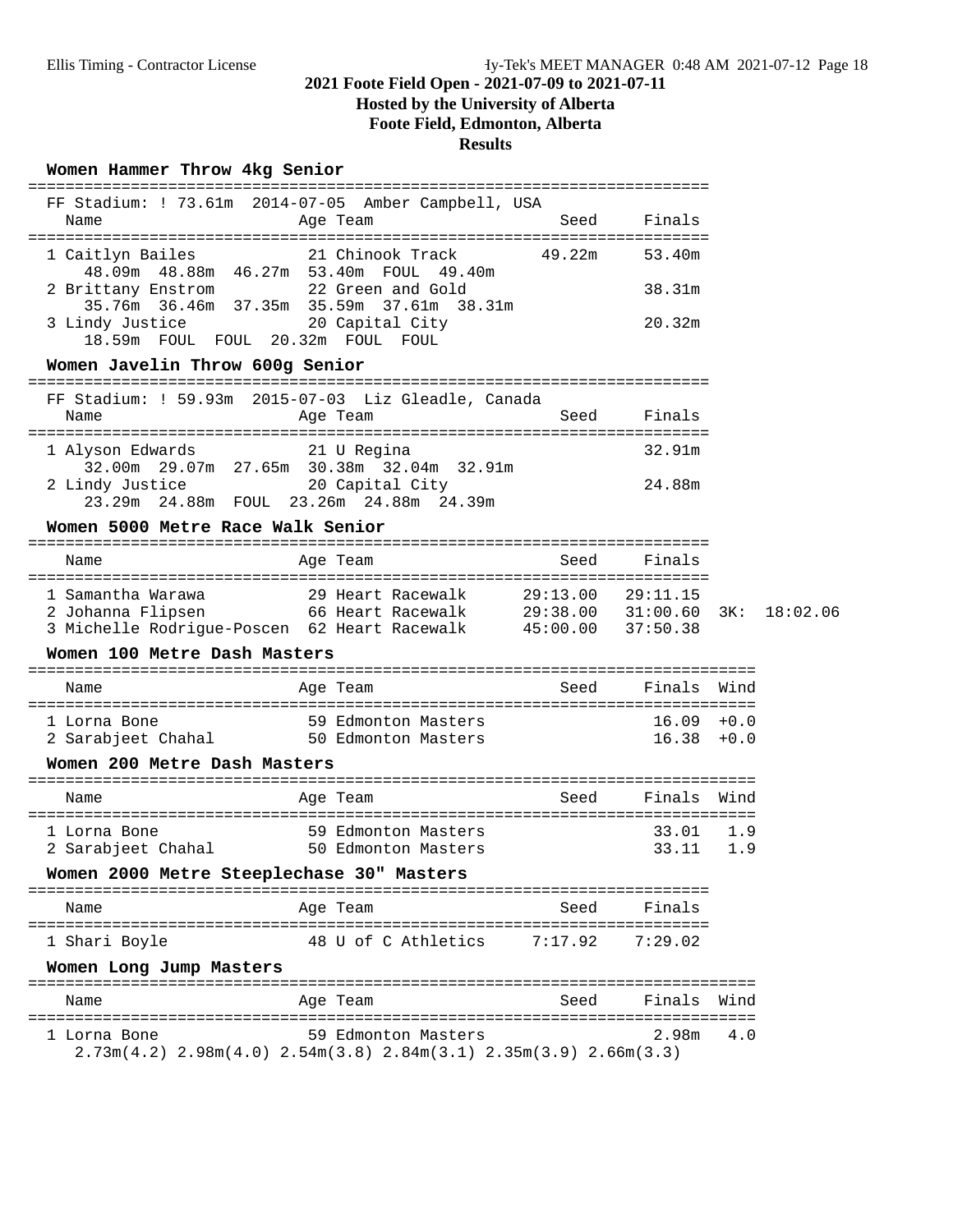# **Hosted by the University of Alberta**

**Foote Field, Edmonton, Alberta**

**Results**

### **Women Shot Put Masters**

| Name                                       | Age Team                                                                                            | Seed | Finals             |            |         |
|--------------------------------------------|-----------------------------------------------------------------------------------------------------|------|--------------------|------------|---------|
| 1 Yuko Nakano                              | 78 Edmonton Masters 8.06m<br>7.44m 7.81m 8.01m 7.14m 6.82m 7.40m                                    |      | 8.01m              |            |         |
| FOUL 7.26m 7.33m 7.38m 7.09m 7.22m         | 2 Laura Hessel 69 Unattached Alberta 7.63m 7.38m                                                    |      |                    |            |         |
| Women Discus Throw Masters                 |                                                                                                     |      |                    |            |         |
| Name                                       | Age Team                                                                                            | Seed | Finals             |            |         |
|                                            | 1 Yuko Nakano               78 Edmonton Masters       24.86m<br>20.35m FOUL FOUL 20.16m FOUL 23.81m |      | 23.81m             |            |         |
|                                            | 2 Laura Hessel 69 Unattached Alberta 22.20m 22.16m<br>17.99m  19.43m  18.12m  22.16m  20.37m  FOUL  |      |                    |            |         |
| Women Hammer Throw Masters                 |                                                                                                     |      |                    |            |         |
| Name                                       | Age Team                                                                                            | Seed | Finals             |            |         |
| 1 Laura Hessel                             | 69 Unattached Alberta 27.46m 27.76m<br>27.76m  26.28m  FOUL  27.23m  FOUL  FOUL                     |      |                    |            |         |
| FOUL FOUL 24.40m 27.19m FOUL FOUL          | 2 Yuko Nakano     78 Edmonton Masters   29.76m   27.19m                                             |      |                    |            |         |
| Women Javelin Throw Masters                |                                                                                                     |      |                    |            |         |
| Name                                       | Aqe Team                                                                                            |      | Seed Finals        |            |         |
| 1 Laura Hessel                             | 69 Unattached Alberta 19.55m<br>19.68m FOUL 19.05m 15.40m 18.60m 16.32m                             |      | 19.68m             |            |         |
| 2 Yuko Nakano                              | 78 Edmonton Masters 20.00m<br>19.66m FOUL 19.45m 16.97m FOUL FOUL                                   |      | 19.66m             |            |         |
| Women 100 Metre Dash Wheelchair Wheelchair |                                                                                                     |      |                    |            |         |
| Name                                       | Age Team                                                                                            | Seed | Finals Wind        |            |         |
|                                            | 1 Britney Volkman T54 20 Unattached Alberta                                                         |      | 21.00 1.5          |            |         |
| Women 200 Metre Dash Wheelchair Wheelchair |                                                                                                     |      |                    |            |         |
| Name                                       |                                                                                                     |      |                    |            |         |
| 1 Britney Volkman T54                      | 20 Unattached Alberta                                                                               |      | 39.09              | 2.4        |         |
| Boys 80 Metre Dash Under 14                |                                                                                                     |      |                    |            |         |
| Name                                       | Age Team                                                                                            | Seed | Finals Wind Points |            |         |
| 1 Joel Thorpe<br>2 Micah Brown             | 13 Leduc Track<br>13 Leduc Track                                                                    |      | 11.31<br>11.96     | NWI<br>NWI | 10<br>9 |
| 3 Cormac Peters                            | 11 Unattached Alberta                                                                               |      | 12.85              | NWI        | 8       |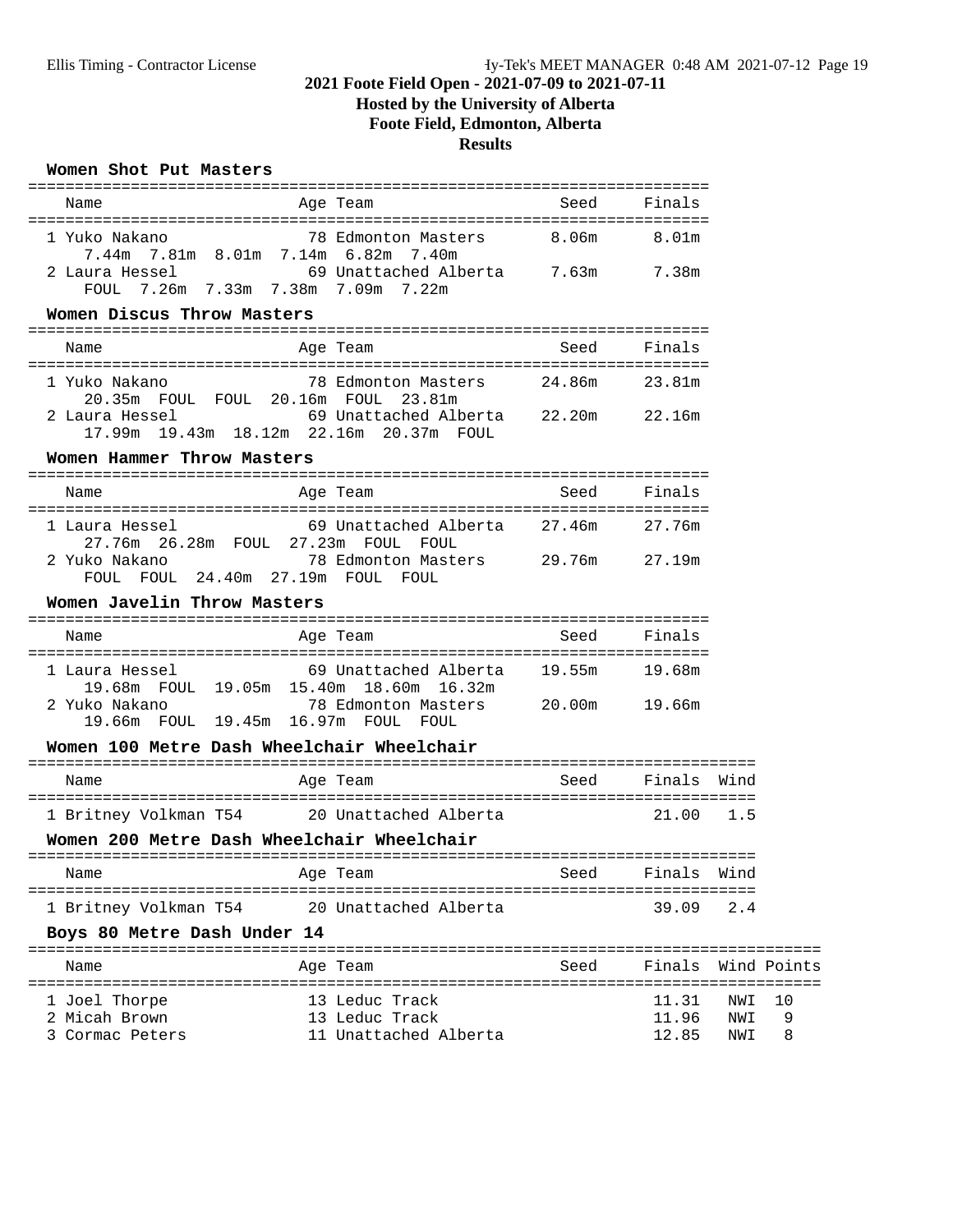# **Hosted by the University of Alberta**

**Foote Field, Edmonton, Alberta**

# **Results**

### **Boys 150 Metre Dash Under 14**

| Name                                                                                                |                | Age Team                                                                         | Seed              | Finals Wind Points               |                                      |                   |
|-----------------------------------------------------------------------------------------------------|----------------|----------------------------------------------------------------------------------|-------------------|----------------------------------|--------------------------------------|-------------------|
| 1 Joel Thorpe<br>2 Micah Brown<br>3 Ty Secker<br>4 Cormac Peters<br>Boys 1200 Metre Run Under 14    |                | 13 Leduc Track<br>13 Leduc Track<br>13 Edmonton Thunder<br>11 Unattached Alberta | 22.02<br>22.36    | 20.46<br>21.43<br>21.74<br>23.71 | $+0.0$<br>$+0.0$<br>$+0.0$<br>$+0.0$ | 10<br>9<br>8<br>7 |
| Name                                                                                                |                | Age Team                                                                         | Seed              | Finals                           | Points                               |                   |
| 1 Ty Secker<br>2 Rylan Chipiuk<br>3 Colton Markowski                                                |                | 13 Edmonton Thunder<br>13 Leduc Track<br>12 Edmonton Harriers                    | 4:09.17           | 4:01.55<br>4:05.15<br>4:16.75    | 10<br>9<br>8                         |                   |
| Boys 80 Metre Hurdles 24" - 30" Under 14                                                            |                |                                                                                  |                   |                                  |                                      |                   |
| 12m to first, 7.5m between<br>Name                                                                  |                | Age Team                                                                         | Seed              | Finals                           |                                      | Wind Points       |
| 1 Joel Thorpe<br>2 Micah Brown                                                                      |                | 13 Leduc Track<br>13 Leduc Track                                                 |                   | 14.56<br>15.29                   | 1.5<br>1.5                           | 10<br>9           |
| Boys High Jump Under 14                                                                             |                |                                                                                  |                   |                                  |                                      |                   |
| Name                                                                                                |                | Age Team                                                                         | Seed              | Finals Points                    |                                      |                   |
| 1 Micah Brown<br>1.15 1.20 1.25 1.30 1.35 1.40 1.45<br>$\circ$<br>$\circ$<br>O XO                   |                | 13 Leduc Track<br>O XXO XXX                                                      | 1.30m             | 1.40m                            | 10                                   |                   |
| 2 Joel Thorpe<br>1.10 1.15 1.20 1.25<br>O XXX<br>$\Omega$<br>XO                                     |                | 13 Leduc Track                                                                   |                   | 1.20 <sub>m</sub>                | 9                                    |                   |
| 3 Cormac Peters<br>0.90 0.95 1.00 1.05 1.10 1.15 1.20<br>$\Omega$<br>$\circ$<br>$\circ$<br>$\Omega$ | $\overline{O}$ | 11 Unattached Alberta<br>O XXX                                                   |                   | 1.15m                            | 8                                    |                   |
| Boys Shot Put 3kg Under 14                                                                          |                |                                                                                  |                   |                                  |                                      |                   |
| Name                                                                                                |                | Age Team                                                                         | Seed              | Finals Points                    |                                      |                   |
| 1 Micah Brown<br>8.99m 9.28m 8.28m 8.40m 8.77m 9.04m                                                |                | 13 Leduc Track                                                                   | 9.01 <sub>m</sub> | 9.28m                            | 10                                   |                   |
| 2 Sam Newans<br>8.53m 8.21m FOUL 6.95m 6.94m 8.38m                                                  |                | 13 Edmonton Columbians                                                           |                   | 8.53m                            | 9                                    |                   |
| 3 Joel Thorpe<br>$6.40$ m $5.94$ m $7.10$ m $6.10$ m $7.15$ m $6.05$ m                              |                | 13 Leduc Track                                                                   | 6.91m             | 7.18m                            | 8                                    |                   |

| 4 Cormac Peters                     |  | 11 Unattached Alberta | 6.28m |  |
|-------------------------------------|--|-----------------------|-------|--|
| 6.23m 5.76m 5.82m 5.29m 5.35m 6.28m |  |                       |       |  |

6.49m 5.84m 7.18m 6.18m 7.15m 6.95m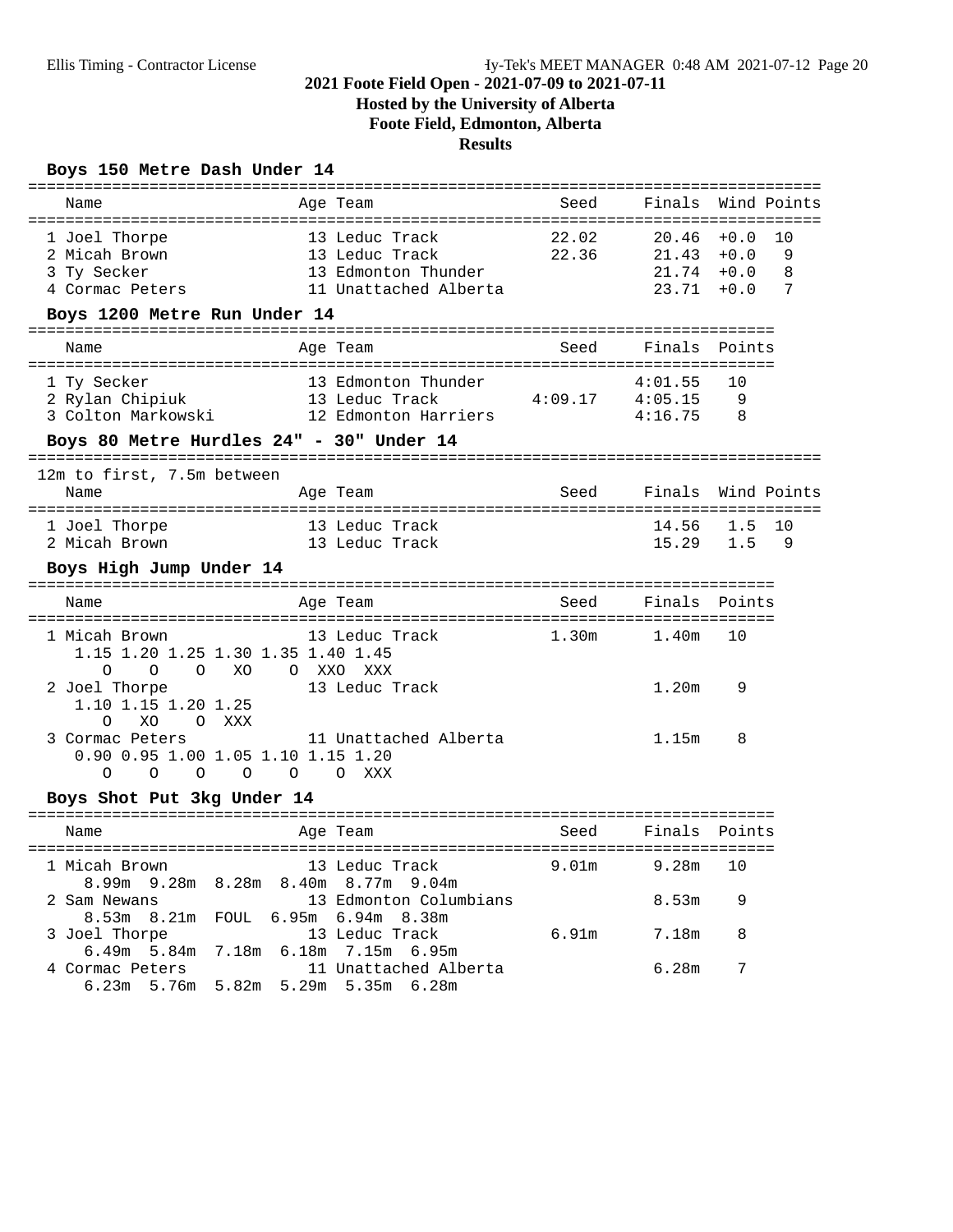# **Hosted by the University of Alberta**

**Foote Field, Edmonton, Alberta**

**Results**

### **Boys 100 Metre Dash Under 16**

**8 Advance: Top 2 Each Heat plus Next 4 Best Times**

|        | Name                                              | Age Team                                                                                               |         | Seed Prelims Wind H#                                                                           |        |                |          |
|--------|---------------------------------------------------|--------------------------------------------------------------------------------------------------------|---------|------------------------------------------------------------------------------------------------|--------|----------------|----------|
|        |                                                   |                                                                                                        |         |                                                                                                |        |                |          |
|        | Preliminaries<br>1 Pierre Chong                   | 14 St. Albert Track                                                                                    | 12.64   | $12.87Q - 1.9$                                                                                 |        | 1              |          |
|        | 2 Iniubong Idiong                                 | 14 Split City Sonics                                                                                   |         | $13.12Q - 4.5$                                                                                 |        | 2              |          |
|        | 3 Junior Afa'anwi Nforne                          | 14 Edmonton Thunder                                                                                    |         | $13.00Q - 1.9$                                                                                 |        | $\mathbf{1}$   |          |
|        | 4 Gustavo Brandt                                  | 15 Calgary Spartans                                                                                    |         | $13.33Q - 4.5$                                                                                 |        | $\overline{2}$ |          |
|        | 5 Dante Russell                                   | 15 Calgary Spartans                                                                                    |         | $13.13q - 1.9$ 1                                                                               |        |                |          |
|        | 6 Marcus Scantlebury                              | 15 Calgary Spartans                                                                                    |         | 13.55q -4.5 2 13.541                                                                           |        |                |          |
|        | 7 Andreas Mendez-Cadrin                           | 15 Edmonton Columbians                                                                                 |         | 13.55q -1.9 1 13.549                                                                           |        |                |          |
|        | 8 Joshua Nwosu                                    | 15 Edmonton Columbians                                                                                 |         | 13.89q -4.5 2 13.884                                                                           |        |                |          |
|        | 9 Finn Mitchell                                   | 14 Split City Sonics                                                                                   |         | $13.89 - 1.9$                                                                                  |        |                | 1 13.887 |
|        | 10 Aiden Parkes                                   | 15 Edmonton Thunder                                                                                    |         | $14.17 - 1.9$                                                                                  |        | <sup>1</sup>   |          |
|        | 11 Pierson Shaver                                 | 14 Edmonton Columbians                                                                                 |         | $14.19 - 4.5$ 2                                                                                |        |                |          |
|        | 12 Abayomi Omoyayi                                | 15 Leduc Track                                                                                         | 14.83   | $14.64 - 4.5$ 2                                                                                |        |                |          |
|        | 13 Thomas Kamel                                   | 14 Edmonton Thunder                                                                                    |         | $14.87 - 1.9$ 1                                                                                |        |                |          |
|        |                                                   |                                                                                                        |         |                                                                                                |        |                |          |
|        | Boys 100 Metre Dash Under 16                      |                                                                                                        |         |                                                                                                |        |                |          |
|        | Name                                              | Age Team <b>Brelims</b> Finals Wind                                                                    |         |                                                                                                |        |                |          |
| Finals |                                                   |                                                                                                        |         |                                                                                                |        |                |          |
|        | 1 Pierre Chong                                    | 14 St. Albert Track                                                                                    | 12.87   | $12.11 + 0.0$                                                                                  |        |                |          |
|        | 2 Gustavo Brandt                                  | 15 Calgary Spartans                                                                                    | 13.33   | $12.49 + 0.0$                                                                                  |        |                |          |
|        | 3 Iniubong Idiong                                 | 14 Split City Sonics                                                                                   |         | $13.12$ $12.54$ $+0.0$                                                                         |        |                |          |
|        | 4 Dante Russell                                   | 15 Calgary Spartans                                                                                    |         |                                                                                                |        |                |          |
|        | 5 Junior Afa'anwi Nforne                          | $\begin{array}{cc}\n & \text{open} \text{ans} \\ 14 \text{ Edmonton}} \\ 15 \text{ Ca}^3\n\end{array}$ |         | $\begin{array}{cccc} 13.13 & \quad & 12.73 & +0.0 \\ 13.00 & \quad & 12.84 & +0.0 \end{array}$ |        |                |          |
|        | 6 Marcus Scantlebury                              | 15 Calgary Spartans                                                                                    | 13.55   | $12.85 + 0.0$                                                                                  |        |                |          |
|        | 7 Joshua Nwosu                                    | 15 Edmonton Columbians                                                                                 | 13.89   | $13.45 + 0.0$                                                                                  |        |                |          |
|        | -- Andreas Mendez-Cadrin                          | 15 Edmonton Columbians                                                                                 |         | 13.55 DNS                                                                                      | $+0.0$ |                |          |
|        | Boys 200 Metre Dash Under 16                      |                                                                                                        |         |                                                                                                |        |                |          |
|        | 8 Advance: Top 2 Each Heat plus Next 6 Best Times |                                                                                                        |         |                                                                                                |        |                |          |
|        | Name                                              | Age Team                                                                                               | Seed    | Prelims Wind                                                                                   |        |                |          |
|        | Preliminaries                                     |                                                                                                        |         |                                                                                                |        |                |          |
|        | 1 Pierre Chong                                    | 14 St. Albert Track<br>15 Calgary Spartans                                                             | 27.02   | $24.68Q + 0.0$                                                                                 |        |                |          |
|        | 2 Gustavo Brandt                                  |                                                                                                        |         | $24.770 + 0.0$                                                                                 |        |                |          |
|        | 3 Junior Afa'anwi Nforne 14 Edmonton Thunder      |                                                                                                        |         | $25.49q + 0.0$                                                                                 |        |                |          |
|        | 4 Iniubong Idiong                                 | 14 Split City Sonics                                                                                   |         | $26.23q + 0.0$                                                                                 |        |                |          |
|        | 5 Marcus Scantlebury                              | 15 Calgary Spartans                                                                                    |         | $26.91q + 0.0$                                                                                 |        |                |          |
|        | 6 Joshua Nwosu                                    | 15 Edmonton Columbians                                                                                 |         | $27.02q + 0.0$                                                                                 |        |                |          |
|        | 7 Aiden Parkes                                    | 15 Edmonton Thunder                                                                                    |         | $27.22q + 0.0$                                                                                 |        |                |          |
|        | 8 Abayomi Omoyayi                                 | 15 Leduc Track                                                                                         | 31.15   | $28.36q + 0.0$                                                                                 |        |                |          |
|        | Boys 200 Metre Dash Under 16                      |                                                                                                        |         |                                                                                                |        |                |          |
|        | Name                                              | Age Team                                                                                               | Prelims | Finals Wind                                                                                    |        |                |          |
| Finals |                                                   |                                                                                                        |         |                                                                                                |        |                |          |
|        | 1 Pierre Chong                                    | 14 St. Albert Track                                                                                    | 24.68   | 24.59                                                                                          | $+0.0$ |                |          |
|        | 2 Gustavo Brandt                                  | 15 Calgary Spartans                                                                                    | 24.77   | 24.70                                                                                          | $+0.0$ |                |          |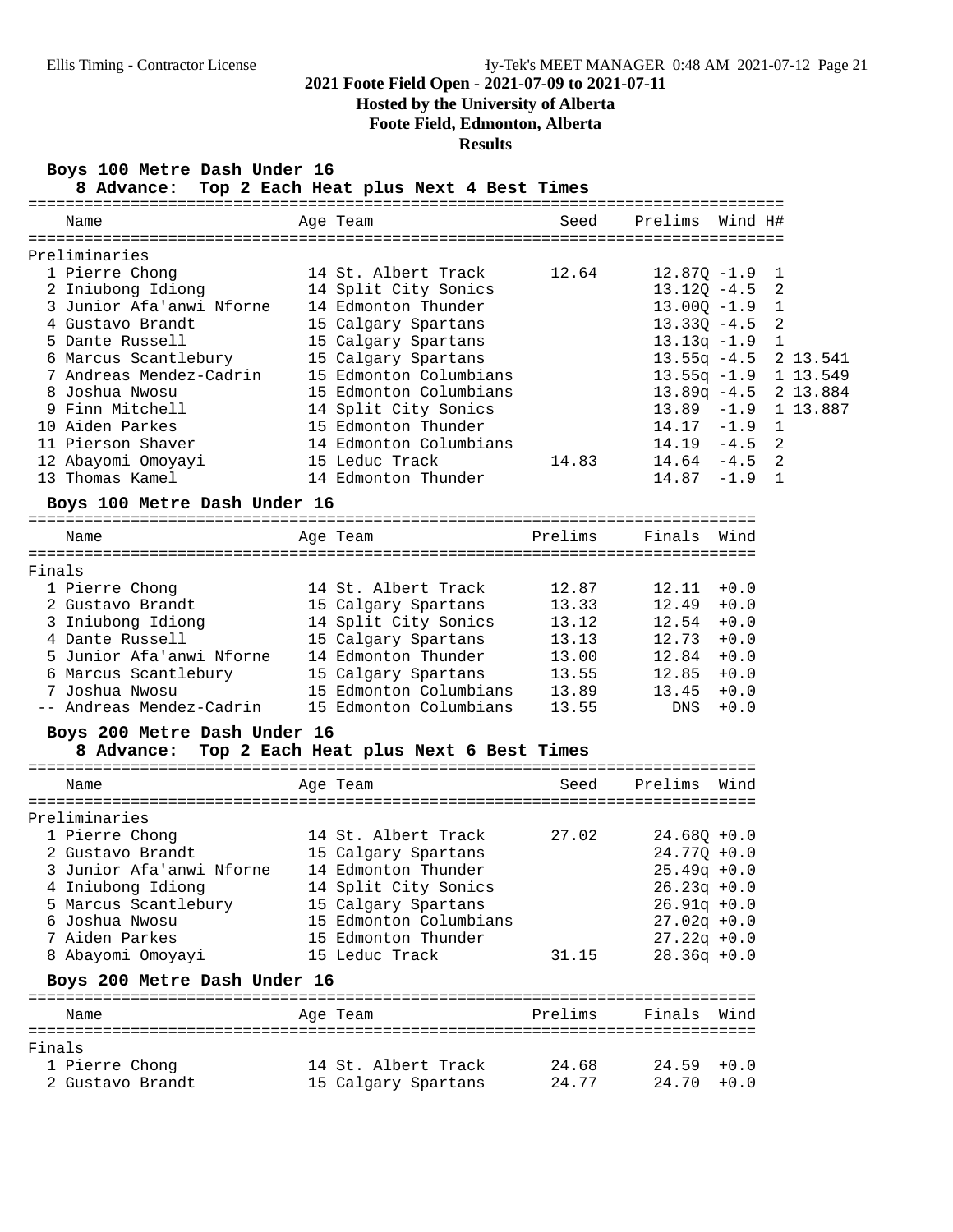# **Hosted by the University of Alberta Foote Field, Edmonton, Alberta Results**

### **....Boys 200 Metre Dash Under 16**

| 3 Junior Afa'anwi Nforne<br>4 Iniubong Idiong<br>5 Joshua Nwosu<br>6 Marcus Scantlebury<br>7 Aiden Parkes<br>-- Abayomi Omoyayi | 14 Edmonton Thunder<br>14 Split City Sonics<br>15 Edmonton Columbians<br>15 Calgary Spartans<br>15 Edmonton Thunder<br>15 Leduc Track | 25.49<br>26.23<br>27.02<br>26.91<br>27.22<br>28.36 | 25.56<br>25.96<br>26.78<br>27.06<br>27.20<br>DNS | $+0.0$<br>$+0.0$<br>$+0.0$<br>$+0.0$<br>$+0.0$<br>$+0.0$ |
|---------------------------------------------------------------------------------------------------------------------------------|---------------------------------------------------------------------------------------------------------------------------------------|----------------------------------------------------|--------------------------------------------------|----------------------------------------------------------|
| Boys 800 Metre Run Under 16                                                                                                     |                                                                                                                                       |                                                    |                                                  |                                                          |
| Name                                                                                                                            | Age Team                                                                                                                              | Seed                                               | Finals                                           |                                                          |
| 1 Brady Keller<br>2 Finn Mitchell                                                                                               | 14 Leduc Track<br>14 Split City Sonics                                                                                                |                                                    | 2:09.87<br>2:27.08                               |                                                          |
| Boys 1200 Metre Run Under 16                                                                                                    |                                                                                                                                       |                                                    |                                                  |                                                          |
| Name                                                                                                                            | Age Team                                                                                                                              | Seed                                               | Finals                                           |                                                          |
| 1 Brady Keller                                                                                                                  | 14 Leduc Track                                                                                                                        |                                                    | 3:32.80                                          |                                                          |
| Boys 100 Metre Hurdles 33" Under 16                                                                                             | 8 Advance: Top 2 Each Heat plus Next 6 Best Times                                                                                     |                                                    |                                                  |                                                          |
|                                                                                                                                 |                                                                                                                                       |                                                    |                                                  |                                                          |
| 13m to first, 8.5m between<br>Name                                                                                              | Age Team                                                                                                                              | Seed                                               | Prelims<br>===========================           | Wind                                                     |
| Preliminaries<br>1 Joshua Nwosu                                                                                                 | 15 Edmonton Columbians                                                                                                                |                                                    | 16.530                                           | 3.0                                                      |
| Boys 100 Metre Hurdles 33" Under 16                                                                                             |                                                                                                                                       |                                                    |                                                  |                                                          |
| 13m to first, 8.5m between<br>Name                                                                                              | Age Team                                                                                                                              | Prelims                                            | Finals<br>:===========================           | Wind                                                     |
| Finals<br>-- Joshua Nwosu                                                                                                       | 15 Edmonton Columbians                                                                                                                | 16.53                                              | <b>DNS</b>                                       | NWI                                                      |
| Boys 200 Metre Hurdles 30" Under 16                                                                                             |                                                                                                                                       |                                                    |                                                  |                                                          |
| 20m to first, 35m betwwen<br>Name                                                                                               | Age Team                                                                                                                              | Seed                                               | Finals                                           | Wind                                                     |
| -- Joshua Nwosu                                                                                                                 | 15 Edmonton Columbians                                                                                                                |                                                    | SCR                                              | NWI                                                      |
| Boys 1500 Metre Steeplechase 30" Under 16                                                                                       |                                                                                                                                       |                                                    |                                                  |                                                          |
| 12 barriers, no water<br>Name                                                                                                   | Age Team                                                                                                                              | Seed                                               | Finals                                           |                                                          |
| 1 Finn Mitchell                                                                                                                 | 14 Split City Sonics                                                                                                                  |                                                    | 5:36.37                                          |                                                          |
|                                                                                                                                 |                                                                                                                                       |                                                    |                                                  |                                                          |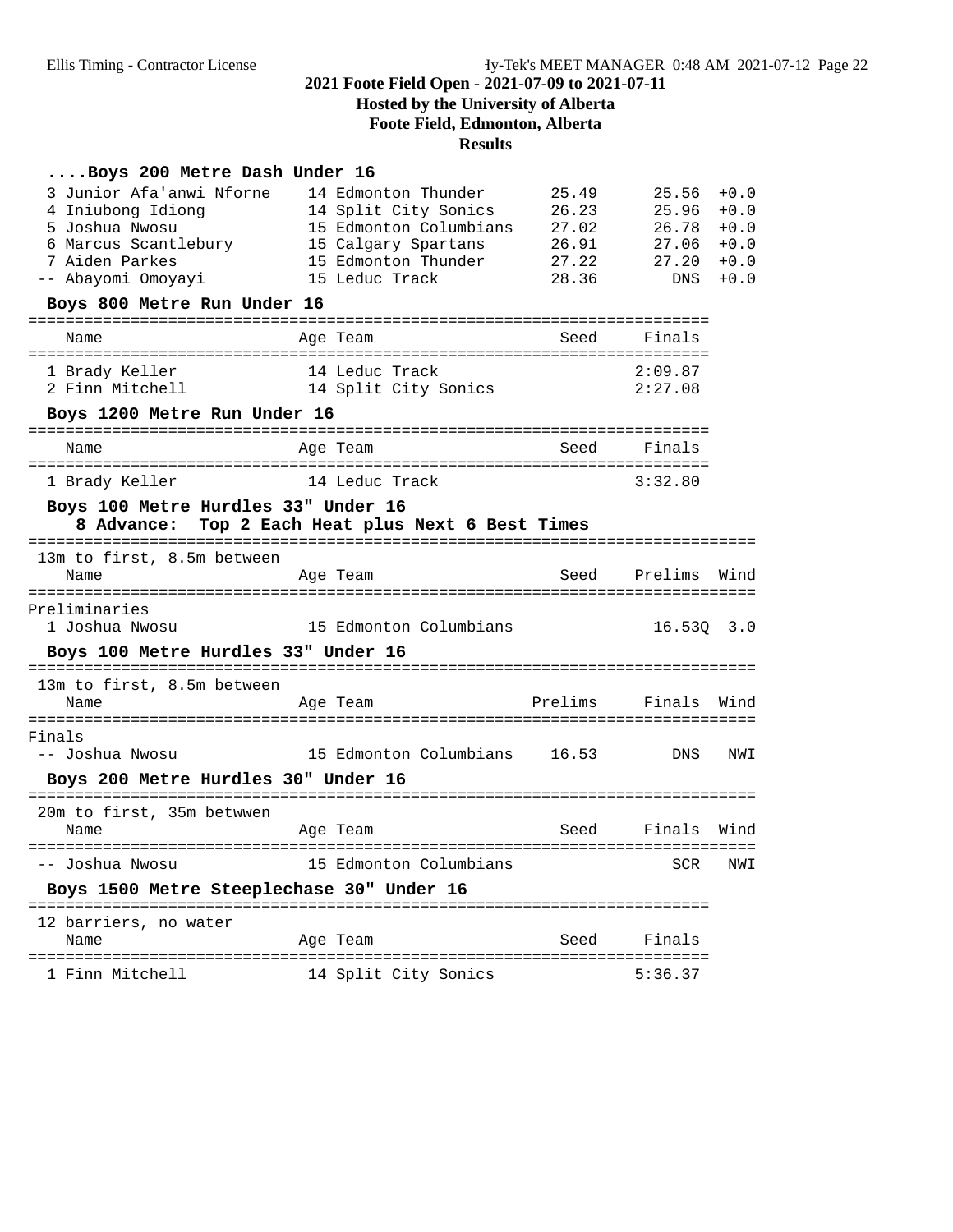# **Hosted by the University of Alberta**

**Foote Field, Edmonton, Alberta**

# **Results**

### **Boys 4x100 Metre Relay Under 16**

| Team                   |                              | Seed | Finals |
|------------------------|------------------------------|------|--------|
| 1 Edmonton Thunder 'A' |                              |      | 55.28  |
| 1) Thomas Kamel 14     | 2) Junior Afa'anwi Nforne 14 |      |        |
| 3) Aiden Parkes 15     | 4) Ty Secker 13              |      |        |

### **Boys High Jump Under 16**

| Name                                                                                       | Age Team                                | Seed  | Finals |
|--------------------------------------------------------------------------------------------|-----------------------------------------|-------|--------|
| 1 Joshua Nwosu<br>1.40 1.45 1.50 1.55 1.60 1.65 1.70<br>$\bigcirc$<br>$\Omega$<br>$\Omega$ | 15 Edmonton Columbians<br>O O XO<br>xxx |       | 1.65m  |
| 2 Pierson Shaver<br>1.30 1.35 1.40 1.45 1.50<br>OOXOXXX<br>$\Omega$                        | 14 Edmonton Columbians                  | 1.06m | 1.45m  |
| 3 Thomas Kamel<br>1.20 1.25 1.30 1.35 1.40<br>Ω<br>∩<br>∩                                  | 14 Edmonton Thunder<br>xxx              |       | 1.35m  |

### **Boys Pole Vault Under 16**

| Name                                         | Age Team  | Seed  | Finals |
|----------------------------------------------|-----------|-------|--------|
| 1 Jack Rakochy<br>1.70 1.85 2.00<br>XXX<br>O | 14 Caltaf | 2.30m | 1.85m  |

### **Boys Long Jump Under 16**

| Name<br>Age Team<br>==================================                                                                                                                    | Seed Finals Wind |       |       |     |
|---------------------------------------------------------------------------------------------------------------------------------------------------------------------------|------------------|-------|-------|-----|
| 1 Joshua Nwosu 15 Edmonton Columbians<br>$4.80\text{m}(1.9)$ $5.21\text{m}(1.9)$ $5.05\text{m}(1.3)$ $5.01\text{m}(1.9)$ $4.74\text{m}(2.3)$                              |                  | 5.21m |       | 1.9 |
| 2 Dante Russell 15 Calgary Spartans<br>FOUL(2.1) FOUL(2.2) $5.13$ m(1.6) $4.04$ m(1.1) $4.92$ m(1.0) FOUL(1.8)                                                            |                  | 5.13m |       | 1.6 |
| 3 Pierre Chong 14 St. Albert Track 4.40m 5.06m<br>$5.06m(1.8)$ $4.86m(1.8)$ $4.96m(0.8)$ $4.81m(0.9)$ $4.74m(0.9)$ $5.04m(2.6)$                                           |                  |       |       | 1.8 |
| 4 Andreas Mendez-Cadrin 15 Edmonton Columbians 4.97m<br>FOUL FOUL $4.76m(1.0)$ $4.83m(2.2)$ $4.86m(1.0)$ $4.97m(1.3)$                                                     |                  |       |       | 1.3 |
| 5 Pierson Shaver 14 Edmonton Columbians 4.81m<br>$4.49$ m $(2.1)$ 3.76m $(0.6)$ $4.81$ m $(2.1)$ 3.88m $(3.3)$ FOUL $(0.8)$ $4.41$ m $(1.1)$                              |                  |       |       | 2.1 |
| 6 Marcus Scantlebury 15 Calgary Spartans 4.75m<br>$4.52\text{m}(2.0)$ $4.32\text{m}(1.8)$ $4.51\text{m}(0.6)$ $4.61\text{m}(2.4)$ $3.91\text{m}(1.9)$ $4.75\text{m}(0.8)$ |                  |       |       | 0.8 |
| 7 Mason Feddema 14 St. Albert Track 4.53m<br>FOUL $4.52m(1.1)$ $4.07m(1.1)$ $4.48m(2.1)$ $4.12m(0.1)$ $4.53m(0.7)$                                                        |                  |       |       | 0.7 |
| 8 Abayomi Omoyayi 15 Leduc Track 3.81m 4.44m<br>$3.88$ m $(1.8)$ $4.44$ m $(2.4)$ $3.86$ m $(1.2)$ $3.31$ m $(1.6)$ $3.88$ m $(1.3)$ $3.02$ m $(1.4)$                     |                  |       |       | 2.4 |
| $4.42m(2.0)$ $4.10m(1.4)$ FOUL $(1.2)$                                                                                                                                    |                  |       | 4.42m | 2.0 |
| 10 Iniubong Idiong 14 Split City Sonics<br>$4.27m(1.8)$ $4.30m(1.5)$ $4.24m(0.7)$                                                                                         |                  |       | 4.30m | 1.5 |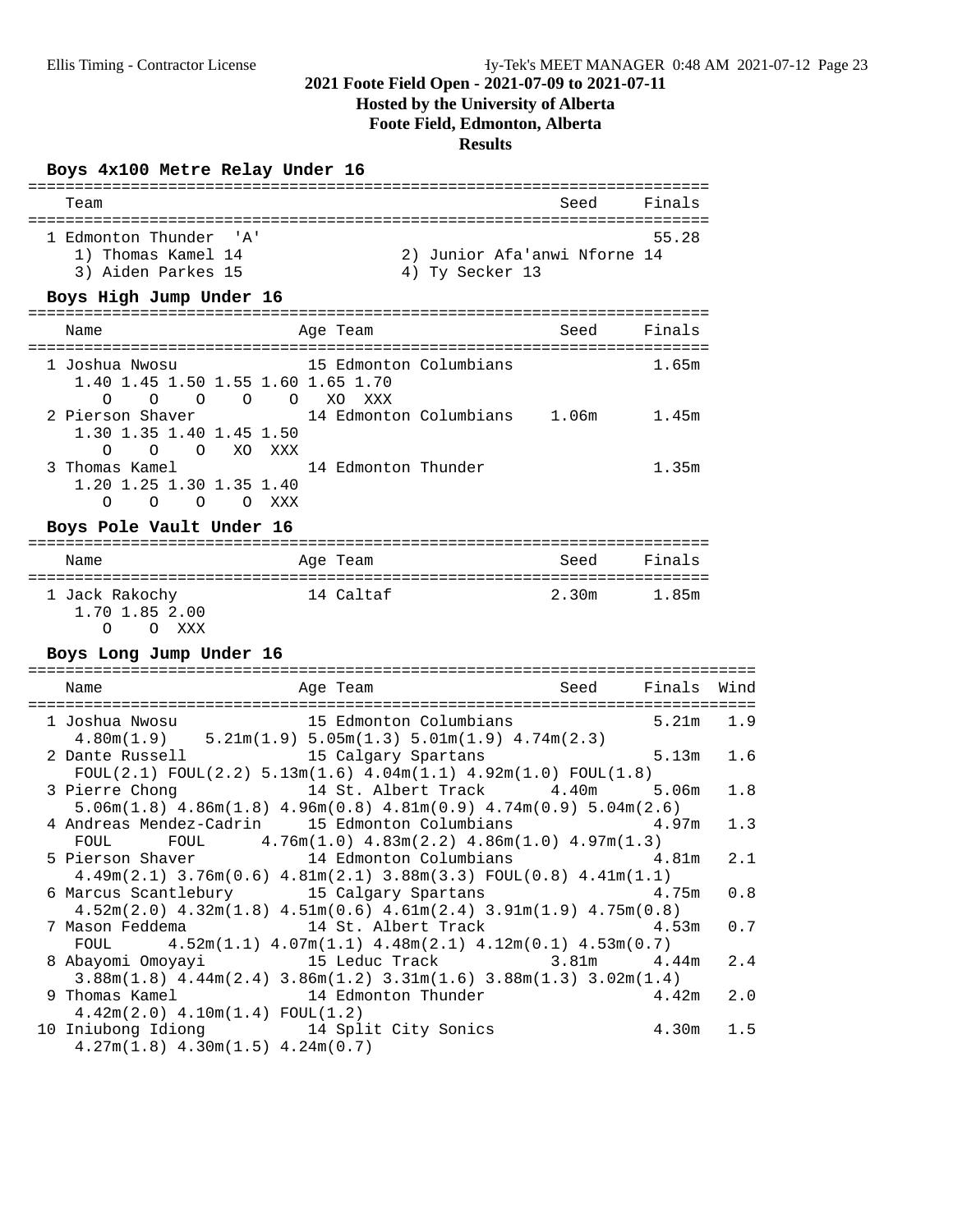# **Hosted by the University of Alberta Foote Field, Edmonton, Alberta**

### **Results**

### **Boys Triple Jump Under 16**

| Name                                                                          | Age Team                                                                                             | seed Seed and Seed and Seed and Seed and Seed and Security Articles and Security Articles and Security Article | Finals          | Wind                           |
|-------------------------------------------------------------------------------|------------------------------------------------------------------------------------------------------|----------------------------------------------------------------------------------------------------------------|-----------------|--------------------------------|
| 1 Mason Feddema                                                               | 14 St. Albert Track<br>$8.69m(3.1)$ FOUL $(0.6)$ $9.13m(3.2)$ FOUL $(1.6)$ FOUL $(3.2)$ $9.72m(4.5)$ |                                                                                                                | 9.72m           | 4.5                            |
| Boys Shot Put 4kg Under 16                                                    |                                                                                                      |                                                                                                                |                 |                                |
| Name                                                                          | Age Team                                                                                             | Seed                                                                                                           | Finals          |                                |
| 1 Iniubong Idiong 14 Split City Sonics<br>9.32m FOUL 9.67m 9.68m 10.09m 9.74m |                                                                                                      |                                                                                                                | 10.09m          |                                |
| -- Marcus Scantlebury 15 Calgary Spartans<br>Boys Discus Throw 1kg Under 16   |                                                                                                      |                                                                                                                | DNS             |                                |
| Name                                                                          | Age Team                                                                                             | Seed                                                                                                           | Finals          |                                |
| 1 Iniubong Idiong 14 Split City Sonics                                        | 20.48m  20.02m  FOUL  19.49m  19.85m  17.84m                                                         |                                                                                                                | 20.48m          |                                |
| -- Sam Newans<br>Boys Hammer Throw 4kg Under 16                               | 13 Edmonton Columbians                                                                               |                                                                                                                | DNS             |                                |
|                                                                               |                                                                                                      |                                                                                                                |                 |                                |
| Name                                                                          | Age Team                                                                                             | Seed                                                                                                           | Finals          |                                |
| 1 Iniubong Idiong 14 Split City Sonics<br>21.64m 19.32m FOUL FOUL 20.42m FOUL |                                                                                                      |                                                                                                                | 21.64m          |                                |
| Boys 100 Metre Dash Under 18                                                  | 8 Advance: Top 2 Each Heat plus Next 4 Best Times                                                    |                                                                                                                |                 |                                |
| Name                                                                          | Age Team                                                                                             | Seed                                                                                                           | Prelims Wind H# |                                |
| Preliminaries                                                                 |                                                                                                      |                                                                                                                |                 |                                |
| 1 Izaiah Oliveros                                                             | 17 Capital City                                                                                      |                                                                                                                | 11.56Q          | 2.8<br>1                       |
| 2 Carter Kettyle                                                              | 17 Unattached Alberta                                                                                |                                                                                                                | 11.610          | $\overline{2}$<br>1.7          |
| 3 Tegra Jan-King                                                              | 17 Edmonton Columbians                                                                               |                                                                                                                | 11.65Q          | $\mathbf 1$<br>2.8             |
| 4 Kanyon Campbell                                                             | 17 Edm. Olympic                                                                                      |                                                                                                                | 11.75Q          | $\overline{2}$<br>1.7          |
| 5 Joshua Arndt                                                                | 17 Capital City                                                                                      |                                                                                                                | 11.76q          | $\overline{2}$<br>1.7          |
| 6 Hayden Klein                                                                | 16 St. Albert Track                                                                                  |                                                                                                                | 11.78q          | $\mathbf{1}$<br>2.8            |
| 7 Eshaan Virani                                                               | 16 Edmonton Thunder                                                                                  | 12.67                                                                                                          | 12.25q          | $\overline{2}$<br>1.7          |
| 8 Liam Oster                                                                  | 16 Split City Sonics                                                                                 |                                                                                                                | 12.49q          | 2.8<br>1                       |
| 9 Nikolai Tchesnokov                                                          | 16 Edm. Internation                                                                                  |                                                                                                                | 12.60           | 1.7<br>$\overline{\mathbf{c}}$ |
| 10 Prabhbir Sohi                                                              | 16 Edm. Royals                                                                                       |                                                                                                                | 12.64           | 2.8<br>ı                       |
| 11 Keithan Fisher                                                             | 16 Capital City                                                                                      |                                                                                                                | 12.79           | 1.7<br>2                       |
| -- Logan Shaver                                                               | 17 Edmonton Columbians                                                                               |                                                                                                                | DNS             | 2.8<br>1                       |
| Boys 100 Metre Dash Under 18                                                  |                                                                                                      |                                                                                                                |                 |                                |
| Name                                                                          | Age Team                                                                                             | Prelims                                                                                                        | Finals          | Wind                           |
| Finals                                                                        |                                                                                                      |                                                                                                                |                 |                                |
| 1 Carter Kettyle                                                              | 17 Unattached Alberta                                                                                | 11.61                                                                                                          | 11.53           | 0.2                            |
|                                                                               | 17 Capital City                                                                                      | 11.56                                                                                                          | 11.62           | 0.2                            |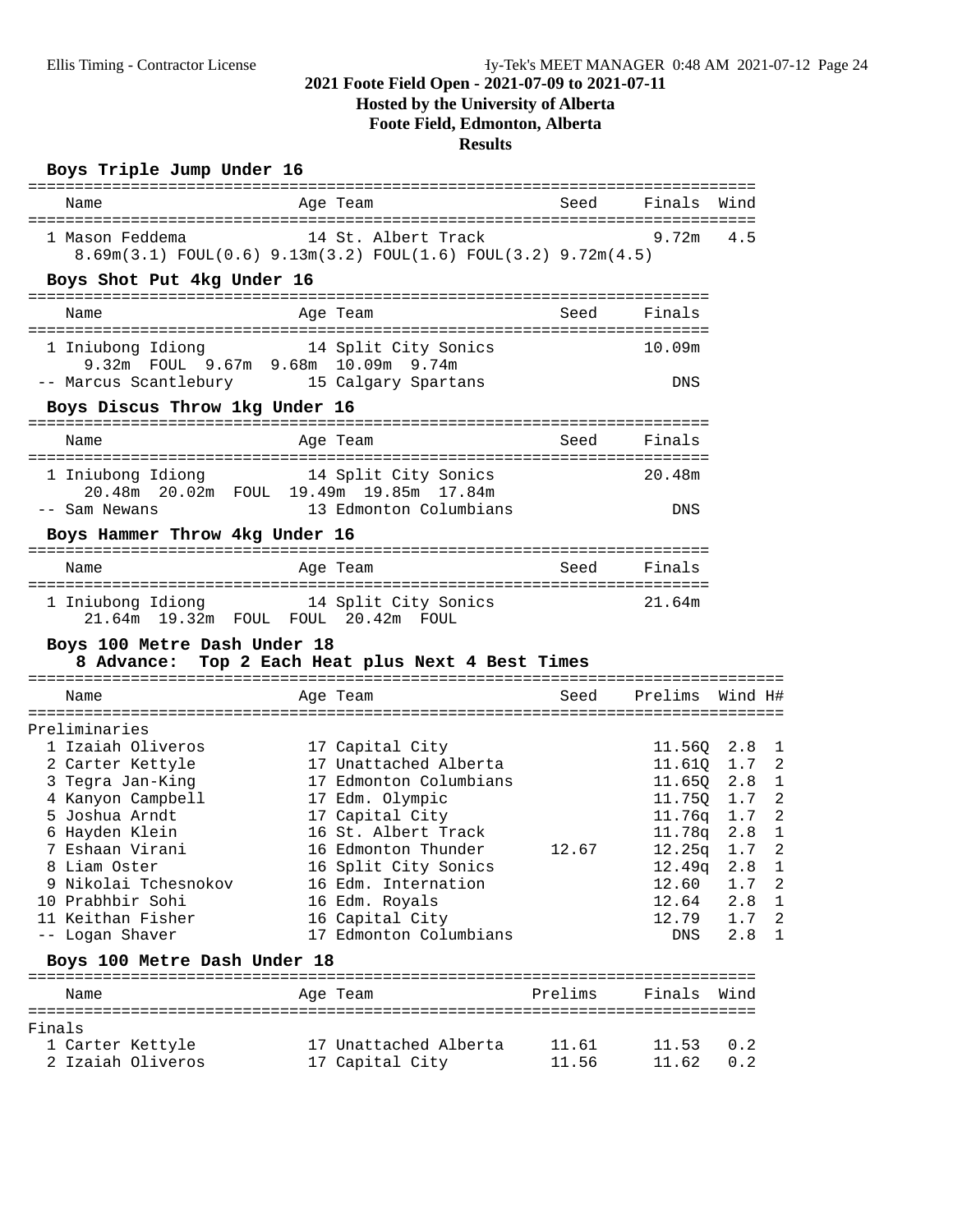# **Hosted by the University of Alberta Foote Field, Edmonton, Alberta Results**

| Boys 100 Metre Dash Under 18               |                                        |         |                                                                |                       |
|--------------------------------------------|----------------------------------------|---------|----------------------------------------------------------------|-----------------------|
| 3 Tegra Jan-King                           | 17 Edmonton Columbians                 | 11.65   | 11.76                                                          | 0.2                   |
| 4 Joshua Arndt                             | 17 Capital City                        | 11.76   | 11.79                                                          | 0.2                   |
| 5 Kanyon Campbell                          | 17 Edm. Olympic                        | 11.75   | 11.82                                                          | 0.2                   |
| 6 Hayden Klein                             | 16 St. Albert Track                    | 11.78   | 12.03                                                          | 0.2                   |
| 7 Eshaan Virani                            | 16 Edmonton Thunder                    | 12.25   | 12.40                                                          | 0.2                   |
| 8 Liam Oster                               | 16 Split City Sonics                   | 12.49   | 12.48                                                          | 0.2                   |
|                                            |                                        |         |                                                                |                       |
| Boys 200 Metre Dash Under 18<br>8 Advance: | Top 2 Each Heat plus Next 4 Best Times |         |                                                                |                       |
| Name                                       | Age Team                               | Seed    | Prelims                                                        | Wind H#               |
|                                            |                                        |         |                                                                |                       |
| Preliminaries                              |                                        |         |                                                                |                       |
| 1 Malachi Muir                             | 17 Edm. Olympic                        |         | 23.110                                                         | $\overline{2}$<br>0.9 |
| 2 Izaiah Oliveros                          | 17 Capital City                        |         | 23.68Q                                                         | $1.2 \quad 1$         |
| 3 Carter Kettyle                           | 17 Unattached Alberta                  |         | 23.48Q                                                         | $\overline{2}$<br>0.9 |
| 4 Kanyon Campbell                          | 17 Edm. Olympic                        |         | 23.950                                                         | 1.2<br>$\mathbf{1}$   |
| 5 Hayden Klein                             | 16 St. Albert Track                    |         | 23.54q                                                         | $\overline{2}$<br>0.9 |
| 6 Joshua Arndt                             | 17 Capital City                        |         | 24.26q                                                         | $\overline{2}$<br>0.9 |
| 7 Liam Oster                               | 16 Split City Sonics                   |         | 24.65q                                                         | $\mathbf{1}$<br>1.2   |
| 8 Eshaan Virani                            | 16 Edmonton Thunder                    | 25.81   | 24.75 <sub>q</sub>                                             | $\overline{2}$<br>0.9 |
| 9 Nikolai Tchesnokov                       | 16 Edm. Internation                    |         | 26.09                                                          | 1.2<br>1              |
| -- Ryden Thomas                            | 17 Calgary Warriors                    | 24.20   | DNS                                                            | 1.2<br>$\mathbf 1$    |
| Boys 200 Metre Dash Under 18               |                                        |         |                                                                |                       |
|                                            |                                        |         |                                                                |                       |
| Name                                       | Age Team                               | Prelims | Finals Wind                                                    |                       |
| Finals                                     |                                        |         |                                                                |                       |
| 1 Malachi Muir                             | 17 Edm. Olympic                        | 23.11   | 22.93                                                          | 1.9                   |
| 2 Carter Kettyle                           | 17 Unattached Alberta                  | 23.48   | 23.26                                                          | 1.9                   |
| 3 Hayden Klein                             | 16 St. Albert Track                    | 23.54   | 23.56                                                          | 1.9                   |
| 4 Izaiah Oliveros                          | 17 Capital City                        | 23.68   | 23.68                                                          | 1.9                   |
| 5 Kanyon Campbell                          | 17 Edm. Olympic                        | 23.95   | 23.74                                                          | 1.9                   |
| 6 Liam Oster                               | 16 Split City Sonics                   | 24.65   | 24.82                                                          | 1.9                   |
|                                            | 16 Edmonton Thunder                    |         |                                                                |                       |
| 7 Eshaan Virani                            |                                        | 24.75   | 25.20                                                          | 1.9                   |
| -- Joshua Arndt                            | 17 Capital City                        | 24.26   | DNS                                                            | 1.9                   |
| Boys 400 Metre Dash Under 18               |                                        |         |                                                                |                       |
| Name                                       | Age Team                               | Seed    | Finals                                                         |                       |
| $1 - M - 1 - M - 1 - M - 2 - 1$            | $17.71$ $011$                          |         | $\Gamma$ $\Gamma$ $\Gamma$ $\Gamma$ $\Gamma$ $\Gamma$ $\Gamma$ |                       |

| 1 Malachi Muir      | 17 Edm. Olympic        | 51.99 | 53.63 |
|---------------------|------------------------|-------|-------|
| 2 Hayden Klein      | 16 St. Albert Track    |       | 54.55 |
| 3 Carter Kettyle    | 17 Unattached Alberta  |       | 55.39 |
| 4 Dylan Dissanayake | 16 Edmonton Columbians |       | 56.80 |
|                     |                        |       |       |

# **Boys 800 Metre Run Under 18**

| Name                                                    | Age Team                                                        | Seed    | Finals                        |
|---------------------------------------------------------|-----------------------------------------------------------------|---------|-------------------------------|
| 1 Zachary Valentine<br>2 Ty Thiessen<br>3 Markus Boland | 16 Edmonton Harriers<br>16 Split City Sonics<br>16 Capital City | 2:04.00 | 2:04.73<br>2:13.36<br>2:15.37 |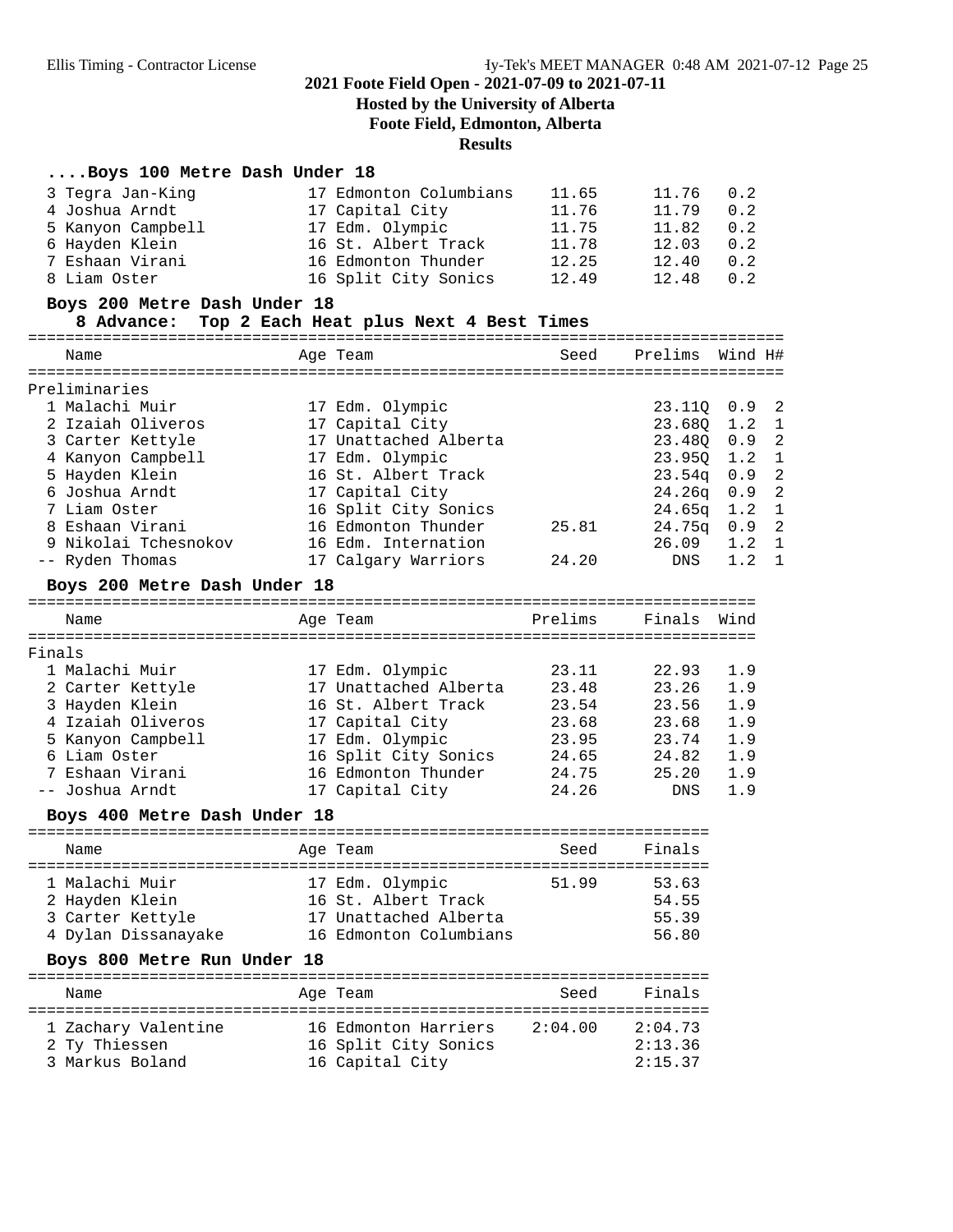# **Hosted by the University of Alberta**

**Foote Field, Edmonton, Alberta**

# **Results**

| Boys 800 Metre Run Under 18                                         |                                                                       |                    |                            |                   |
|---------------------------------------------------------------------|-----------------------------------------------------------------------|--------------------|----------------------------|-------------------|
| 4 Mick Besko<br>5 Aidan Undheim                                     | 16 Edmonton Thunder<br>16 MAC Track                                   | 2:21.09<br>2:20.00 | 2:17.64<br>2:28.07         |                   |
| Boys 1500 Metre Run Under 18                                        |                                                                       |                    |                            |                   |
| Name                                                                | Age Team                                                              | Seed               | Finals                     |                   |
| 1 Zachary Valentine<br>2 Ty Thiessen                                | 16 Edmonton Harriers<br>16 Split City Sonics                          | 4:20.00            | 4:26.73<br>4:39.36         |                   |
| 3 Avery Rudelich<br>4 Aidan Undheim                                 | 17 St. Albert Track<br>16 MAC Track                                   | 5:04.00<br>5:00.00 | 4:48.95<br>5:07.14         |                   |
| Boys 110 Metre Hurdles 36" Under 18<br>8 Advance:                   | Top 2 Each Heat plus Next 6 Best Times                                |                    |                            |                   |
| 13.72m to first, 9.14m between                                      |                                                                       |                    |                            |                   |
| Name                                                                | Age Team                                                              | Seed               | Prelims                    | Wind              |
| Preliminaries<br>1 Logan Shaver<br>2 Liam Oster<br>3 Ridley Verbeek | 17 Edmonton Columbians<br>16 Split City Sonics<br>16 Edmonton Thunder | 20.62              | 16.580<br>16.99Q<br>19.91q | 0.5<br>0.5<br>0.5 |
| Boys 110 Metre Hurdles 36" Under 18                                 |                                                                       |                    |                            |                   |
| 13.72m to first, 9.14m between                                      |                                                                       |                    |                            |                   |
| Name                                                                | Age Team                                                              | Prelims            | Finals                     | Wind              |
| Finals                                                              |                                                                       |                    |                            |                   |
| 1 Liam Oster                                                        | 16 Split City Sonics                                                  | 16.99              | 16.36                      | 1.6               |
| -- Ridley Verbeek<br>-- Logan Shaver                                | 16 Edmonton Thunder<br>17 Edmonton Columbians                         | 19.91<br>16.58     | DNS<br>DNS                 | 1.6<br>1.6        |
| Boys 400 Metre Hurdles 33" Under 18                                 |                                                                       |                    |                            |                   |
| 50m to first, 35m between                                           |                                                                       |                    |                            |                   |
| Name                                                                | Age Team                                                              | Seed               | Finals                     |                   |
| 1 Ridley Verbeek                                                    | 16 Edmonton Thunder                                                   |                    | 1:08.37                    |                   |
| 2 Joshua Nwosu                                                      | 15 Edmonton Columbians                                                |                    | 1:12.77                    |                   |
| Boys 2000 Metre Steeplechase 33" Under 18                           |                                                                       |                    |                            |                   |
| 18 barriers, 5 water jumps                                          |                                                                       |                    |                            |                   |
| Name                                                                | Age Team                                                              | Seed               | Finals                     |                   |
| 1 Ty Thiessen<br>-- Jake McEachern                                  | 16 Split City Sonics<br>16 Split City Sonics                          |                    | 7:23.20<br>DNS             |                   |
| Boys High Jump Under 18                                             |                                                                       |                    |                            |                   |
| Name                                                                | Age Team                                                              | Seed               | Finals                     |                   |
|                                                                     |                                                                       |                    |                            |                   |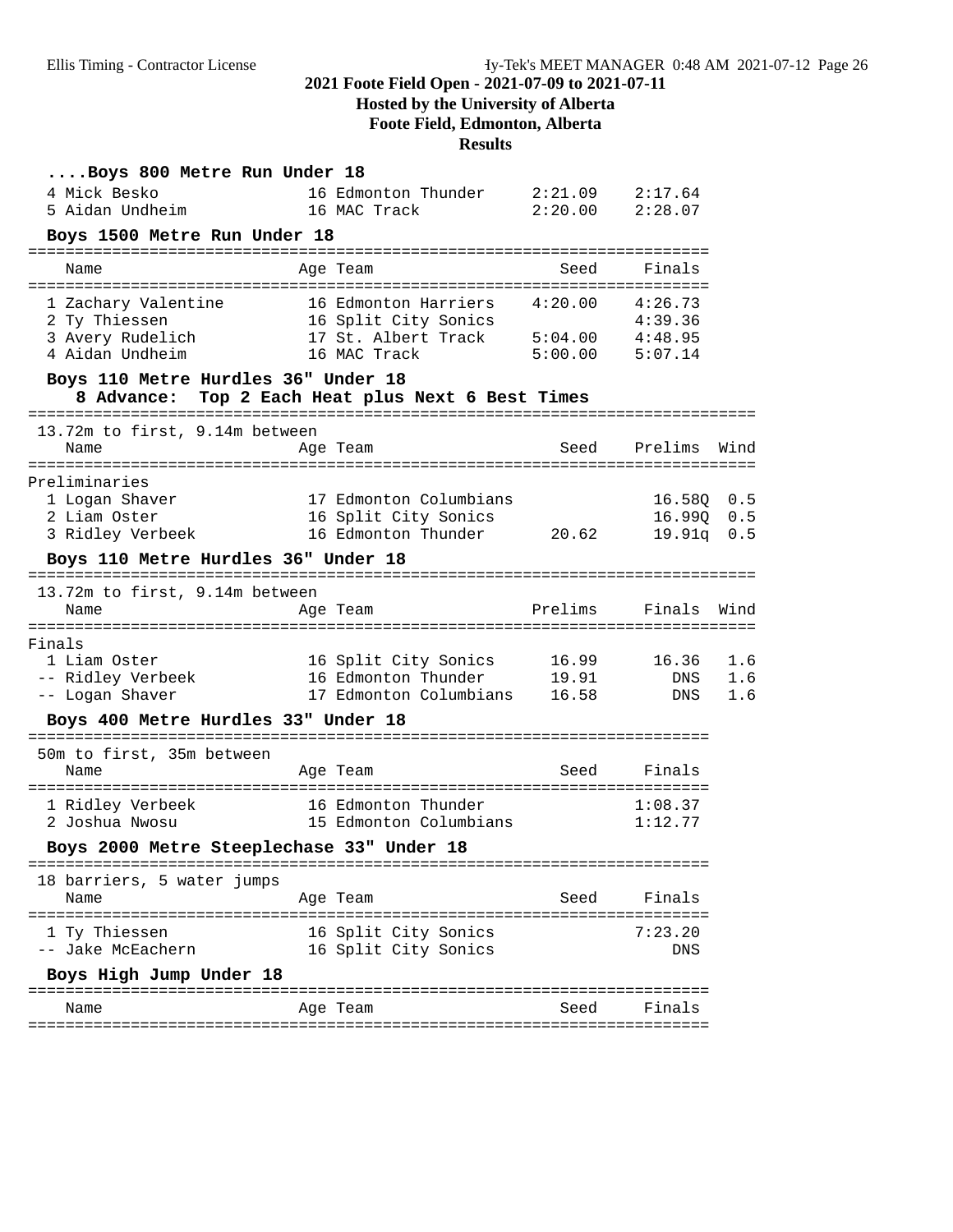### **Hosted by the University of Alberta Foote Field, Edmonton, Alberta Results**

### **....Boys High Jump Under 18**

| 1 Logan Shaver                              | 17 Edmonton Columbians       | 1.86m |
|---------------------------------------------|------------------------------|-------|
| 1.65 1.70 1.75 1.80 1.83 1.86 1.90          |                              |       |
| O XO<br>$\Omega$<br>$\Omega$<br>O           | XO<br>XXX                    |       |
| 2 Tegra Jan-King                            | 17 Edmonton Columbians       | 1.83m |
| 1.70 1.75 1.80 1.83 1.86                    |                              |       |
| XO.<br>XO XXX<br>XO<br>$\Omega$             |                              |       |
| 3 Zachary Valentine 16 Edmonton Harriers    | 1.80 <sub>m</sub>            | 1.80m |
| 1.50 1.55 1.60 1.65 1.70 1.75 1.80 1.83     |                              |       |
| $\circ$<br>XO.<br>$\Omega$<br>$\Omega$<br>O | $\Omega$<br>XXX<br>∩         |       |
| 4 Ridley Verbeek                            | 16 Edmonton Thunder<br>1.50m | 1.45m |
| 1.35 1.40 1.45 1.50                         |                              |       |
| XO<br>O<br>XXX                              |                              |       |

### **Boys Pole Vault Under 18**

| Name                                                        | Age Team            | Seed  | Finals |
|-------------------------------------------------------------|---------------------|-------|--------|
| 1 Tekoa Kornelsen<br>3.80 3.95 4.10 4.20<br>O XXO XO<br>XXX | 17 Edm. Internation | 4.25m | 4.10m  |
| 2 Julian Rakochy<br>3.80 3.95<br>XXX                        | 17 Caltaf           | 3.70m | 3.80m  |

### **Boys Long Jump Under 18**

| Name                                                                                                                            | Age Team                     | Seed Finals Wind |             |            |
|---------------------------------------------------------------------------------------------------------------------------------|------------------------------|------------------|-------------|------------|
| 1 Logan Shaver<br>$5.97m(1.8)$ $5.53m(0.9)$ $6.07m(0.9)$ $5.97m(1.5)$ $F\text{OUL}(2.6)$ $5.92m(1.0)$                           | 17 Edmonton Columbians 6.07m |                  |             | 0.9        |
| 2 Joshua Arndt 17 Capital City<br>$FOUL(1.5)$ 4.52m(1.3) 5.50m(2.5)                                                             |                              |                  | $5.50m$ 2.5 |            |
| 3 Ridley Verbeek 16 Edmonton Thunder 4.27m 4.93m<br>$3.81m(1.4)$ $4.93m(1.1)$ $FOUL(1.7)$ $FOUL(1.7)$ $4.83m(0.9)$ $2.23m(1.1)$ |                              |                  |             | 1.1        |
| 4 Zachary Valentine 16 Edmonton Harriers 4.78m 4.91m<br>$4.91m(1.0)$ $2.67m(1.5)$ $FOUL(2.0)$                                   |                              |                  |             | 1.0        |
| -- Tegra Jan-King 17 Edmonton Columbians<br>-- Ryden Thomas                                                                     | 17 Calgary Warriors          | 5.84m            | DNS<br>DNS  | NWI<br>NWI |
| Boys Triple Jump Under 18                                                                                                       |                              |                  |             |            |
| Name<br>Aqe Team                                                                                                                | Seed Finals Wind             |                  |             |            |
| -- Tegra Jan-King 17 Edmonton Columbians                                                                                        |                              |                  | DNS         | NWI        |
| Boys Shot Put 5kg Under 18                                                                                                      |                              |                  |             |            |
| Name<br>:=================                                                                                                      | Age Team                     | Seed Finals      |             |            |
| 1 Jake McEachern 16 Split City Sonics<br>13.74m  14.69m  FOUL  13.62m  15.40m  FOUL                                             |                              |                  | 15.40m      |            |
| 2 Nikolai Tchesnokov 16 Edm. Internation                                                                                        |                              |                  | 12.62m      |            |

10.91m 12.09m 11.82m 12.30m 12.62m 12.40m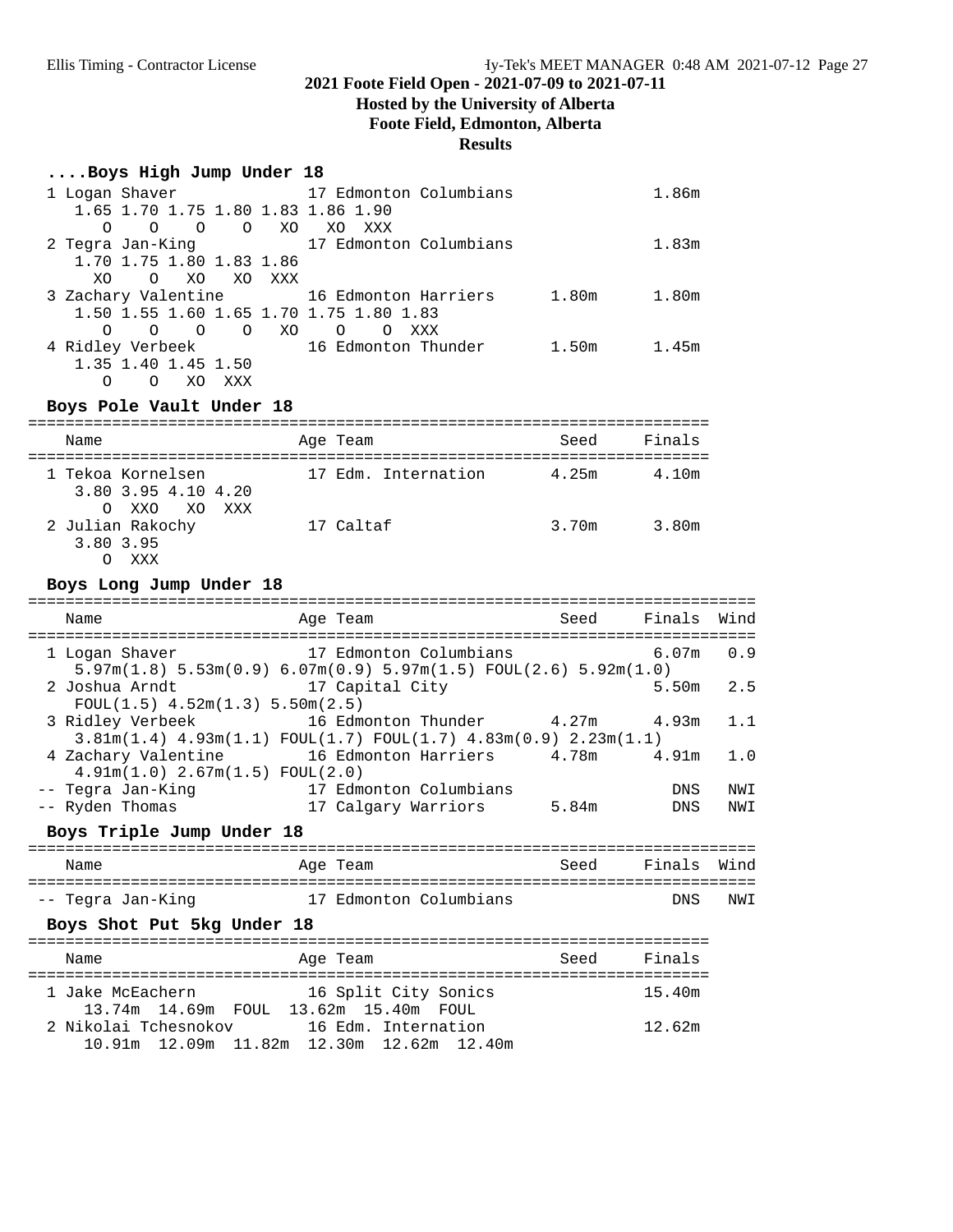# **Hosted by the University of Alberta Foote Field, Edmonton, Alberta**

# **Results**

**Boys Discus Throw 1.5kg Under 18**

| -------------------                              |                                                                               |         |            |      |
|--------------------------------------------------|-------------------------------------------------------------------------------|---------|------------|------|
| Name                                             | Age Team                                                                      | Seed    | Finals     |      |
| 1 Jake McEachern<br>44.15m<br>45.72m             | 16 Split City Sonics                                                          | 45.10m  | 45.72m     |      |
| 2 Nikolai Tchesnokov                             | 16 Edm. Internation<br>31.01m    30.43m    32.65m    32.76m    FOUL    30.03m |         | 32.76m     |      |
| Boys Hammer Throw 5kg Under 18                   |                                                                               |         |            |      |
| Name                                             | Age Team                                                                      | Seed    | Finals     |      |
| 1 Jake McEachern<br>FOUL                         | 16 Split City Sonics 60.66m<br>61.19m FOUL FOUL 61.21m FOUL                   |         | 61.21m     |      |
| Boys Javelin Throw 700g Under 18                 |                                                                               |         |            |      |
| Name                                             | Age Team                                                                      | Seed    | Finals     |      |
| 1 Nikolai Tchesnokov                             | 16 Edm. Internation<br>40.58m 36.97m 36.56m 41.88m 37.46m 36.25m              |         | 41.88m     |      |
| Men 110 Metre Hurdles 39" Under 20<br>8 Advance: | Top 2 Each Heat plus Next 6 Best Times                                        |         |            |      |
| 13.72m to first, 9.14m between<br>Name           | Age Team                                                                      | Seed    | Prelims    | Wind |
| Preliminaries                                    |                                                                               |         |            |      |
| 1 Ryan Wright                                    | 19 Calgary Warriors                                                           | 14.32   | 14.640     | 2.1  |
| 2 Ryan Hegarty                                   | 19 Unattached Alberta                                                         | 14.56   | 14.950     | 2.1  |
| 3 Ethan Samson                                   | 18 Edmonton Columbians                                                        |         | 16.72q     | 2.1  |
| Men 110 Metre Hurdles 39" Under 20               |                                                                               |         |            |      |
| 13.72m to first, 9.14m between                   |                                                                               |         |            |      |
| Name                                             | Age Team                                                                      | Prelims | Finals     | Wind |
| Finals                                           |                                                                               |         |            |      |
| 1 Ryan Hegarty                                   | 19 Unattached Alberta                                                         | 14.95   | 14.95      | 0.4  |
| 2 Ethan Samson                                   | 18 Edmonton Columbians                                                        | 16.72   | 16.50      | 0.4  |
| -- Ryan Wright                                   | 19 Calgary Warriors                                                           | 14.64   | <b>DNS</b> | 0.4  |
| Men 400 Metre Hurdles 36" Under 20               |                                                                               |         |            |      |
| 45m to first, 35m between                        |                                                                               |         |            |      |
| Name                                             | Age Team                                                                      | Seed    | Finals     |      |
| 1 Ryan Hegarty                                   | 19 Unattached Alberta                                                         | 54.74   | 54.88      |      |
| 2 Ethan Samson                                   | 18 Edmonton Columbians                                                        |         | 58.86      |      |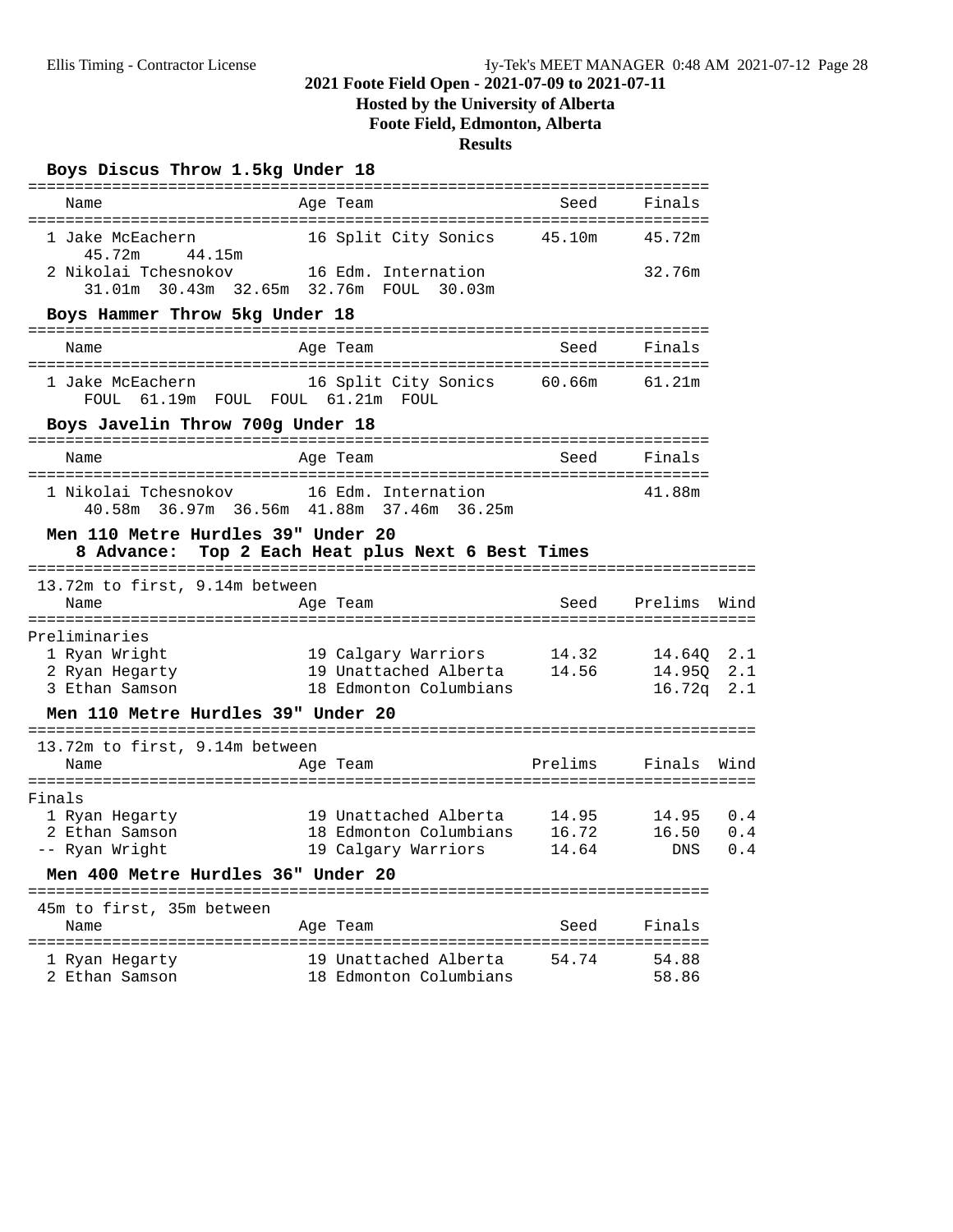# **Hosted by the University of Alberta**

**Foote Field, Edmonton, Alberta**

# **Results**

### **Men Pole Vault Under 20**

| Name                                                                  | Age Team                                              | Seed   | Finals               |                  |                |  |
|-----------------------------------------------------------------------|-------------------------------------------------------|--------|----------------------|------------------|----------------|--|
| 1 Brandon Chilagan<br>3.50 3.65 3.80                                  | 19 Saskatoon Track 4.10m                              |        | 3.65m                |                  |                |  |
| $\circ$<br>XO XXX<br>2 Colin Schmaus<br>3.50 3.65 3.80<br>XXO XXO XXX | 18 Yeg Vault Club 3.65m                               |        | J3.65m               |                  |                |  |
| Men Shot Put 6kg Under 20                                             |                                                       |        |                      |                  |                |  |
| Name                                                                  | Age Team                                              | Seed   | Finals               |                  |                |  |
| 1 Parker Lavoie<br>11.73m FOUL FOUL FOUL FOUL 13.30m                  | 19 U OF S Huskies                                     | 14.03m | 13.30m               |                  |                |  |
| Men Hammer Throw 6kg Under 20                                         |                                                       |        |                      |                  |                |  |
| Name                                                                  | Age Team                                              | Seed   | Finals               |                  |                |  |
| 1 Hunter Wallster                                                     | 19 Unattached SK                                      |        | 60.51m               |                  |                |  |
| 60.51m FOUL FOUL FOUL FOUL FOUL<br>-- Parker Lavoie                   | 19 U OF S Huskies                                     |        | FOUL                 |                  |                |  |
| FOUL FOUL FOUL FOUL FOUL FOUL                                         |                                                       |        | DNS                  |                  |                |  |
| -- Sean Reimer                                                        | 18 Split City Sonics 56.08m                           |        |                      |                  |                |  |
| Men 100 Metre Dash Senior                                             | 8 Advance: Top 1 Each Heat plus Next 5 Best Times     |        |                      |                  |                |  |
|                                                                       | FF Stadium: ! 9.95 2015-07-03 Andre De Grasse, Canada |        |                      |                  |                |  |
| Name                                                                  | Age Team                                              | Seed   | Prelims              | Wind H#          |                |  |
|                                                                       |                                                       |        |                      |                  |                |  |
| Preliminaries                                                         |                                                       |        |                      |                  |                |  |
| 1 Malachi Murray                                                      | 21 Capital City                                       | 10.30  | $10.900 - 2.9$ 2     |                  |                |  |
| 2 Kudakwashe Murasiranwa 24 Capital City                              |                                                       | 10.69  | $11.15Q - 2.5$ 3     |                  |                |  |
| 3 Jeremiah Lauzon                                                     | 21 Alberta Speed                                      | 10.60  | $11.47Q - 3.6$ 1     |                  |                |  |
| 4 Shane Patmore                                                       | 23 U Regina                                           | 10.69  | $11.18q - 2.5$ 3     |                  |                |  |
| 5 Mason Sartain                                                       | 19 Lakeland YellowJ                                   | 10.95  | $11.50q -2.9$ 2      |                  |                |  |
| 6 Shen Arnett                                                         | 19 Green and Gold                                     | 10.94  | 11.68q -3.6 1 11.672 |                  |                |  |
| 7 Alexander Gross                                                     | 21 Green and Gold                                     |        | 11.68q -3.6 1 11.680 |                  |                |  |
| 8 Joshua Rose                                                         | 20 Green and Gold                                     | 11.46  | $11.77q - 2.5$       |                  | $\overline{3}$ |  |
| 9 Brayden Posyluzny                                                   | 24 Una                                                |        | $11.86 - 3.6 1$      |                  |                |  |
| 10 Hafiz Sherif-Deen                                                  | 20 Non affiliated                                     |        | 11.89                | $-2.5$           | 3              |  |
| 11 O'Tave Edmondson                                                   | 20 Alberta Speed                                      | 11.85  | 12.21                | $-3.6$           | 1              |  |
| -- Howard Langat                                                      | 22 Unattached Alberta                                 |        | FS                   | $-2.9$           | 2              |  |
| -- Fabrice Kabore                                                     | 33 Edm. Olympic                                       |        | DNS                  | $-2.5$           | 3              |  |
| -- Jonathan Balogun                                                   | 27 Edmonton Columbians                                | 11.08  | DNS                  | $-2.5$           | 3              |  |
| -- Kevin M'Pindou                                                     | 26 Running Room                                       |        | DNS                  | $-2.9$           | 2              |  |
| Justin Rose<br>$ -$                                                   | 20 Green and Gold                                     | 11.00  | DNS                  | $-2.9$           | 2              |  |
| -- Scott Joseph<br>-- Evan Essapa                                     | 20 U OF R Cougars<br>22 Green and Gold                | 11.00  | X11.36<br>X11.41     | $-2.9$<br>$-3.6$ | 2<br>1         |  |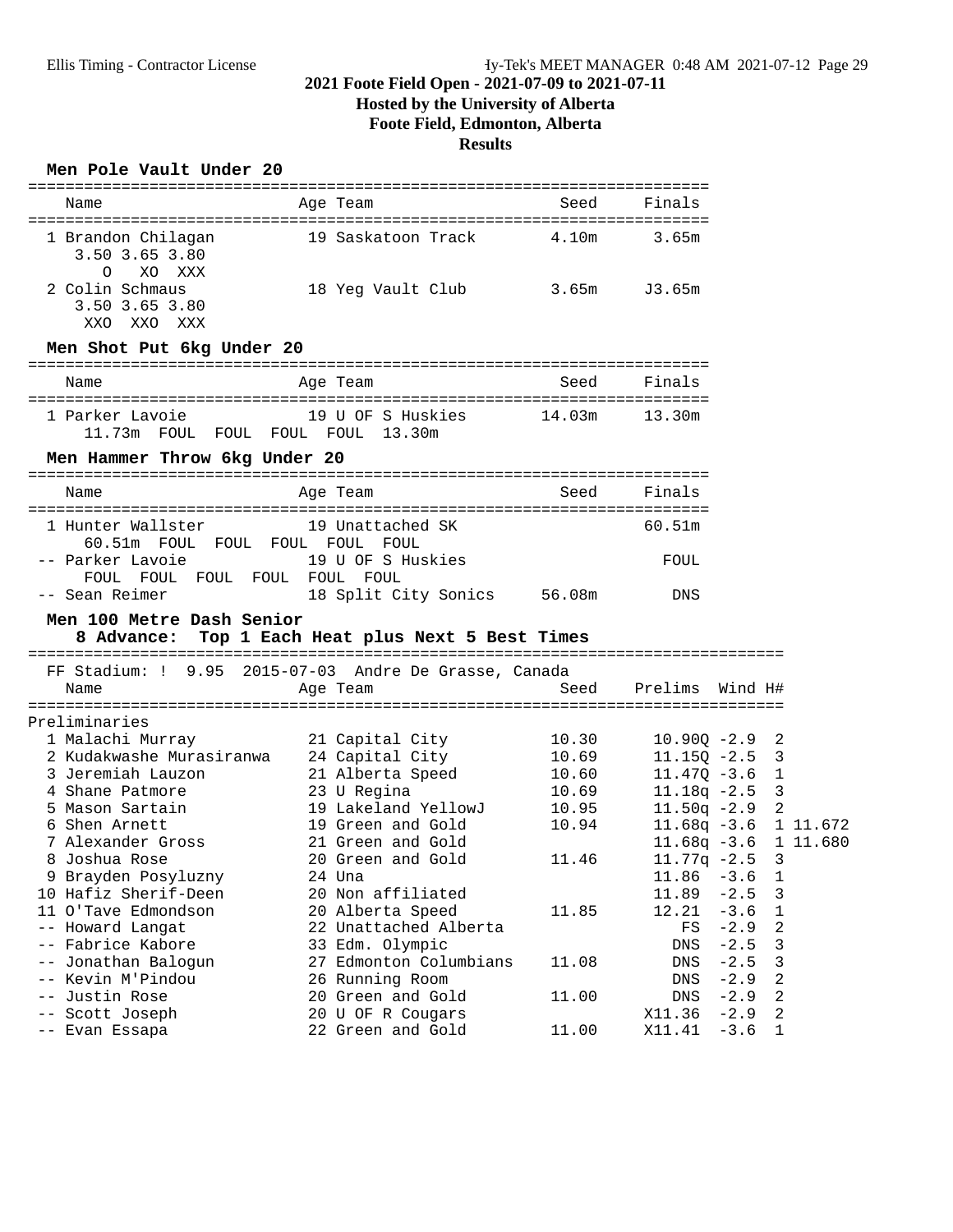# **Hosted by the University of Alberta**

**Foote Field, Edmonton, Alberta**

### **Results**

**Men 100 Metre Dash Ambulatory Senior**

| FF Stadium: ! 9.95 2015-07-03 Andre De Grasse, Canada<br>Name                                           | Age Team                                          | Seed    | Finals                  | Wind              |                              |
|---------------------------------------------------------------------------------------------------------|---------------------------------------------------|---------|-------------------------|-------------------|------------------------------|
|                                                                                                         |                                                   |         |                         |                   |                              |
| Finals<br>1 Jordan Jaffray T36<br>2 Nicholas Peacocke T20; F2 27 Unattached Alberta<br>3 Erick Seed T11 | 25 Green and Gold<br>18 Unattached Alberta        |         | 18.31<br>19.16<br>20.31 | 1.5<br>1.5<br>1.5 |                              |
| Men 100 Metre Dash Senior                                                                               |                                                   |         |                         |                   |                              |
|                                                                                                         |                                                   |         |                         |                   |                              |
| FF Stadium: ! 9.95 2015-07-03 Andre De Grasse, Canada                                                   |                                                   |         |                         |                   |                              |
| Name                                                                                                    | Age Team                                          | Prelims | Finals                  | Wind              |                              |
|                                                                                                         |                                                   |         |                         |                   |                              |
| 1 Malachi Murray                                                                                        | 21 Capital City                                   | 10.90   | 10.37                   | 1.3               |                              |
| 2 Jeremiah Lauzon                                                                                       | 21 Alberta Speed                                  | 11.47   | 10.63                   | 1.3               |                              |
|                                                                                                         |                                                   | 11.18   | 10.69                   | 1.3               |                              |
| 23 U Regina<br>4 Kudakwashe Murasiranwa 24 Capital City<br>5 Alexander Gross 21 Green and Cold          |                                                   | 11.15   | 10.77                   | 1.3               |                              |
|                                                                                                         |                                                   | 11.68   | 11.04                   | 1.3               |                              |
| 6 Mason Sartain                                                                                         | 19 Lakeland YellowJ                               | 11.50   | 11.09                   | 1.3               |                              |
| 7 Joshua Rose                                                                                           | 20 Green and Gold                                 | 11.77   | 11.36                   | 1.3               |                              |
| -- Shen Arnett                                                                                          | 19 Green and Gold                                 | 11.68   | DNS                     | 1.3               |                              |
| Men 200 Metre Dash Senior                                                                               |                                                   |         |                         |                   |                              |
|                                                                                                         | 8 Advance: Top 2 Each Heat plus Next 2 Best Times |         |                         |                   |                              |
|                                                                                                         |                                                   |         |                         |                   |                              |
| FF Stadium: ! 19.96 2016-07-10 Brendon Rodney, Canada                                                   |                                                   |         |                         |                   |                              |
| Name                                                                                                    | Age Team                                          | Seed    | Prelims                 | Wind H#           |                              |
|                                                                                                         |                                                   |         |                         |                   |                              |
| Preliminaries                                                                                           |                                                   |         |                         |                   |                              |
| 1 Ramone English                                                                                        | 21 Running Room                                   | 21.59   | 21.56Q                  | 2.2               | $\overline{\phantom{a}}^2$   |
| 2 Joshua Li                                                                                             | 23 Green and Gold                                 | 21.86   | 21.570                  | 0.2               | 3 21.565                     |
| 3 Ryan Hegarty                                                                                          | 19 Unattached Alberta                             | 22.07   | 22.05Q                  | 1.8               | $\mathbf{1}$                 |
| 4 Daniel Kidd                                                                                           | 17 Running Room                                   | 22.22   | 21.570                  | 2.2               | 2 21.567                     |
| 5 Ryan Wright                                                                                           | 19 Calgary Warriors                               | 22.60   | 22.11Q                  | 1.8               | $\mathbf{1}$                 |
| 6 Justin Rose                                                                                           | 20 Green and Gold                                 | 22.10   | 22.21Q                  | 0.2               | $\overline{3}$               |
| 7 Shen Arnett<br>8 Mason Sartain                                                                        | 19 Green and Gold<br>19 Lakeland YellowJ          | 22.28   | 21.86q                  | 2.2               | $\overline{a}$               |
| 9 Aiden Paterson                                                                                        | 17 Edmonton Columbians                            | 22.06   | 22.19q<br>22.37         | 1.8               | $\mathbf{1}$<br>$\mathbf{1}$ |
| 10 Kevin M'Pindou                                                                                       | 26 Running Room                                   | 22.47   | 22.62                   | 1.8<br>0.2        | 3                            |
| 11 Quincy Telus                                                                                         | 20 Unattached SK                                  | 23.50   | 22.69                   | 1.8               | $\mathbf 1$                  |
| 12 O'Tave Edmondson                                                                                     | 20 Alberta Speed                                  | 24.40   | 23.69                   | 2.2               | 2 23.682                     |
| 13 Hafiz Sherif-Deen                                                                                    | 20 Non affiliated                                 |         | 23.69                   | 0.2               | 3 23.689                     |
| 14 Christopher Nelissen                                                                                 | 21 Wolves Athletics                               | 23.96   | 23.83                   | 0.2               | 3                            |
| 15 Jag Atwal                                                                                            | 44 Unattached Alberta                             |         | 24.32                   | 2.2               | 2                            |
|                                                                                                         |                                                   |         |                         |                   |                              |
| Men 200 Metre Dash Senior                                                                               |                                                   |         |                         |                   |                              |
|                                                                                                         |                                                   |         |                         |                   |                              |
| FF Stadium: ! 19.96 2016-07-10 Brendon Rodney, Canada<br>Name                                           |                                                   | Prelims | Finals                  | Wind              |                              |
|                                                                                                         | Age Team                                          |         |                         |                   |                              |
| Finals                                                                                                  |                                                   |         |                         |                   |                              |
| 1 Ramone English                                                                                        | 21 Running Room                                   | 21.56   | 21.26                   | 1.5               |                              |
| 2 Daniel Kidd                                                                                           | 17 Running Room                                   | 21.57   | 21.40                   | 1.5               |                              |
| 3 Joshua Li                                                                                             | 23 Green and Gold                                 | 21.57   | 21.51                   | 1.5               |                              |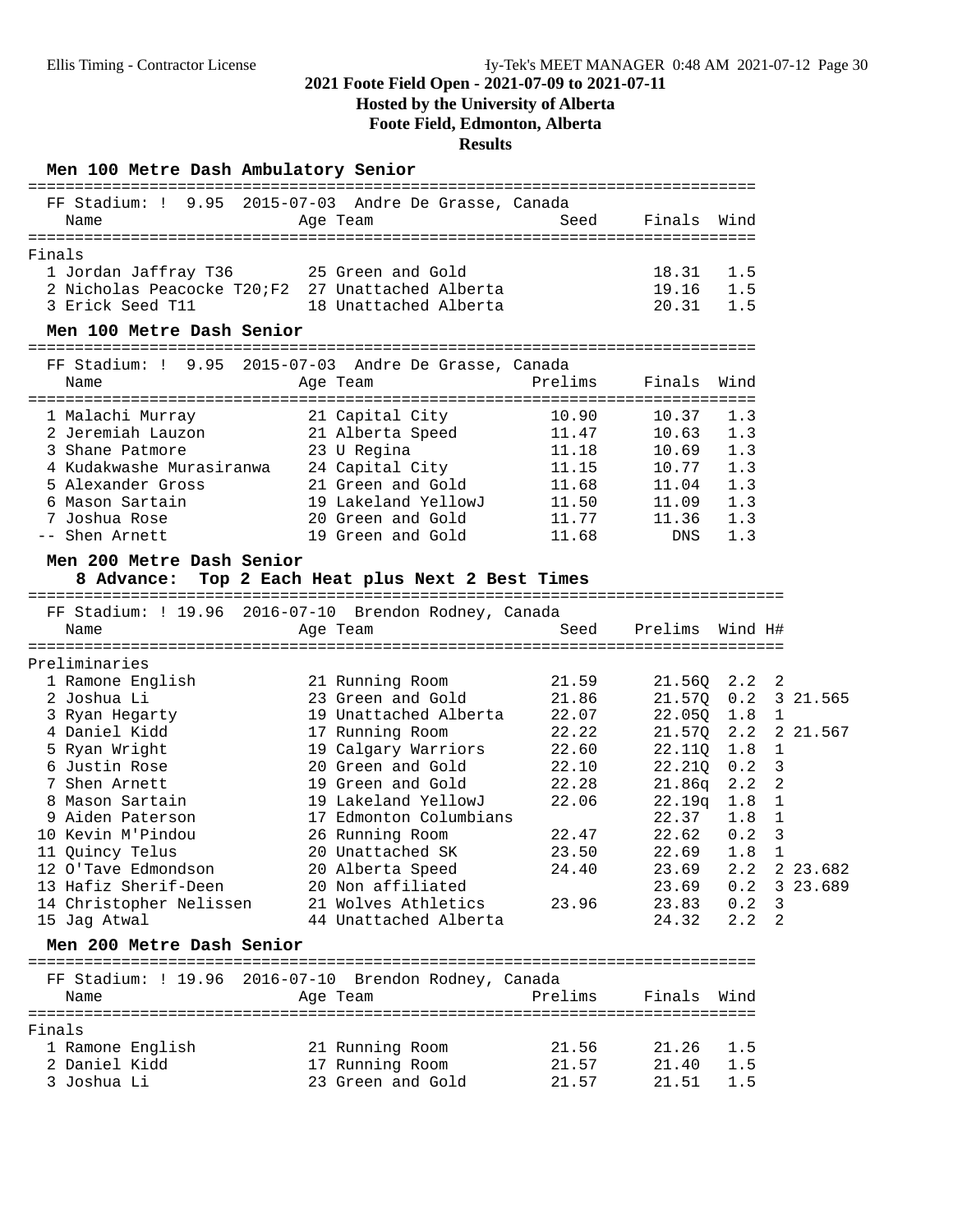# **Hosted by the University of Alberta Foote Field, Edmonton, Alberta**

# **Results**

# **....Men 200 Metre Dash Senior**

| 4 Shen Arnett                                       | 19 Green and Gold      | 21.86   | 21.85      | 1.5            |
|-----------------------------------------------------|------------------------|---------|------------|----------------|
| 5 Justin Rose                                       | 20 Green and Gold      | 22.21   | 21.98      | 1.5            |
| 6 Ryan Hegarty                                      | 19 Unattached Alberta  | 22.05   | 22.17      | 1.5            |
| 7 Ryan Wright                                       | 19 Calgary Warriors    | 22.11   | 22.23      | 1.5            |
| 8 Mason Sartain                                     | 19 Lakeland YellowJ    | 22.19   | 22.42      | 1.5            |
| Men 200 Metre Dash Ambulatory Senior                |                        |         |            |                |
| Name                                                | Age Team               | Seed    | Finals     | Wind           |
| 1 Nicholas Peacocke T20;F2 27 Unattached Alberta    |                        |         | 37.48      | 1.2            |
| 2 Jordan Jaffray T36                                | 25 Green and Gold      |         | 40.18      | 1.2            |
| Men 400 Metre Dash Senior                           |                        |         |            |                |
| FF Stadium: ! 44.30 2014-07-05 LaShawn Merrit, USA  |                        |         |            |                |
| Name                                                | Age Team               | Seed    | Finals     | H#             |
| 1 Shane Patmore                                     | 23 U Regina            | 48.42   | 48.60      | 2              |
| 2 Elliott Maclennan                                 | 18 Running Room        | 48.22   | 48.73      | 2              |
| 3 Mats Swanson                                      | 17 Leduc Track         | 48.78   | 48.76      | 2              |
| 4 Brent Stephen                                     | 25 Caltaf              | 48.19   | 48.90      | $\overline{2}$ |
| 5 Jacob Telus                                       | 18 Excel Athletika     | 50.04   | 50.66      | $\overline{2}$ |
| 6 David Awosoga                                     | 21 Chinook Track       | 51.74   | 51.99      | $\overline{2}$ |
| 7 Jonathan Podbielski                               | 17 Excel Athletika     | 48.90   | 52.38      | $\overline{2}$ |
| 8 Braeden Galvin                                    | 20 Edm. Olympic        | 55.61   | 53.03      | 1              |
| 9 Ethan Samson                                      | 18 Edmonton Columbians |         | 54.37      | 1              |
| -- Jaq Atwal                                        | 44 Unattached Alberta  |         | <b>DNS</b> | $\mathbf 1$    |
| -- Quincy Telus                                     | 20 Unattached SK       | 50.00   | DNS        | $\mathfrak{D}$ |
| Men 800 Metre Run Senior                            |                        |         |            |                |
| FF Stadium: ! 1:44.86 2013-06-29 Nick Symmonds, USA |                        |         |            |                |
| Name                                                | Age Team               | Seed    | Finals     | H#             |
| 1 Jacob Telus                                       | 18 Excel Athletika     | 1:54.00 | 1:54.58    | 2              |
| 2 Mats Swanson                                      | 17 Leduc Track         | 1:55.73 | 1:54.84    | 2              |
| 3 Jonathan Podbielski                               | 17 Excel Athletika     | 1:54.00 | 1:55.16    | 2              |
| 4 Aiden Good                                        | 19 Simon Fraser        | 1:54.29 | 1:56.11    | $\overline{2}$ |
| 5 Brent Stephen                                     | 25 Caltaf              | 1:52.61 | 1:56.93    | 2              |
| 6 Mathias Gelber                                    | 19 Unattached Alberta  | 1:55.00 | 1:57.25    | $\overline{2}$ |
| 7 Christopher Nelissen                              | 21 Wolves Athletics    | 1:59.00 | 2:01.87    | 1              |
| 8 Evan Wong                                         | 19 Edmonton Harriers   | 1:59.19 | 2:02.87    | $\mathbf 1$    |
| 9 Leif Pougnet                                      | 19 Green and Gold      | 2:01.00 | 2:03.92    | 1              |
| 10 Sebastian Lind                                   | 18 Edmonton Harriers   | 2:02.90 | 2:07.16    | $\mathbf 1$    |
| 11 Rafael Cucio                                     | 16 Edm. Olympic        | 2:33.79 | 2:27.00    | $\mathbf 1$    |
| -- Kobe Grocholski                                  | 19 Wolves Athletics    | 1:57.82 | <b>DNF</b> | 2              |
| -- Matthew Wafer                                    | 19 Green and Gold      | 1:59.00 | <b>DNS</b> | 1              |
|                                                     |                        |         |            |                |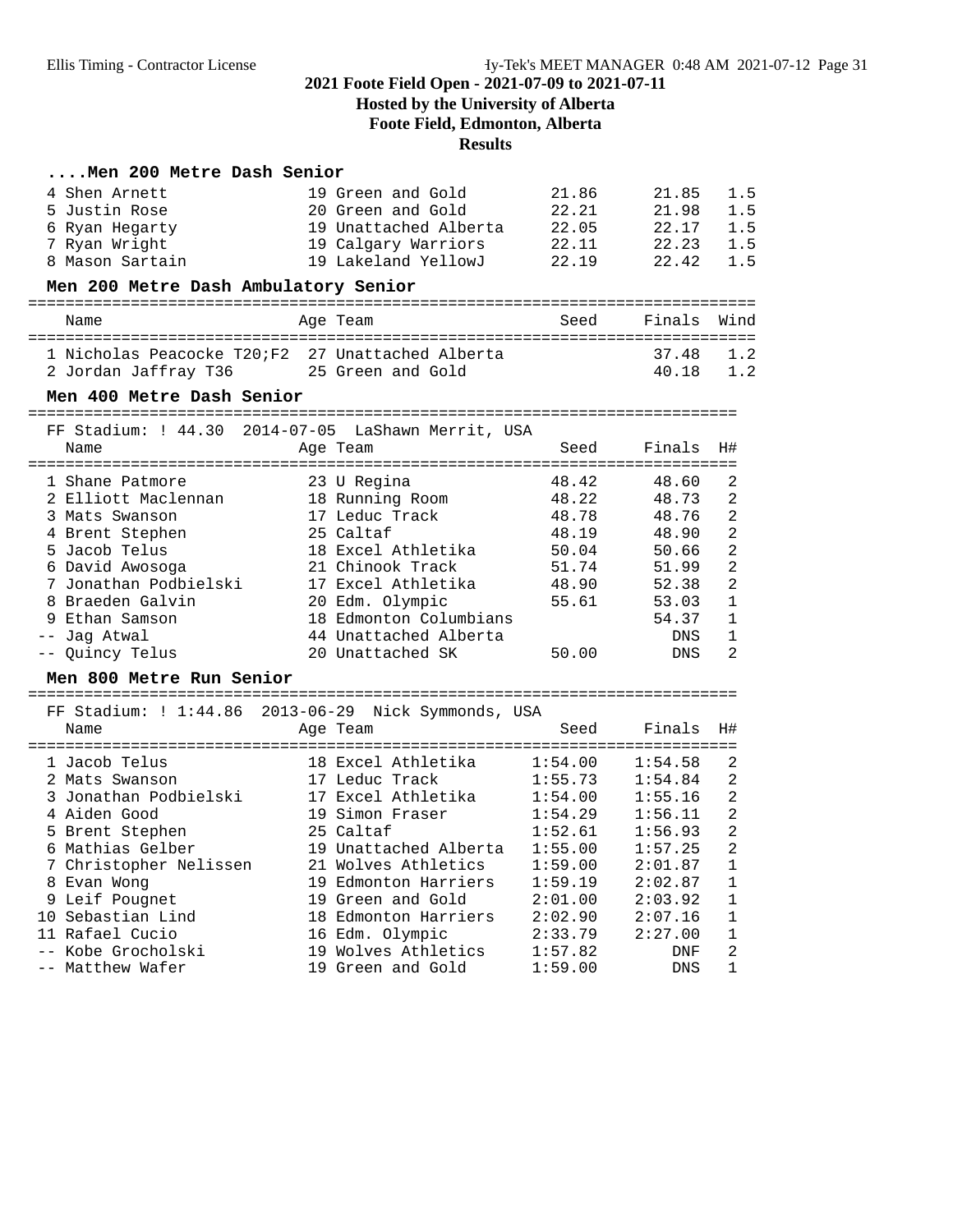# **Hosted by the University of Alberta Foote Field, Edmonton, Alberta**

### **Results**

### **Men 1500 Metre Run Senior**

| FF Stadium: ! 3:36.79 2012-06-16 Nate Brannen, Canada<br>Name                                        | Age Team                                                                                                                                                                                    | Seed               | Finals                                   |      |
|------------------------------------------------------------------------------------------------------|---------------------------------------------------------------------------------------------------------------------------------------------------------------------------------------------|--------------------|------------------------------------------|------|
| 1 Kobe Grocholski<br>2 Dawson De Sousa<br>3 Gino Ferrari<br>4 Jack Cook<br>Men 5000 Metre Run Senior | 19 Wolves Athletics<br>18 St. Albert Track<br>18 MAC Track<br>54 FastTrax Run/Ski 4:40.00                                                                                                   | 4:03.01<br>5:00.00 | 4:10.18<br>4:20.40<br>4:52.52<br>4:55.09 |      |
| FF Stadium: ! 13:51.34 2016-07-02 Cam Levins, Canada<br>Name                                         | Age Team                                                                                                                                                                                    | Seed               | Finals                                   |      |
| 1 Brian Torres<br>2 Jack Cook                                                                        | 20 Unattached Alberta 16:40.00<br>54 FastTrax Run/Ski 17:00.00 18:25.01                                                                                                                     |                    | 16:28.71                                 |      |
| Men High Jump Senior                                                                                 |                                                                                                                                                                                             |                    |                                          |      |
| FF Stadium: ! 2.34m 2015-07-04 Derek Drouin, Canada<br>Name                                          | Age Team                                                                                                                                                                                    | Seed               | Finals                                   |      |
| 1 Wesley Calef<br>1.83 1.88 1.93 1.98<br>XO<br>O XXO XXX                                             | 22 Edm. Internation                                                                                                                                                                         | 2.10m              | 1.93m                                    |      |
| Men Pole Vault Senior                                                                                |                                                                                                                                                                                             |                    |                                          |      |
| FF Stadium: ! 5.80m 2015-07-12 Shawn Barber, Canada<br>Name                                          | Age Team                                                                                                                                                                                    | Seed               | Finals                                   |      |
| 1 Adam Osborne<br>4.30 4.40 4.50 4.60<br>XXO<br>XO.<br>$\Omega$<br>XXX                               | 28 Edm. Internation                                                                                                                                                                         | 4.70m              | 4.50m                                    |      |
| 2 Alex Beaune<br>2.45 2.60 2.75<br>O XXX<br>XO                                                       | 22 Yeg Vault Club                                                                                                                                                                           | 2.90m              | 2.60m                                    |      |
| Men Long Jump Senior                                                                                 |                                                                                                                                                                                             |                    |                                          |      |
| FF Stadium: ! 7.85m 2015-07-05 Jared Kerr, Canada<br>Name                                            | Age Team                                                                                                                                                                                    | Seed               | Finals                                   | Wind |
| 1 Scott Joseph                                                                                       | 20 U OF R Cougars                                                                                                                                                                           | 7.57m              | 7.88m!                                   | 1.0  |
| 2 Jonathan Balogun                                                                                   | FOUL $(1.8)$ FOUL $(1.6)$ 7.31m $(1.0)$ 6.90m $(1.2)$ 7.46m $(1.2)$ 7.88m $(1.0)$<br>27 Edmonton Columbians<br>$6.63m(1.8)$ $5.26m(0.4)$ $6.72m(1.5)$ $7.07m(2.3)$ $FOUT(1.5)$ $6.69m(0.7)$ |                    | 7.07m                                    | 2.3  |
| 3 Clayton Wong                                                                                       | 25 Chinook Track                                                                                                                                                                            |                    | 6.14m                                    | 1.7  |
| FOUL(1.0) 6.14m(1.7) 5.77m(1.2)<br>4 Christopher Nelissen<br>4.49m(1.3)                              | 5.83m(1.0) 5.83m(0.7)<br>21 Wolves Athletics                                                                                                                                                |                    | 4.49m                                    | 1.3  |
| -- Fabrice Kabore                                                                                    | 33 Edm. Olympic                                                                                                                                                                             |                    | <b>DNS</b>                               | NWI  |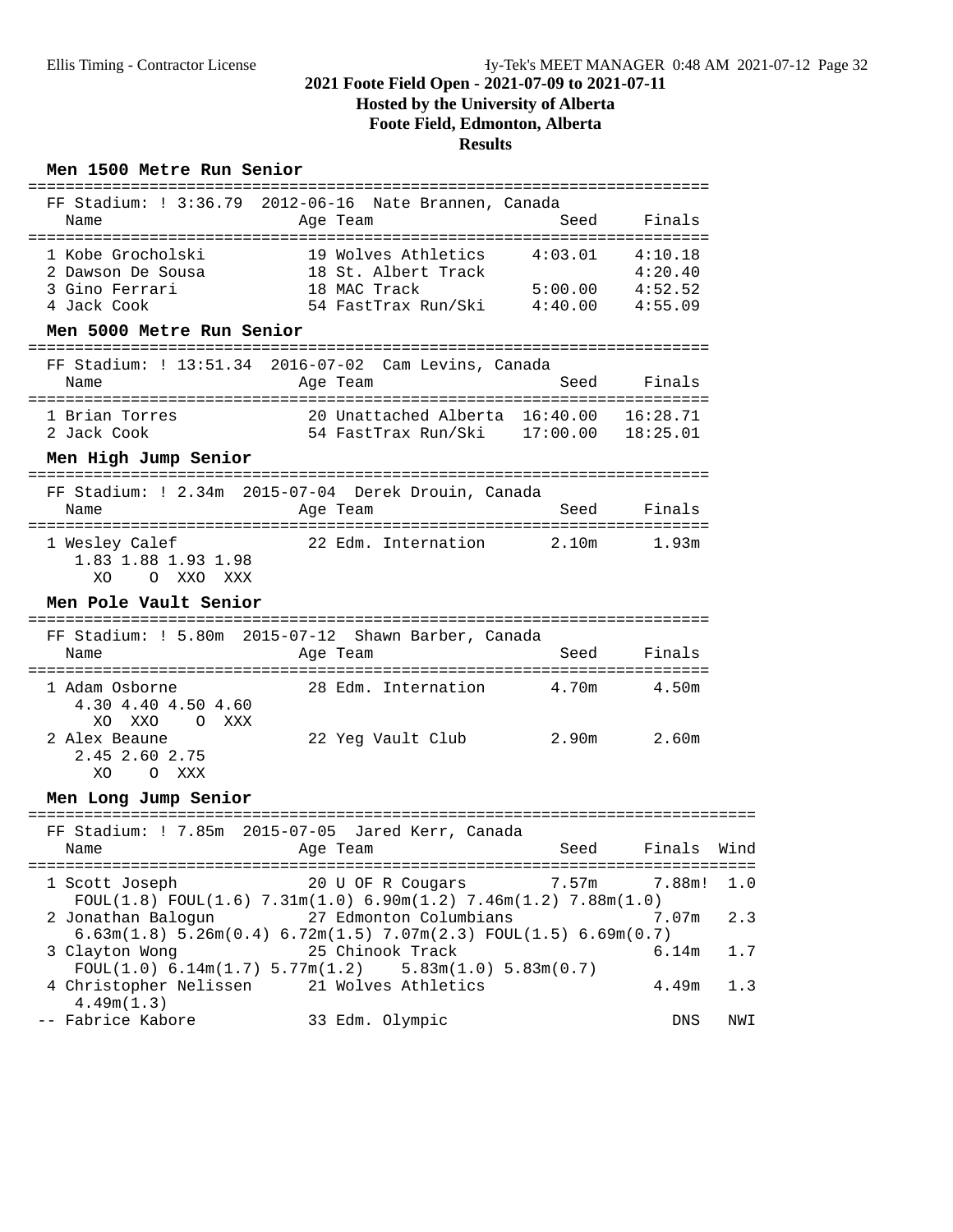# **Hosted by the University of Alberta Foote Field, Edmonton, Alberta**

### **Results**

### **Men Shot Put 7.26kg Senior**

| FF Stadium: ! 21.35m 2011-06-29 Dylan Armstrong, Canada                                  |        |             |  |  |  |
|------------------------------------------------------------------------------------------|--------|-------------|--|--|--|
| Name<br>Age Team                                                                         | Seed   | Finals      |  |  |  |
| 1 Mohamed Asiff<br>24 Caltaf                                                             |        | 16.19m      |  |  |  |
| FOUL FOUL FOUL FOUL FOUL 16.19m                                                          |        |             |  |  |  |
| 2 Brennan Degenhardt<br>28 U OF S Huskies                                                | 16.35m | 14.68m      |  |  |  |
| 13.92m FOUL FOUL 14.68m 14.50m 14.57m                                                    |        |             |  |  |  |
| 3 James Wiatr<br>20 Green and Gold<br>13.29m FOUL FOUL 13.84m 13.06m 13.24m              |        | 13.84m      |  |  |  |
| Men Shot Put F20 - 6kg Ambulatory Senior                                                 |        |             |  |  |  |
| Age Team<br>Name                                                                         |        | Seed Finals |  |  |  |
|                                                                                          |        |             |  |  |  |
| 1 Dylan Abbott T20 21 Unattached Alberta                                                 |        | 8.55m       |  |  |  |
| 8.55m 7.68m 8.16m 7.81m 8.17m 8.01m                                                      |        |             |  |  |  |
| Men Discus Throw 2kg Senior                                                              |        |             |  |  |  |
|                                                                                          |        |             |  |  |  |
| FF Stadium: ! 64.37m 2002-06-22 Jason Tunks<br>Age Team<br>Name                          | Seed   | Finals      |  |  |  |
|                                                                                          |        |             |  |  |  |
| 1 Tyrell Sawatzky 24 Unattached SK                                                       | 43.19m | 44.59m      |  |  |  |
| 34.57m  42.70m  43.70m  44.59m  FOUL  41.97m                                             |        |             |  |  |  |
| 2 James Wiatr<br>20 Green and Gold<br>FOUL 32.34m 32.25m FOUL FOUL 35.64m                |        | 35.64m      |  |  |  |
|                                                                                          |        |             |  |  |  |
| Men Hammer Throw 7.26kg Senior                                                           |        |             |  |  |  |
| FF Stadium: ! 77.20m 2014-07-05 Conor McCullough, Ireland                                |        |             |  |  |  |
| Name<br>Age Team                                                                         | Seed   | Finals      |  |  |  |
|                                                                                          |        |             |  |  |  |
| 1 Andreas Troschke             22 Chinook Track<br>57.02m 57.36m 56.97m FOUL FOUL 56.98m | 60.92m | 57.36m      |  |  |  |
| 19 Unattached SK<br>2 Hunter Wallster                                                    |        | 54.04m      |  |  |  |
| 52.49m FOUL FOUL 51.94m FOUL 54.04m                                                      |        |             |  |  |  |
| 3 Brayden Klippenstein 22 Chinook Track                                                  | 53.00m | 48.82m      |  |  |  |
| FOUL FOUL FOUL 48.82m 48.76m FOUL                                                        |        |             |  |  |  |
| 20 Green and Gold<br>4 James Wiatr<br>FOUL FOUL 38.94m 39.67m FOUL 37.48m                |        | 39.67m      |  |  |  |
| 28 U OF S Huskies<br>5 Brennan Degenhardt                                                | 40.00m | 38.29m      |  |  |  |
| FOUL FOUL FOUL 38.29m FOUL FOUL                                                          |        |             |  |  |  |
| Men Javelin Throw F64 Ambulatory Senior                                                  |        |             |  |  |  |
| Age Team<br>Name                                                                         | Seed   | Finals      |  |  |  |
|                                                                                          |        |             |  |  |  |

| 1 Alister McOueen |  | 30 Caltaf                             | 51.00m |
|-------------------|--|---------------------------------------|--------|
|                   |  | FOUL FOUL 48.11m 50.05m 49.87m 51.00m |        |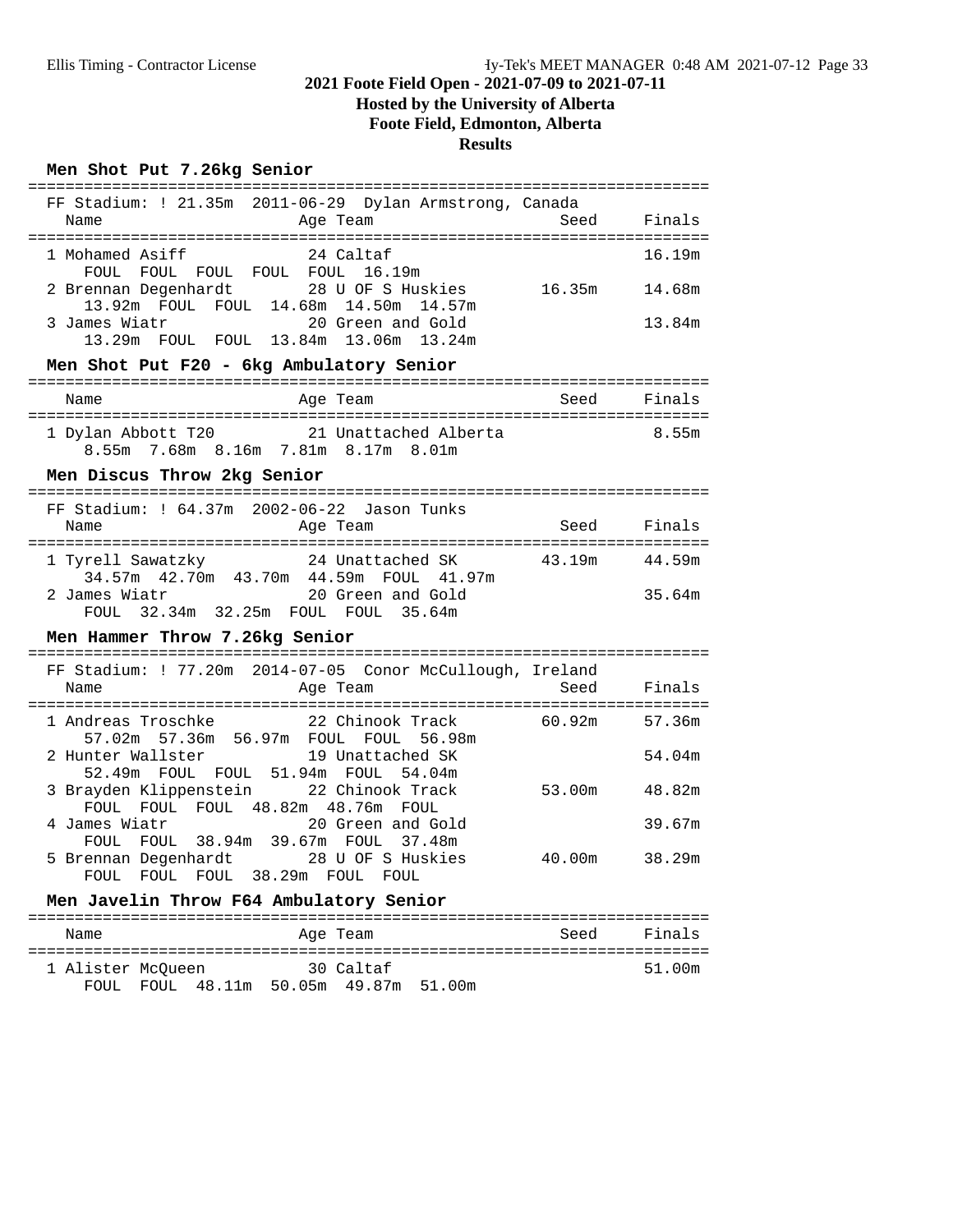# **Hosted by the University of Alberta**

**Foote Field, Edmonton, Alberta**

# **Results**

### **Men Javelin Throw 800g Senior**

| FF Stadium: ! 76.55m 2002-06-21 Scott Russell, Canada                            |                                                                              |       |                                   |                            |  |  |  |  |
|----------------------------------------------------------------------------------|------------------------------------------------------------------------------|-------|-----------------------------------|----------------------------|--|--|--|--|
| Name                                                                             | Age Team                                                                     | Seed  | Finals                            |                            |  |  |  |  |
| 1 Dillon Mayhew<br>FOUL FOUL 50.02m 56.65m 62.07m 62.07m                         | 26 Chinook Track                                                             |       | 62.07m                            |                            |  |  |  |  |
| 2 James Wiatr<br>43.22m  42.61m  FOUL  44.43m  35.53m  FOUL<br>3 Lee Beamish     | 20 Green and Gold<br>61 Unattached Alberta 45.00m                            |       | 44.43m<br>42.13m                  |                            |  |  |  |  |
| 38.72m 35.17m 42.13m 38.84m 41.51m 39.65m                                        |                                                                              |       |                                   |                            |  |  |  |  |
| Men 5000 Metre Race Walk Senior                                                  |                                                                              |       |                                   |                            |  |  |  |  |
| Name                                                                             | Age Team                                                                     | Seed  | Finals                            |                            |  |  |  |  |
| 1 Henry Charrois<br>2 David Keenan                                               | 70 Unattached Alberta 32:00.00<br>64 Heart Racewalk                          |       | 29:50.27<br>$31:47.00$ $30:36.97$ |                            |  |  |  |  |
| Men 100 Metre Dash Masters                                                       |                                                                              |       |                                   |                            |  |  |  |  |
| Name                                                                             | Age Team                                                                     | Seed  | Finals                            | Wind                       |  |  |  |  |
| 1 Patricio Mendez<br>2 Bruce Mintz<br>-- Newton Grey                             | 55 Unattached Alberta 14.00<br>75 Edmonton Masters<br>56 Edmonton Columbians | 16.00 | 14.17<br>16.80<br><b>DNF</b>      | $-1.7$<br>$-1.7$<br>$-1.7$ |  |  |  |  |
| Men 200 Metre Dash Masters                                                       |                                                                              |       |                                   |                            |  |  |  |  |
| Name                                                                             | Age Team                                                                     | Seed  | Finals                            | Wind                       |  |  |  |  |
| 1 Patricio Mendez<br>-- Newton Grey                                              | 55 Unattached Alberta<br>56 Edmonton Columbians                              |       | 28.26 28.43<br>DNS                | 1.9<br>1.9                 |  |  |  |  |
| Men 400 Metre Dash Masters                                                       |                                                                              |       |                                   |                            |  |  |  |  |
| Name                                                                             | Age Team                                                                     | Seed  | Finals                            |                            |  |  |  |  |
| 1 Bruce Mintz                                                                    | 75 Edmonton Masters 1:32.00 1:29.89                                          |       |                                   |                            |  |  |  |  |
| Men Shot Put Masters                                                             |                                                                              |       |                                   |                            |  |  |  |  |
| Name                                                                             | Age Team                                                                     | Seed  | Finals                            |                            |  |  |  |  |
| 1 Longin Szafranski<br>9.99m FOUL 9.26m 10.01m 10.01m 10.25m                     | 69 Unattached Alberta                                                        |       | 10.25m                            |                            |  |  |  |  |
| 2 Christopher Hollingworth 56 Edm. Royals<br>9.65m 9.85m 9.94m 9.37m 9.95m 9.78m |                                                                              |       | 9.95m                             |                            |  |  |  |  |
| 3 Patrick Hessel<br>8.66m 8.58m 8.73m 9.17m 8.46m<br>8.90m                       | 69 Unattached Alberta 9.55m                                                  |       | 9.17m                             |                            |  |  |  |  |
| -- Bruce Foster                                                                  | 76 Unattached Alberta                                                        |       | <b>DNS</b>                        |                            |  |  |  |  |